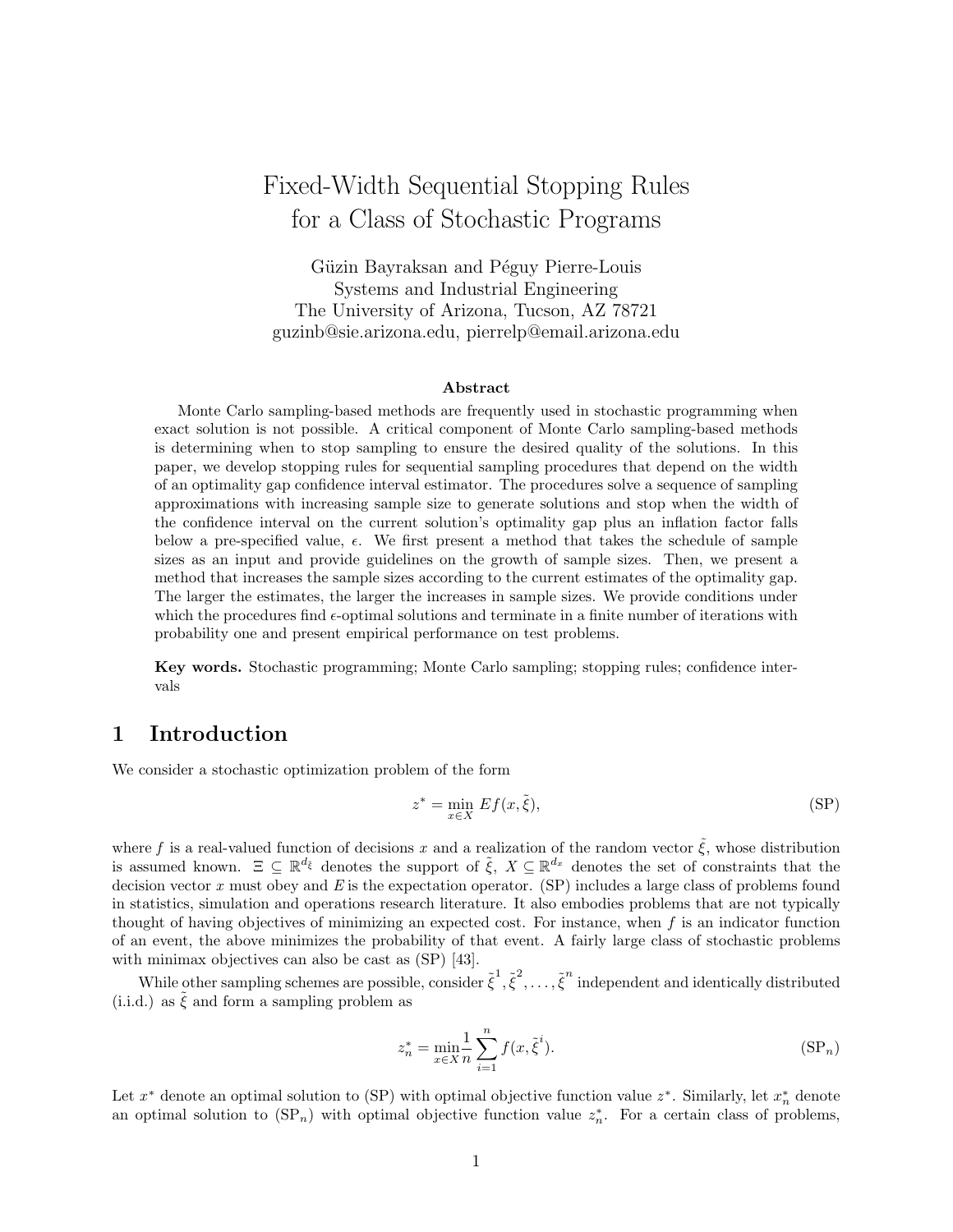an optimal solution to  $(SP_n)$  provides an optimal solution to  $(SP)$  for large enough sample sizes, *n*, with probability one (w.p.1). In addition, the probability that the set of optimal solutions to  $(SP_n)$  is a subset of the set of optimal solutions to (SP) goes to one exponentially fast, see e.g., the survey by Shapiro [42]. The class of stochastic programs we consider fall into this category. The statement "an event happens w.p.1 for *n* large enough" means that for almost every  $\omega = {\{\tilde{\xi}}^1, \tilde{\xi}^2, \ldots\}}$ , there exists an integer  $N(\omega)$  such that the event happens for all samples of size n from  $\omega$ ,  $\{\tilde{\xi}^1, \tilde{\xi}^2, \ldots, \tilde{\xi}^n\}$ , with  $n \geq N(\omega)$ . Here,  $N(\omega)$  is a random variable since it depends on the sequence of realizations  $\omega$ . Let  $X^*$  denote the set of optimal solutions to (SP) and let  $X_n^*$  denote the set of optimal solutions to  $(SP_n)$ . The class of stochastic programs we consider satisfies the following:

- **(A1)** The event  $A_n = \{X_n^* \subseteq X^*\}$  happens w.p.1 for *n* large enough,
- **(A2)** 1 −  $P(A_n) \le Ce^{-\beta n}$ , with  $C, \beta > 0$ ,  $\forall n$ .

When  $X^*$  is a singleton, i.e.,  $X^* = \{x^*\}$ ,  $A_n$  corresponds to the event that  $(\text{SP}_n)$  has a unique optimal solution which is equal to  $x^*$ . Suppose  $\tilde{\xi}^1, \tilde{\xi}^2, \ldots, \tilde{\xi}^n$  are i.i.d. as  $\tilde{\xi}$  and  $E \sup_{x \in X} |f(x, \tilde{\xi})| < \infty$ . Then, (A1) is satisfied, for instance, when  $|\Xi| < \infty$ ,  $f(\cdot, \tilde{\xi})$  is piecewise-linear convex for every  $\tilde{\xi} \in \Xi$ , X is a closed convex polyhedral and  $X^* \neq \emptyset$  is bounded [44]. Alternatively, (A1) is satisfied when X is a finite set [26]. Slightly more stringent conditions are required for (A2). Note that the condition in (A2) is satisfied for all *n* and is typically referred to as the exponential rate of convergence. Such results are often obtained through large deviations theory. Other convergence results in stochastic programming based on large deviations theory include [7, 23]. The samples can also be generated in a non-i.i.d. fashion, for instance, to reduce variance and also to have a higher rate of convergence, i.e., to have a larger value of *β* in (A2). Homem-de-Mello [20] provides conditions under which (A1) and (A2) are satisfied under non-i.i.d. sampling. In this paper, we also explicitly assume that observations of  $\bar{\xi}$  can be generated and instances of  $(SP_n)$  can be solved for sufficiently large *n*.

While the class of stochastic optimization problems we consider constitutes a larger group, our main focus is on stochastic programs with recourse. The class of stochastic programs with recourse that satisfy the above conditions under appropriate sampling schemes include two-stage stochastic linear programs with finite Ξ and two-stage stochastic integer programs with integer first stage. Many important applications of stochastic programs in the literature have been successfully modeled by this class of programs. Some of these applications include strategic supply chain planning [1], interdiction of nuclear material smuggling [32], power capacity expansion planning [22], stochastic scheduling [24] and shortest path with random arc failures [45], among others.

Consistency results like  $(A1)$  suggest solving a sampling problem  $(SP_n)$  with a sufficiently large sample size  $n$  to obtain a high-quality solution. However, this requires a reliable way to determine the sample size so that the quality of the resulting solution is of a desired accuracy. When "accuracy" is measured as the probability of obtaining an optimal solution to (SP), (A2) can be used, provided reliable estimates of *C* and *β* are available, or these values are known. In fact, such estimates of sample sizes, *n*, have been suggested in the literature to find optimal solutions to (SP) with a desired probability by solving a sampling problem, see e.g., [42]. These sample size estimates provide valuable insight into the complexity of solving stochastic problems with a sampling approximation. Unfortunately, they can be too conservative for practical purposes. In contrast to these theoretical sample size estimates, empirical tests indicate that relatively small sample sizes with reasonable solution times of  $(SP_n)$  yield solutions within an estimated 1% of optimality [45].

In this paper, we approach the problem of finding a minimal sample size to reach a desired accuracy in a more algorithmic fashion. We consider sequential sampling procedures and mainly focus on *external sampling* where a sampling problem with increasing sample size is solved to generate candidate solutions. We provide stopping rules and guidelines on how to increase the sample sizes such that these procedures stop at the minimal sample size, finding solutions within a desired accuracy. Our measure of "accuracy" is defined as being sufficiently close to the optimal objective function value. We measure this through a confidence interval formed on the optimality gap of the current candidate solution. The procedures stop when the width of the confidence interval on the optimality gap plus an inflation factor falls below a pre-specified, fixed value,  $\epsilon$ . We show that the procedures stop w.p.1 for a given  $\epsilon > 0$  and asymptotically find  $\epsilon$ -optimal solutions to (SP), w.p.1. Our preliminary computational results indicate that the sample sizes when the procedures stop are far smaller than the theoretical estimates, while still providing high-quality solutions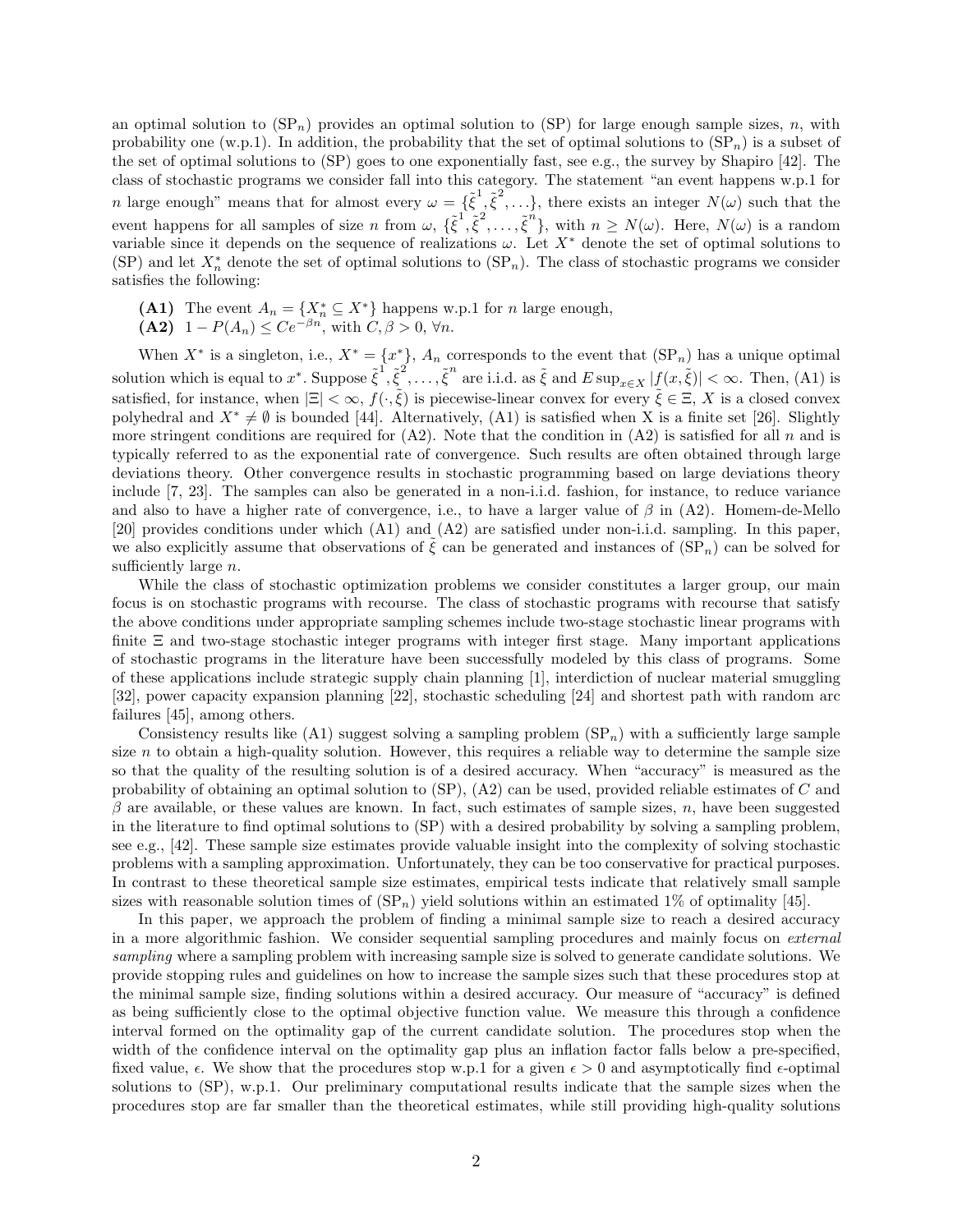with high probability (see *§*6.3).

There are methods developed in the literature that assess the quality of a given approximate solution by forming confidence intervals on its optimality gap [2, 30, 35]. Our stopping rules can use these; in fact, we make use of the confidence interval procedures in [2]. However, we note that these confidence interval methods are *static* in nature. That is, the candidate solution and the sample size are *fixed* and are *not adaptive, hence not random*. When such confidence intervals are used in a truly algorithmic setting, as we do in this paper, the sequence of candidate solutions and the sample size when the procedure stops become random variables. Therefore, their analysis is quite different from their static counterparts. Sequential analyses have been studied extensively in statistics [6, 12, 33], and in simulation of stochastic systems [13, 21, 25, 28, 29]; see also the stopping rules for random search algorithms for deterministic global optimization [4, 5, 9, 15]. In the context of stochastic programming, however, even though stopping rules have been proposed and used for a number of sampling-based methods for stochastic programs [8, 16, 17, 27, 35], stopping criteria that *control* the quality of the obtained solutions and their sequential nature have not been fully investigated. An exception is the stochastic quasi-gradient (SQG) methods where gradients and subgradients are replaced by their sampling estimates within a steepest descent method. Pflug [37] surveys stopping rules and step sizes for SQG methods. SQG can handle larger classes of problems but does not make use of the underlying structure of the problems. Our stopping rules for sequential sampling procedures are rooted in sample average approximations which can readily use mature tools developed for the specific problem at hand to efficiently solve the sampling problems. Another attractive feature of the stopping rules developed in this paper is that they can handle *both independent and dependent* estimates, such as the ones obtained by augmenting the previous observations with new observations at each iteration. We investigate the empirical performance of independent vs. dependent estimates in *§*6.

A number of researchers studied conditions on the growth of sample sizes when solving sampling-based approximations of stochastic programs. Polak and Royset [38] estimate sample sizes to minimize computational effort when solving a class of stochastic nonlinear programs. Futschik and Pflug [10] propose an optimal sampling strategy aimed at reducing the computational costs incurred in solving stochastic discrete programs through Monte Carlo sampling-based approximations. Homem-de-Mello [19] establishes conditions on the sample sizes such that the objective function estimators are consistent for variable sample methods. Pasupathy [36] establishes growth rates for the sample sizes in relation to the sequence of error tolerances to ensure optimal convergence of the solutions of retrospective-approximation algorithms for stochastic root finding and simulation optimization. In [36], the focus is on efficient convergence of solutions  $(x<sub>n</sub><sup>*</sup>)$  to an optimal solution (*x ∗* ) whereas we are indifferent to how close we are to the set of optimal solutions as long as the optimality gap is sufficiently small. Similar to our goal, Morton [31] develops stopping rules theory and studies the minimal required growth in the sample sizes for a class of sampling-based algorithms with asymptotically normal optimality gap estimators. Unfortunately, asymptotic normality is not typically satisfied by the optimality gap estimators for stochastic programs. Bayraksan and Morton [3] improve on [31] by relaxing the asymptotic normality assumption and by replacing the unknown variance by a sample variance estimator in the sample size growth conditions. This paper continues in this line of research and provides alternative stopping rules for a class of stochastic programs.

We note several differences between the stopping rules of this paper and those of [3]. First, the stopping rules in [3] use *point estimators* of the optimality gap and variance, whereas the stopping rules of this paper focus on the *interval estimator* of the optimality gap. In [3], the stopping criteria depend on the point estimator of the optimality gap falling below a pre-specified *fraction* of the sampling variance; hence are considered *relative-width*. In contrast, the stopping rules in this paper depend on the *width* of the interval estimator falling below a pre-specified level, *ϵ*, and are considered *fixed-width* (see *§*2 for details). The implication of this is that the relative-width stopping rules of [3] provide a quality statement with respect to the sample variance estimator—if the variability is large, a worse quality statement is made. In contrast, the fixed-width stopping rules of this paper always aim to find an *ϵ*-optimal solution. That is, they use a "fixed" quality statement. Note that the variability of the problem is typically captured in the sampling error part of an interval estimator, and this part shrinks to zero as the sample size increases even if the variability is large. Another major difference is that, in this paper, we mainly focus on finding the candidate solutions via solving a sampling problem with increasing sample size, whereas in [3], the candidate solutions can be found by any method that eventually generates optimal solutions, w.p.1. We also restrict our attention to problems that satisfy (A1) and (A2) and sometimes focus on a specific class of interval estimators. These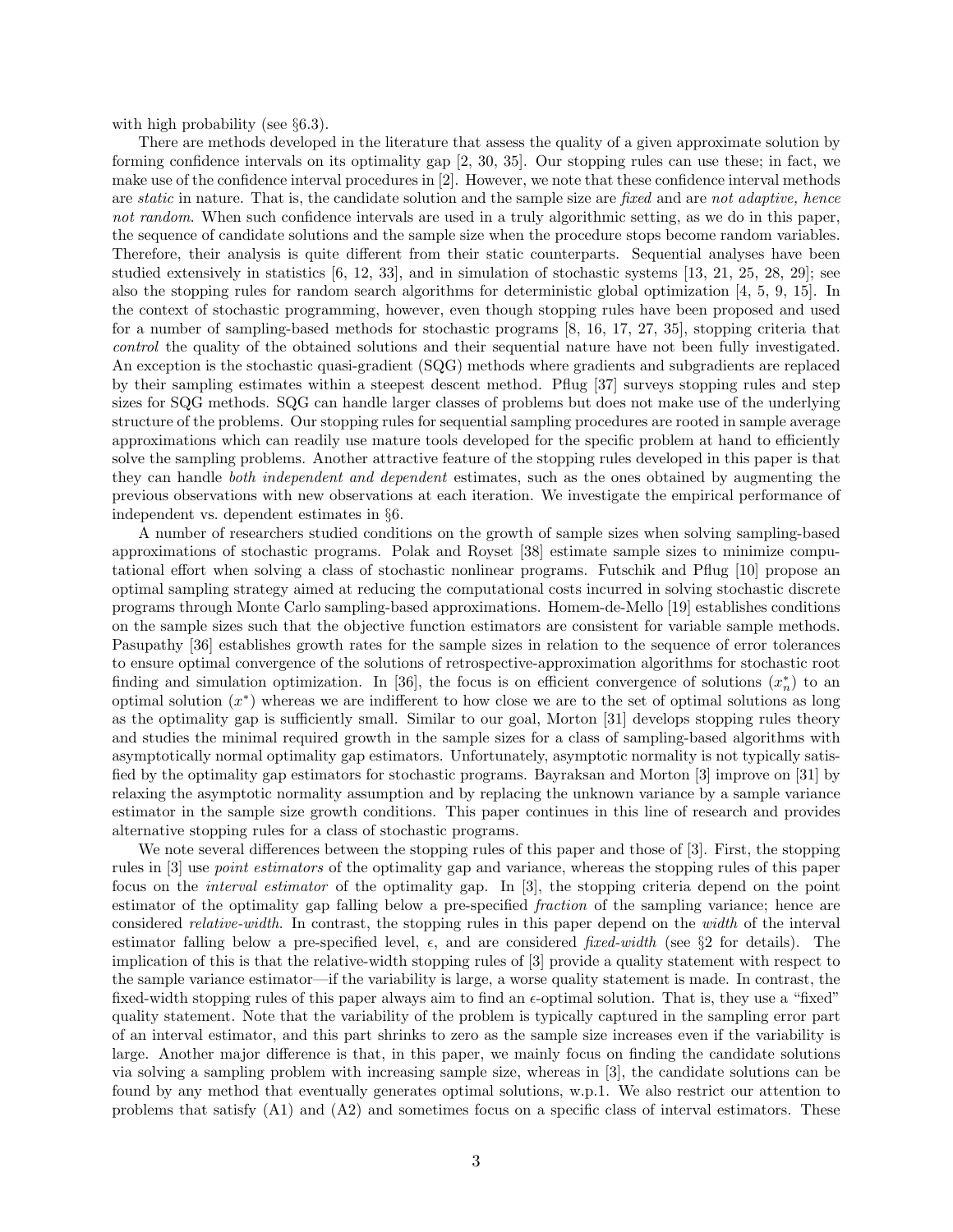restrictions pay off in several ways. First, they allow us to obtain stronger results, e.g., asymptotic validity results with probability one instead of  $1 - \alpha$  as in [3]. Second, compared to [3], we significantly increase our analysis on the growth of sample sizes. For instance, we analyze the growth needed in the sample sizes used for generating versus evaluating a candidate solution as well as the interplay between them such that the expected sample sizes used are finite. We examine the rate of increase in the sample sizes when the sequential procedures stop. Third, we present a way to increase the sample sizes in a stochastic way, by using the current estimates, in an effort to make the procedures more adaptive to the problem at hand.

The rest of the paper is organized as follows. In the next section, we briefly go over how to construct confidence intervals on the optimality gap of a given solution and list assumptions on the statistical estimators to be used within the stopping rules. Next, we review and extend relevant results for asymptotic behavior of random variables with random sample sizes. In *§*4, we develop a fully sequential procedure where the sample sizes are increased according to deterministic schedules. We show that the procedure stops in a finite number of iterations using finite number of sample sizes for  $\epsilon > 0$  and asymptotically finds an  $\epsilon$ -optimal solution with probability one. We provide conditions on the growth of sample sizes such that the expected number of samples used is finite. In *§*5, we develop a procedure where the sample sizes are increased according to the current statistical estimates. In *§*6, we present computational results on two-stage stochastic linear and integer programs and provide guidelines for implementation. We end in *§*7 with a summary and conclusions.

## **2 Confidence Interval Estimation of Optimality Gap**

Given a feasible solution  $x \in X$ , we denote the optimality gap of *x* by  $\mu_x = E f(x, \tilde{\xi}) - z^*$ . Given a feasible solution  $x \in X$ , a sample of size  $n, \tilde{\xi}^1, \tilde{\xi}^2, \ldots, \tilde{\xi}^n$ , and a desired value for  $\alpha \in (0,1)$ , suppose we have at hand a method to form a  $(1 - \alpha)$ -level confidence interval on  $\mu_x$ . The confidence interval consists of two parts: (i) a point estimate of  $\mu_x$  plus (ii) a sampling error part. We denote the point estimator of the optimality gap by  $G_n(x)$  and the sampling error by  $v_n^{\alpha}(x)$ . Then, a  $(1-\alpha)$ -level confidence interval (CI) on  $\mu_x$  is formed by

$$
[0, G_n(x) + v_n^{\alpha}(x)]. \tag{1}
$$

Since  $\mu_x \geq 0$  for all  $x \in X$ , we inherently assume that  $G_n(x) \geq 0$  and  $v_n^{\alpha}(x) \geq 0$ , w.p.1. If, for instance, there exists a  $G'_{n}(x)$  which can take negative values, a new estimator  $G_{n}(x) = \max\{G'_{n}(x), 0\}$  can be used instead.

Our sequential stopping rules depend on the confidence interval formed in (1). Given a sequence of candidate solutions, we form confidence intervals on their optimality gaps and stop when the width of the confidence interval plus an inflation factor falls below a pre-specified value, *ϵ*. This inflation factor is a nonnegative function of the sample size, *n*, and it shrinks to zero as  $n \to \infty$ . We denote it by  $h(n)$ . Examples include  $h(n) = 1/\sqrt{n}$  or  $h(n) = 1/\ln(n)$ . Note that tightening the stopping criterion in this manner is quite common in classical sequential statistical procedures, see, e.g., [6]. The procedures we develop in this paper stop at candidate solution *x* using sample size *n* the first time

$$
G_n(x) + v_n^{\alpha}(x) + h(n) \le \epsilon
$$

is satisfied. Note that, in contrast, the sequential sampling procedure developed in [3] stops the first time  $G_n(x) \le h's_n(x) + \epsilon'$  is satisfied for some positive constants  $h' > 0$  and  $\epsilon' > 0$ , where  $s_n^2(x)$  is a sampling variance estimator typically used in forming the sampling error,  $v_n^{\alpha}(x)$ , e.g., see (2b) and (3) below.

Let the sample size  $n_k$  satisfy  $n_k \to \infty$  as  $k \to \infty$ . We make the following assumptions with respect to the point estimator of the optimality gap and the sampling error part of the interval estimator:

- **(A3)**  $\lim_{k \to \infty} P(\sup_{x \in X} |G_{n_k}(x) \mu_x| > \delta) = 0$  for any  $\delta > 0$ ,
- **(A4)** Let  $\alpha \in (0,1)$  be given. Then,  $\lim_{k\to\infty} P(\sup_{x\in X} v_{n_k}^{\alpha}(x) > \delta) = 0$ , for any  $\delta > 0$ .

In words, assumption (A3) requires the optimality gap estimator to uniformly converge in probability over *X* to the actual optimality gap. Similarly, assumption (A4) requires the sampling error to uniformly converge to zero in probability over *X*.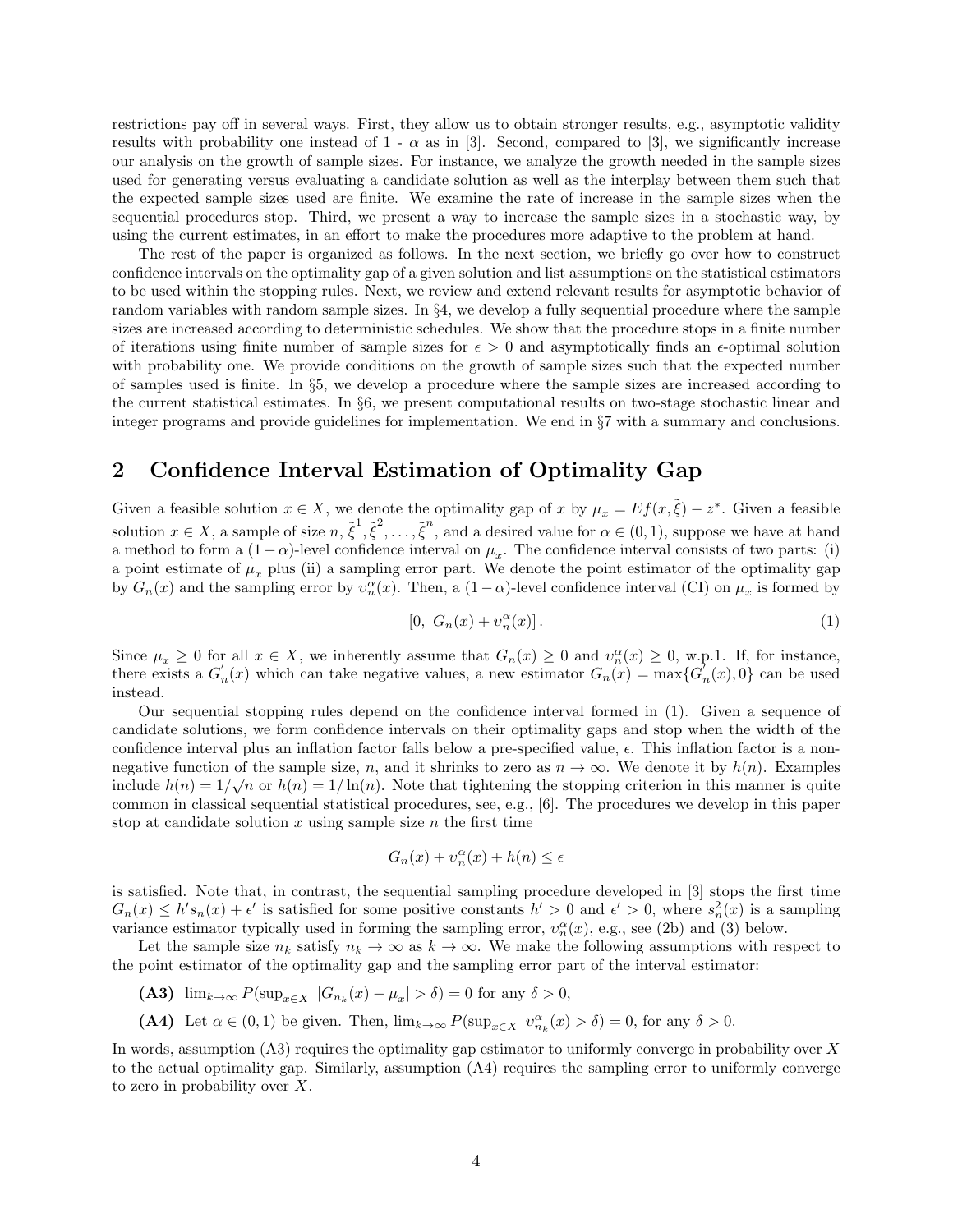As an example of an interval estimator given in (1), consider the single replication procedure (SRP) [2]. Let  $\bar{f}_n(x) = \frac{1}{n} \sum_{i=1}^n f(x, \tilde{\xi}^i)$ . With this notation, when the sampling problem  $(\text{SP}_n)$  is solved,  $z_n^* = \bar{f}_n(x_n^*)$ . For any  $x \in X$ , the point estimator of the optimality gap,  $\mu_x$ , and its associated sample variance for SRP are obtained by the following:

$$
G_n(x) = \frac{1}{n} \sum_{i=1}^n f(x, \tilde{\xi}^i) - \min_{x \in X} \frac{1}{n} \sum_{i=1}^n f(x, \tilde{\xi}^i) = \bar{f}_n(x) - \bar{f}_n(x_n^*), \tag{2a}
$$

$$
s_n^2(x) = \frac{1}{n-1} \sum_{i=1}^n \left[ (f(x, \tilde{\xi}^i) - f(x_n^*, \tilde{\xi}^i)) - (\bar{f}_n(x) - \bar{f}_n(x_n^*)) \right]^2, \tag{2b}
$$

where the same set of observations,  $\tilde{\xi}^1, \tilde{\xi}^2, \ldots, \tilde{\xi}^n$ , are used in both terms in (2a) and the corresponding terms in (2b). Note that  $G_n(x) \geq 0$ , w.p.1. Given the optimality gap and variance estimators in (2a) and (2b), the single replication procedure (SRP) forms a  $(1 - \alpha)$ -level confidence interval on  $\mu_x$  through

$$
\[0, G_n(x) + \frac{t_{n-1,\alpha}s_n(x)}{\sqrt{n}}\],\tag{3}
$$

where  $t_{n,\alpha}$  is the 1 *−*  $\alpha$  quantile of the Student's *t* distribution with *n* degrees of freedom. Similarly, let  $z_{\alpha}$ be the  $1 - \alpha$  quantile of the standard normal. Under conditions provided in [2] the point estimators in (2a) and (2b) are consistent (e.g.,  $G_n(x) \to \mu_x$ , w.p.1 as  $n \to \infty$  for all  $x \in X$ ), and the confidence interval in (3) is asymptotically valid, i.e.,

$$
\liminf_{n \to \infty} P\left(\mu_x \le G_n(x) + \frac{z_\alpha s_n(x)}{\sqrt{n}}\right) \ge 1 - \alpha. \tag{4}
$$

It has been observed that, for some problems, SRP can perform poorly with small sample sizes [2]. Variants of this procedure enhance empirical performance by making more than one replication and hence lowering the probability of undercoverage. For example, the averaged two-replication procedure, A2RP, selects *n even* and divides the observations into two random partitions. Then,  $G_{n/2,i}(x)$  and  $s_{n/2,i}^2(x)$  are calculated as given in (2a) and (2b) for partition  $i = 1, 2$ . These gap and variance estimators are pooled to obtain A2RP estimators,  $G_n(x) = \frac{1}{2}(G_{n/2,1}(x) + G_{n/2,2}(x))$  and  $s_n^2 = \frac{1}{2}(s_{n/2,1}^2(x) + s_{n/2,2}^2(x))$ . Then, the A2RP confidence interval on  $\mu_x$  is calculated in the same way as in (3). The number of replications can be increased and confidence intervals can be estimated by A*r*RP by pooling *r* estimators. In the rest of the paper, we let A1RP denote SRP and use the two interchangeably.

Suppose  $ArRP$ ,  $r \geq 1$ , is used to form the confidence interval in (1). Then, a sufficient condition for (A3) to be satisfied is that the sample means  $\bar{f}_{n_k}(x)$  converge uniformly to  $Ef(x, \tilde{\xi})$  on *X*, w.p.1. We note that uniform convergence in this setting is not a restrictive assumption, since for problems that satisfy (A1), this is usually already satisfied, for instance, when *X* is finite [20, 26]. A sufficient condition for (A4) to be satisfied is that for some  $M > 0$ ,  $\lim_{n \to \infty} P(\sup_{x \in X} s_n^2(x) < M) = 1$ . One set of conditions that ensure this is given in [2].

Note that there are two main differences between, for instance, the single replication procedure (SRP) (or any other procedure) to form confidence intervals, for a given  $x \in X$  and a given sample size *n*, and a sequential procedure that uses such a confidence interval as a stopping rule. SRP is static, that is,  $x$  is fixed and the resulting consistency and validity results such as (4) are shown as  $n \to \infty$  for a fixed  $x \in X$ . In contrast, in the sequential procedures: (i) the candidate solution *x* changes and hence is a random variable and (ii) the sample size *when* the procedure stops is also a random variable. The analysis of random variables indexed by random sample sizes can significantly differ from their counterparts with deterministic sample sizes. Next, we review and extend relevant results for random variables that are indexed by random sample sizes.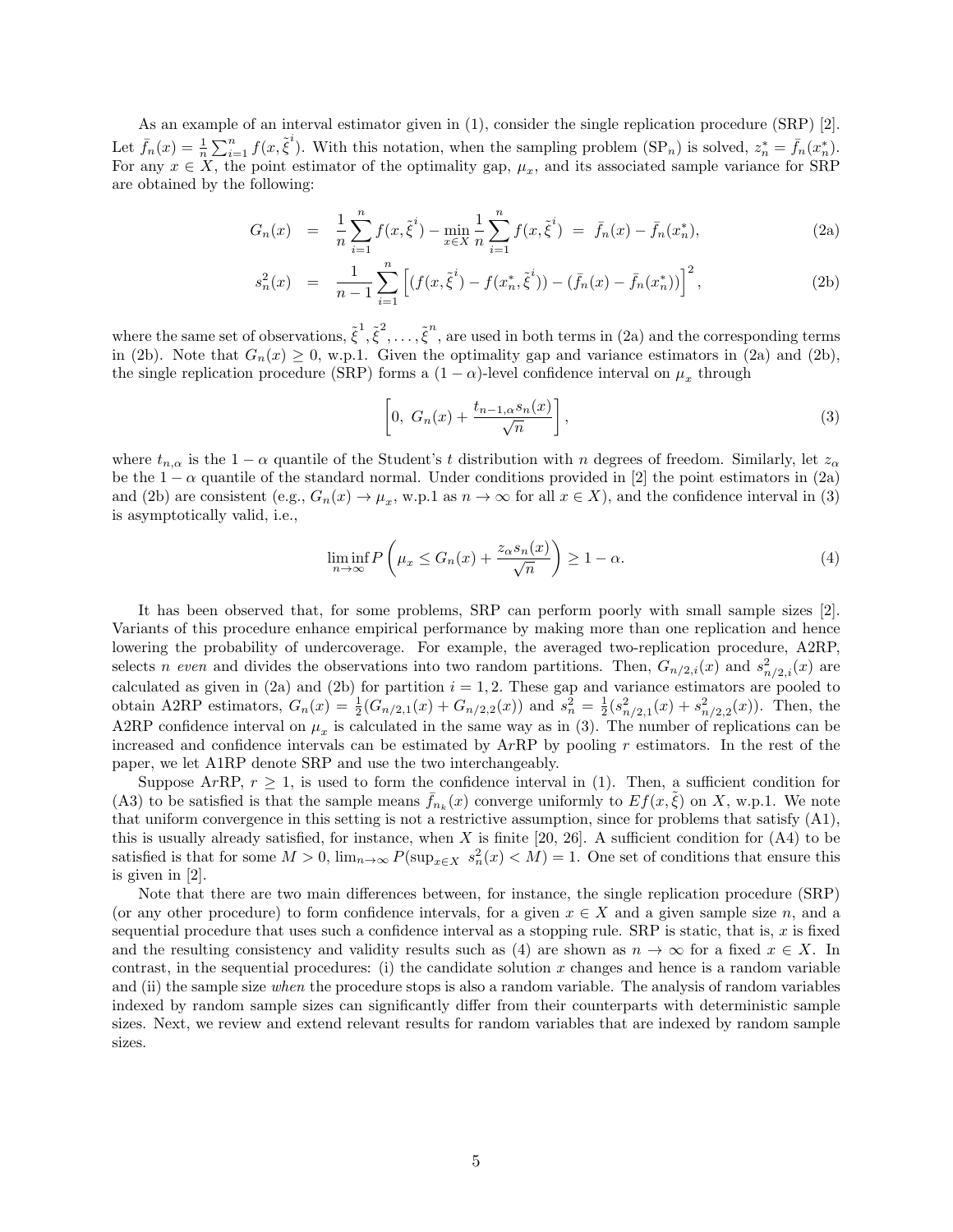## **3 Limit Theorems for Random Variables with Random Indices**

Consider a sequence of random variables  ${Y_k, k = 1, 2, \ldots}$  and suppose the index *k* is replaced by a random index  $\{K(\epsilon), \epsilon \geq 0\}$  such that  $K(\epsilon) \to \infty$ , w.p.1 as  $\epsilon \downarrow 0$ . Usually, these indices are defined as sample sizes but they can also represent other indices. For example, *k* could be the iteration number of a procedure and *Y<sup>k</sup>* the random variable generated at iteration *k*, such as the candidate solution or a subgradient estimate generated at iteration *k*. Then, the random index  $K(\epsilon)$  could be the *random* iteration number *when* the algorithm stops with respect to a stopping rule for a given  $\epsilon$  and  $Y_{K(\epsilon)}$  would then be the value of the random variable  $Y_k$  at iteration  $K(\epsilon)$ . For a definition of random indices in the context our of sequential procedures, see *§*4*.*1 and *§*5. The result we review below is concerned with convergence of the random variables as the random index tends to infinity.

**Theorem 1** ([14, 39]) Let  $\{Y_k, k = 1, 2, \ldots\}$  be a sequence of random variables and  $\{K(\epsilon), \epsilon \geq 0\}$  be a *family of positive, integer-valued random variables such that*  $K(\epsilon) \to \infty$ , *w.p.1 as*  $\epsilon \downarrow 0$ *. Suppose* 

$$
Y_k \to Y, \ w.p.1 \ as \ k \to \infty. \tag{5}
$$

*Then,*  $Y_{K(\epsilon)} \to Y$ *, w.p.1 as*  $\epsilon \downarrow 0$ *.* 

In Theorem 1, there is no independence assumption between the random variables  ${Y_k, k = 1, 2, \ldots}$  and the random index  $\{K(\epsilon), \epsilon \geq 0\}$ . In fact, in many settings, including ours,  $K(\epsilon)$  is defined by the random variables  ${Y_k, k = 1, 2, \ldots}$ . Without independence, general limiting results for  $Y_{K(\epsilon)}$  like above are harder to obtain under weaker conditions [14]. However, consider a special case of (5) where  $Y_k = a$ , w.p.1 for  $k$ large enough where  $a \in \mathbb{R}$  is a constant. In this case, it is possible to obtain a slightly stronger result, which we state in the proposition below.

**Proposition 2** Let  $\{Y_k, k=1,2,...\}$  be a sequence of random variables and  $\{K(\epsilon), \epsilon \geq 0\}$  be a family of *positive, integer-valued random variables such that*  $K(\epsilon) \to \infty$ ,  $w.p.1$  as  $\epsilon \downarrow 0$ . Let  $a \in \mathbb{R}$ . Suppose

$$
Y_k = a, w.p.1 for k large enough.
$$
\n
$$
(6)
$$

*Then,*  $Y_{K(\epsilon)} = a$ ,  $w.p.1$  for  $\epsilon$  *small enough.* 

**Proof.** Our proof is similar to that of Theorem 1 in [39]. Let  $A = \{\omega : Y_{K(\epsilon,\omega)}(\omega) \neq a \text{ for } \epsilon \text{ small enough}\}$ and  $K(\epsilon, \omega) \to \infty$  as  $\epsilon \downarrow 0$ . It is sufficient to show that  $P(A) = 0$ . To this end, select an element  $\omega$  from A. Then, for every *k*, one can find an  $\epsilon \equiv \epsilon(\omega)$  such that  $K(\epsilon, \omega) \geq k$  and

$$
\left| Y_{K(\epsilon,\omega)}(\omega) - a \right| > 0. \tag{7}
$$

By increasing *k*, one can obtain a sequence, which we denote by  $\{\epsilon_t\}$  such that  $\epsilon_t \downarrow 0$  as  $t \to \infty$ . Now, set  $k_t = K(\epsilon_t, \omega)$ . Since  $\omega \in A$ ,  $k_t \to \infty$  as  $t \to \infty$ . Then, by (7),

$$
|Y_{k_t}(\omega) - a| > 0,
$$

for the sequence  $Y_{k_t}(\omega)$ . Hence,  $\omega$  is contained in the set  $B = {\omega : Y_k \neq a$  for *k* large enough and  $K(\epsilon) \to \infty$ as  $\epsilon \downarrow 0$ <sup>}</sup>, i.e., *A* ⊆ *B*. By hypothesis,  $P(B) = 0$  and hence the desired result follows. ■

The above result is not surprising, as once the index reaches the point where (6) is satisfied, the index being random does not have much of an impact. We are now ready to present our sequential procedures.

## **4 Fully Sequential Procedure**

## **4.1 Description**

In our sequential procedures, we use two independent streams of observations,  $\tilde{\xi}_1^1$  $\frac{1}{1}, \tilde{\xi}^{2}_{1}$  $\frac{2}{1}, \ldots$  and  $\tilde{\xi}_2^1$  $\frac{1}{2}, \tilde{\xi}_2^2$  $\frac{2}{2}, \ldots$ , one to generate a sequence of candidate solutions, which we denote as  $\{\hat{x}_k\}$ , and the other to form confidence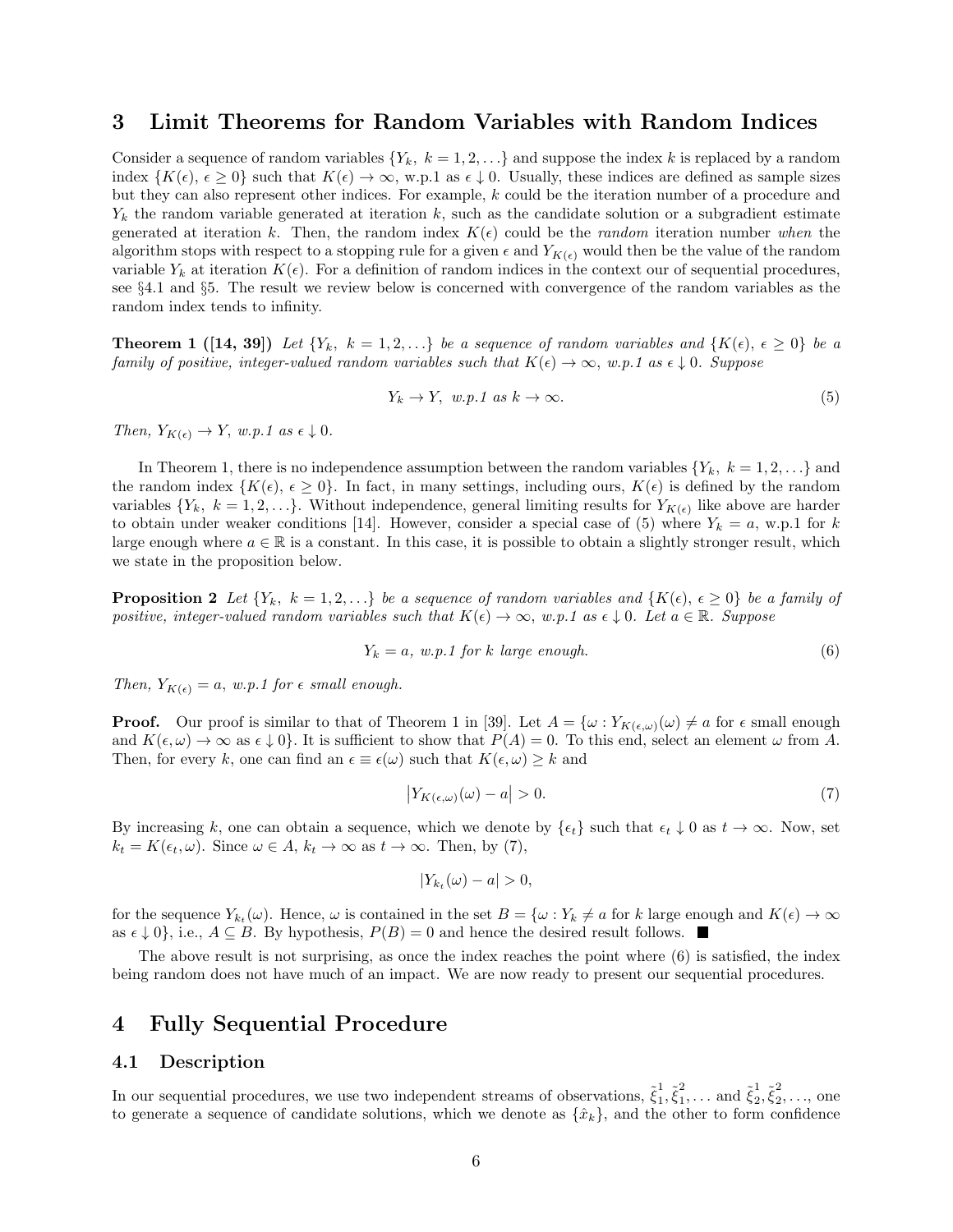intervals on the optimality gap of the candidate solutions. At iteration  $k$ , we use  $m_k$  observations to solve  $(\text{SP}_{m_k})$  and generate  $\hat{x}_k$  by setting  $\hat{x}_k = x^*_{m_k}$ . Independently, we use  $n_k$  observations to calculate  $G_{n_k}(\hat{x}_k)$ and  $v_{n_k}^{\alpha}(\hat{x}_k)$  to form a CI on  $\mu_{\hat{x}_k}$  as in (1). We stop when this CI plus an inflation factor falls below a pre-specified value,  $\epsilon$ . Otherwise, at iteration  $k+1$ , we have the options to either reuse the previously generated  $n_k$  observations and generate  $n_{k+1} - n_k$  new observations, or generate an entirely new set of  $n_{k+1}$ observations. Similarly, we can either augment  $m_k$  with  $m_{k+1} - m_k$  new observations or generate an entirely new set of  $m_{k+1}$  observations. When warm-starting can be used, augmentation can reduce solution times. On the other hand, generating an entirely new set of observations prevents being stuck in a bad sample path [19] and hence, can increase the performance of the sequential procedures. To this end, we define two new parameters as input to the procedures,  $k_f^m$  and  $k_f^n$ , denoting the resampling frequency for generating candidate solutions and for assessing solution quality, respectively. For instance, when  $k_f^n = 1$ , independent observations for assessing solution quality are generated at every iteration. We set  $k_f^n = \infty$  when samples are always augmented.

The first method we study, called the fully sequential procedure (FSP), increases the sample sizes according to deterministic schedules. Schedule  ${m_k}$  dictates increases in sample sizes to generate candidate solutions and schedule  $\{n_k\}$  dictates increases in sample sizes to assess the quality of the candidate solutions. We assume both  $m_k \to \infty$  and  $n_k \to \infty$  as  $k \to \infty$ . Later, we will provide other conditions on these sample sizes under which certain desired properties are satisfied. Below, we give a short statement of the procedure. **FSP:**

*Input:* Sample size schedules  $\{m_k\}$  and  $\{n_k\}$ , inflation factor  $h(n)$ , desired values of  $\epsilon > 0$ ,  $0 < \alpha < 1$ , and resampling frequencies  $k_f^n$  and  $k_f^m$ .

*Output:* A candidate solution  $\hat{x}_{K(\epsilon)}$  with an estimated optimality gap of  $\epsilon$ .

**0.** (Initialization) Set  $k = 1$ , generate  $m_1$  observations  $\tilde{\xi}_1^1$  $\frac{1}{1}, \tilde{\xi}_1^2$  $\tilde{\xi}_1^m$  and independently generate  $n_1$ observations  $\tilde{\xi}_2^1$  $\frac{1}{2}, \tilde{\xi}_2^2$  $2^{2}, \ldots, \tilde{\xi}_{2}^{n_{1}}$  $\frac{1}{2}$ .

**1.** (Find candidate solution) Using the observations  $\tilde{\xi}_1^1$  $\tilde{\xi}_1^m{}^k$  $\int_{1}^{\infty}$ , solve  $(\text{SP}_{m_k})$  to obtain  $x_{m_k}^*$ . Set  $\hat{x}_k = x_{m_k}^*$ . **2.** (Assess solution quality) Using the observations  $\tilde{\xi}_2^1$  $\frac{1}{2}, \ldots, \tilde{\xi}_2^{n_k}$  $v_{n_k}^n$ , calculate  $G_{n_k}(\hat{x}_k)$  and  $v_{n_k}^{\alpha}(\hat{x}_k)$ .

**3.** (Check stopping criterion) If

$$
G_{n_k}(\hat{x}_k) + v_{n_k}^{\alpha}(\hat{x}_k) + h(n_k) \le \epsilon
$$
\n<sup>(8)</sup>

then set  $K(\epsilon) = k$ ,  $N(\epsilon) = n_k$ ,  $M(\epsilon) = m_k$ , and  $\hat{x}_{K(\epsilon)} = \hat{x}_k$  and stop. Output candidate solution  $\hat{x}_{K(\epsilon)}$  with confidence interval on  $\mu_{\hat{x}_{K(\epsilon)}}$  as  $[0, \epsilon]$ .

**4.** (Increase sample size) If  $k_f^m$  divides  $k+1$  then sample  $\tilde{\xi}_1^1$  $\frac{1}{1}, \tilde{\xi}_1^2$  $\frac{2}{1}, \ldots, \tilde{\xi}_1^{m_{k+1}}$  $\frac{m_{k+1}}{1}$  independently of samples generated in previous iterations. Else, sample  $m_{k+1} - m_k$  additional observations,  $\tilde{\xi}_1^{m_k+1}$  $\tilde{\xi}_1^{m_{k+1}}, \ldots, \tilde{\xi}_1^{m_{k+1}}$  $\int_{1}^{m_{k+1}}$ . Similarly, if  $k_f^n$ divides  $k+1$  then sample  $\tilde{\xi}_2^1$  $\frac{1}{2}, \tilde{\xi}_2^2$  $\frac{2}{2}, \ldots, \xi_2^{n_{k+1}}$  $\frac{n_{k+1}}{2}$  independently of samples generated in previous iterations. Else, sample  $n_{k+1} - n_k$  additional observations,  $\tilde{\xi}_2^{n_k+1}$  $\tilde{\xi}_2^{n_{k+1}}, \ldots, \tilde{\xi}_2^{n_{k+1}}$  $2^{n_{k+1}}$ . Set  $k = k + 1$  and go to 1.

If FSP stops according to (8), the iteration when the procedure stops,  $K(\epsilon)$ , is a random variable defined by

$$
K(\epsilon) = \inf_{k \ge 1} \left\{ k : G_{n_k}(\hat{x}_k) + \nu_{n_k}^{\alpha}(\hat{x}_k) + h(n_k) \le \epsilon \right\}.
$$
 (9)

It is the first iteration when the inflated CI falls below  $\epsilon$ . Later we provide conditions under which  $K(\epsilon)$ is finite w.p.1. The sample sizes when the procedure stops,  $N(\epsilon)$  and  $M(\epsilon)$ , used to form the CI and to generate the candidate solution respectively, are then defined by  $N(\epsilon) = n_{K(\epsilon)}$  and  $M(\epsilon) = m_{K(\epsilon)}$ . We denote the solution found by FSP as  $\hat{x}_{K(\epsilon)}$ . We would like  $\hat{x}_{K(\epsilon)}$  to have an optimality gap of at most  $\epsilon$  with a desired confidence, i.e.,  $P(\mu_{\hat{x}_{K(\epsilon)}} \leq \epsilon) \geq 1 - \alpha$ . In order to achieve such a result, first, we need to be able to find  $\epsilon$ -optimal solutions. (A1) suggests that this can be achieved if  $M(\epsilon)$  grows sufficiently large. Next, due to the stopping rule (8), we need the confidence interval to be able to detect an *ϵ*-optimal solution with a high probability. (8) implies that  $P(\mu_{\hat{x}_{K(\epsilon)}} \leq \epsilon) \geq P(\mu_{\hat{x}_{K(\epsilon)}} \leq G_{N(\epsilon)}(\hat{x}_{K(\epsilon)}) + \upsilon_{N(\epsilon)}^{\alpha}(\hat{x}_{K(\epsilon)}))$  and when the probability on the right-hand side is  $\geq 1 - \alpha$ , we can achieve our desired result. However, note that even in the case where the sample size,  $n$ , and the candidate solution,  $\hat{x}$ , are not random (as opposed to random variables  $N(\epsilon)$  and  $\hat{x}_{K(\epsilon)}$ , similar results stated in (4) are shown only asymptotically, as  $n \to \infty$ . Therefore, we also need the sample size  $N(\epsilon)$  to grow.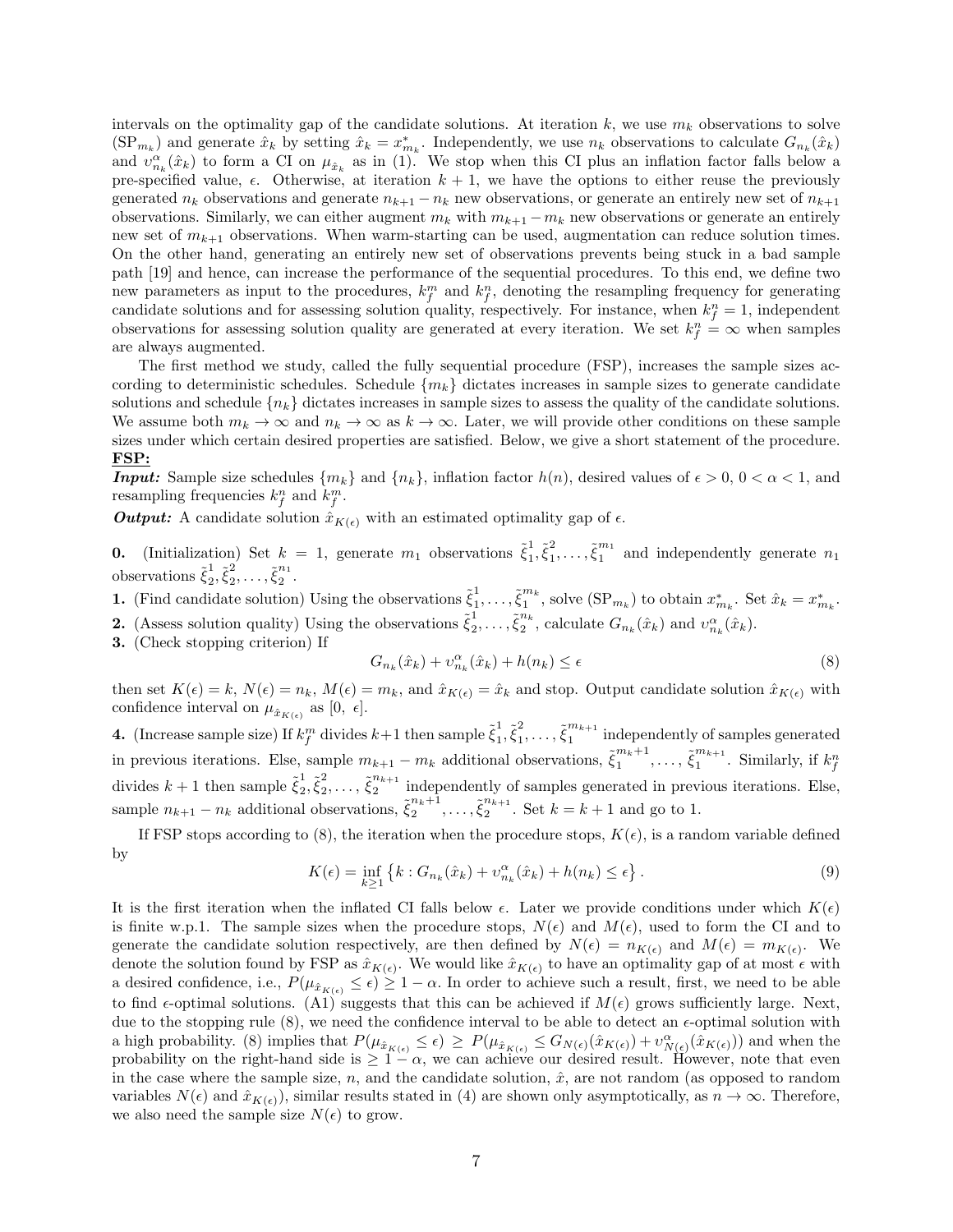To obtain the desired growths in the random sample sizes w.p.1 as *ϵ ↓* 0, we inflate the confidence interval by  $h(n_k)$ . Otherwise, when  $G_{n_k}(\hat{x}_k) + v_{n_k}^{\alpha}(\hat{x}_k) = 0$ , the procedure stops at iteration *k* regardless of the value of  $\epsilon > 0$ . For instance, when SRP is used, this can happen when  $\hat{x}_k = x_{n_k}^*$  even when  $\mu_{\hat{x}_k} \gg \epsilon$ . To prevent this from happening, a positive inflation factor that shrinks to zero while  $n_k \to \infty$  as  $k \to \infty$  can be used. Examples of such inflation factors include  $h(n) = 1/n$ ,  $h(n) = 1/\log(n)$ , etc. To see the effect of  $h(n_k)$ , let  $m_k = n_k = n_0 + k - 1$  for some initial sample size  $n_0 \geq 2$ . That is, the sample sizes are increased one by one starting from  $n_0$ . Let  $h(n_k) = 1/\sqrt{n_k}$ . Then,  $P(K(\epsilon) \le k) = 0$  for  $k \le \lfloor \frac{1}{\epsilon^2} \rfloor + 1 - n_0$ , where  $\lfloor \cdot \rfloor$  returns the largest integer less than or equal to its argument. With the inflation factor, by taking  $\epsilon \downarrow 0$ , the iteration  $K(\epsilon)$ , and hence  $N(\epsilon)$  and  $M(\epsilon)$ , can be made arbitrarily large, w.p.1.

### **4.2 Asymptotic Validity, Finite Stopping and Finite Sample Sizes**

In this section, we present three main properties of FSP. First, we show that FSP finds an  $\epsilon$ -optimal solution with probability one as  $\epsilon \downarrow 0$ . Second, we guarantee, under certain assumptions, the finiteness of the number of iterations and the sample sizes used when the procedure stops. Finally, we provide conditions under which the expected number of iterations and the expected sample sizes when the procedure stops are finite.

**Theorem 3** *Assume* (A1) holds. Let  $\{m_k\}$ ,  $\{n_k\}$  be positive, nondecreasing sequences such that  $m_k \to \infty$ and  $n_k \to \infty$  as  $k \to \infty$ . Let  $h(\cdot)$  be a nonnegative, nonincreasing function such that  $h(n_k) \to 0$  as  $n_k \to \infty$ , *and suppose*  $k < \infty$  *implies that*  $m_k < \infty$ ,  $n_k < \infty$ , and  $h(n_k) > 0$ .

*(i) Consider FSP that stops at iteration*  $K(\epsilon)$  *according to stopping criterion (9), defined in terms of*  $\epsilon$ *,*  $using N(\epsilon) = n_{K(\epsilon)}$  and  $M(\epsilon) = m_{K(\epsilon)}$  samples. Then,

$$
\lim_{\epsilon \downarrow 0} P\left(\mu_{\hat{x}_{K(\epsilon)}} \leq \epsilon\right) = 1.
$$

*(ii)* In addition, assume (A3) and (A4) hold. Given  $\epsilon > 0$ ,

$$
P(K(\epsilon) < \infty) = P(N(\epsilon) < \infty) = P(M(\epsilon) < \infty) = 1.
$$

**Proof.** (i) Let  $Y_k = \mu_{\hat{x}_k} = E[f(\hat{x}_k, \tilde{\xi}) | \hat{x}_k] - z^*$ . Then, by (A1) and the fact that  $m_k \to \infty$  as  $k \to \infty$ ,  $Y_k = 0$ , w.p.1 for *k* large enough. The hypotheses of the theorem ensure  $K(\epsilon) \to \infty$ , w.p.1 as  $\epsilon \downarrow 0$ . Therefore, using Proposition 2,  $Y_{K(\epsilon)} = \mu_{\hat{x}_{K(\epsilon)}} = 0$ , w.p.1 for  $\epsilon$  small enough; hence, the desired result follows.

(ii) We first show that FSP stops in a finite number of iterations, w.p.1. Note that

$$
P(K(\epsilon) = \infty) \leq \lim_{k \to \infty} P\left(G_{n_k}(\hat{x}_k) + v_{n_k}^{\alpha}(\hat{x}_{n_k}) + h(n_k) > \epsilon\right)
$$
  
\n
$$
\leq \lim_{k \to \infty} P\left(|G_{n_k}(\hat{x}_k) - \mu_{\hat{x}_k}| + v_{n_k}^{\alpha}(\hat{x}_{n_k}) > \epsilon - h(n_k) - \mu_{\hat{x}_k}\right)
$$
  
\n
$$
\leq \lim_{k \to \infty} P\left(\sup_{x \in X} |G_{n_k}(x) - \mu_x| + \sup_{x \in X} v_{n_k}^{\alpha}(x) > \epsilon - h(n_k) - \mu_{\hat{x}_k}\right)
$$
  
\n
$$
= 0,
$$
\n(10)

where (10) follows from (A1), (A3), (A4) and the fact that  $h(n_k)$  is shrinking to 0 as  $k$ , hence  $n_k$ , tends to infinity.  $P(N(\epsilon) < \infty) = 1$  and  $P(M(\epsilon) < \infty) = 1$  follow from the hypothesis that  $k < \infty$  implies  $n_k < \infty$ and  $m_k < \infty$ .

Theorem 3 shows that FSP, asymptotically, finds an *ϵ*-optimal solution with probability one. While this result is asymptotic, in practice, FSP can be used for a given  $\epsilon > 0$  and for  $\epsilon$  small enough we can expect  $P(\mu_{\hat{x}_{K(\epsilon)}} \leq \epsilon) \gtrsim 1-\alpha$ . Note that even in much simpler settings, such as forming confidence intervals on the mean, validity of sequential procedures are only shown asymptotically, see, e.g., [6]. Nevertheless, sequential procedures are successfully used in practice in different fields such as clinical statistical studies [11]. Note that part (i) of Theorem 3 is stronger than  $\lim_{\epsilon \downarrow 0} P(\mu_{\hat{x}_{K(\epsilon)}} \leq \epsilon) \geq 1 - \alpha$ . Such results have been shown for other sequential procedures [3]. For the class of problems we consider, i.e., problems that satisfy (A1), we are able to show that this probability, in the limit, is one.

By part (ii) of Theorem 3, for a given  $\epsilon > 0$ , FSP terminates in a finite number of iterations and uses a finite number of samples to generate the approximate solution and to assess its quality, w.p.1. Under more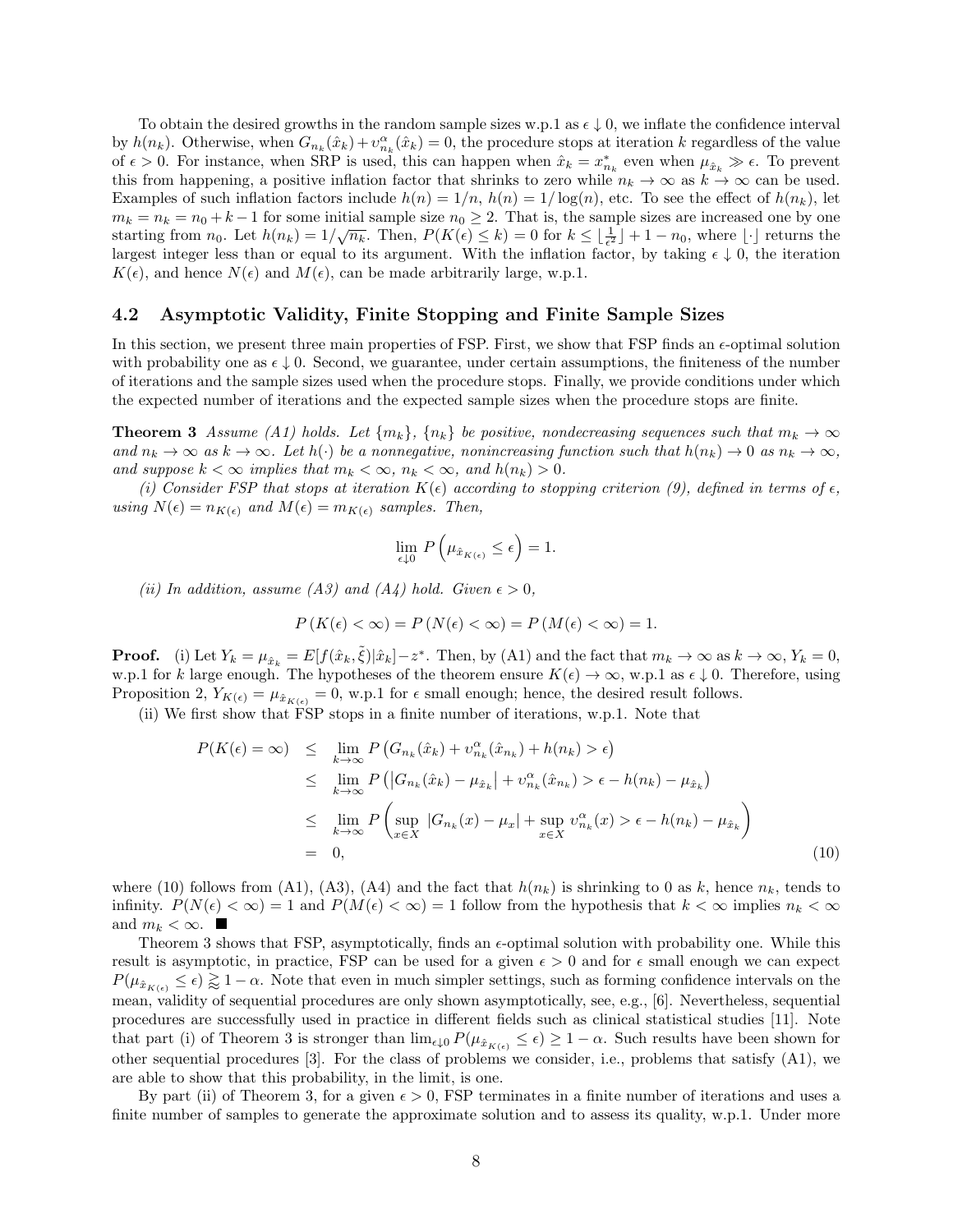restrictive conditions, it is also possible to show that the expected values of these random variables are finite. It is well known that  $P(K(\epsilon) < \infty) = 1$  does not necessarily imply  $EK(\epsilon) < \infty$ . To show that the expected values of the sample sizes and expected number of iterations is finite, we confine ourselves to problems where *X*<sup>∗</sup> is a singleton, i.e., (SP) has a unique optimal solution, and ArRP is used to form the CI in (8) for some  $r \geq 1$ . FSP can be run with A*r*RP by changing the calculation of the gap and variance estimators in step 2 of the procedure. A minor additional requirement we impose on the sample size schedules  $\{n_k\}$  when using ArRP for assessing solution quality is that  $n_k$  is divisible by r for all  $k \geq 1$ . The proposition below summarizes the conditions on the schedule of sample sizes  ${m_k}$  and  ${n_k}$  under which the expected sample sizes and the expected number of iterations of FSP are finite for a given  $\epsilon > 0$ .

**Proposition 4** *Assume* (*A2*) holds and (*SP*) has a unique optimal solution,  $X^* = \{x^*\}$ . Let  $\{m_k\}$ ,  $\{n_k\}$ *be positive, nondecreasing sequences such that*  $m_k \to \infty$  *and*  $n_k \to \infty$  *as*  $k \to \infty$ *. Let*  $h(\cdot)$  *be a nonnegative,* nonincreasing function such that  $h(n_k) \to 0$  as  $n_k \to \infty$ , and suppose  $k < \infty$  implies that  $m_k < \infty$ ,  $n_k < \infty$ , *and*  $h(n_k) > 0$ . Consider FSP that uses ArRP,  $r \geq 1$ , based on SRP given in (2)-(3), to calculate the *confidence intervals and stops at iteration*  $K(\epsilon)$  *according to stopping criterion* (9), defined in terms of  $\epsilon$ , *using*  $N(\epsilon) = n_{K(\epsilon)}$  *and*  $M(\epsilon) = m_{K(\epsilon)}$  *samples. Given*  $\epsilon > 0$ *, (i) if*

$$
\sum_{k=1}^{\infty} e^{-\beta m_k} < \infty \text{ and } \sum_{k=1}^{\infty} e^{-\beta n_k} < \infty \text{ for all } \beta > 0,\tag{11}
$$

*then,*  $EK(\epsilon) < \infty$ *, (ii) if*

$$
\sum_{k=1}^{\infty} (n_{k+1} - n_k)e^{-\beta m_k} < \infty \text{ and } \sum_{k=1}^{\infty} (n_{k+1} - n_k)e^{-\beta n_k} < \infty \text{ for all } \beta > 0,\tag{12}
$$

*then,*  $EN(\epsilon) < \infty$ *,*  $(iii)$ 

$$
\sum_{k=1}^{if} (m_{k+1} - m_k)e^{-\beta m_k} < \infty \text{ and } \sum_{k=1}^{\infty} (m_{k+1} - m_k)e^{-\beta n_k} < \infty \text{ for all } \beta > 0,
$$

*then,*  $EM(\epsilon) < \infty$ *.* 

**Proof.** (i) Let  $B_k$  denote the event  $\{G_{n_k}(\hat{x}_k) + v_{n_k}^{\alpha}(\hat{x}_k) + h(n_k) > \epsilon\}$ , and let  $\{A\}^c$  denote the complement of event *A*. Since  $K(\epsilon)$  is a nonnegative random variable,

$$
EK(\epsilon) = \sum_{k=0}^{\infty} P\left(K(\epsilon) > k\right) \le 1 + \sum_{k=1}^{\infty} P\left(B_k\right). \tag{13}
$$

Let  $k_0$  be the smallest positive integer such that  $h(n_k) \leq \epsilon$  for all  $k \geq k_0$ . Note that since ArRP is used to calculate the confidence intervals, for  $k \geq k_0$ ,

$$
B_k \subseteq \{\hat{x}_k = x_{n_k/r,i}^*, \forall i = 1, \dots, r\}^c \subseteq \left\{\{x_{m_k}^* \neq x^*\} \bigcup \left(\bigcup_{i=1}^r \{x_{n_k/r,i}^* \neq x^*\}\right)\right\}.
$$
 (14)

Otherwise, when  $\hat{x}_k = x_{n_k/r,i}^*$  for all  $i = 1, 2, ..., r$ ,  $G_{n_k}(\hat{x}_k) = v_{n_k}^{\alpha}(\hat{x}_k) = 0$  and the condition for event  $B_k$ is not satisfied for  $k \geq k_0$ . Using the right-hand side of (14) and continuing from (13),

$$
EK(\epsilon) \leq k_0 + \sum_{k=k_0}^{\infty} P(x_{m_k}^* \neq x^*) + \sum_{i=1}^r \sum_{k=k_0}^{\infty} P(x_{n_k/r,i}^* \neq x^*)
$$
  
\n
$$
\leq k_0 + C \sum_{k=k_0}^{\infty} e^{-\beta m_k} + \sum_{i=1}^r \left( C \sum_{k=k_0}^{\infty} e^{-\beta n_k/r} \right)
$$
  
\n
$$
= k_0 + C \sum_{k=k_0}^{\infty} e^{-\beta m_k} + rC \sum_{k=k_0}^{\infty} e^{-\beta n_k/r}
$$
  
\n
$$
< \infty,
$$
\n(16)

where  $(15)$  follows from  $(A2)$  and  $(16)$  follows from  $(11)$ .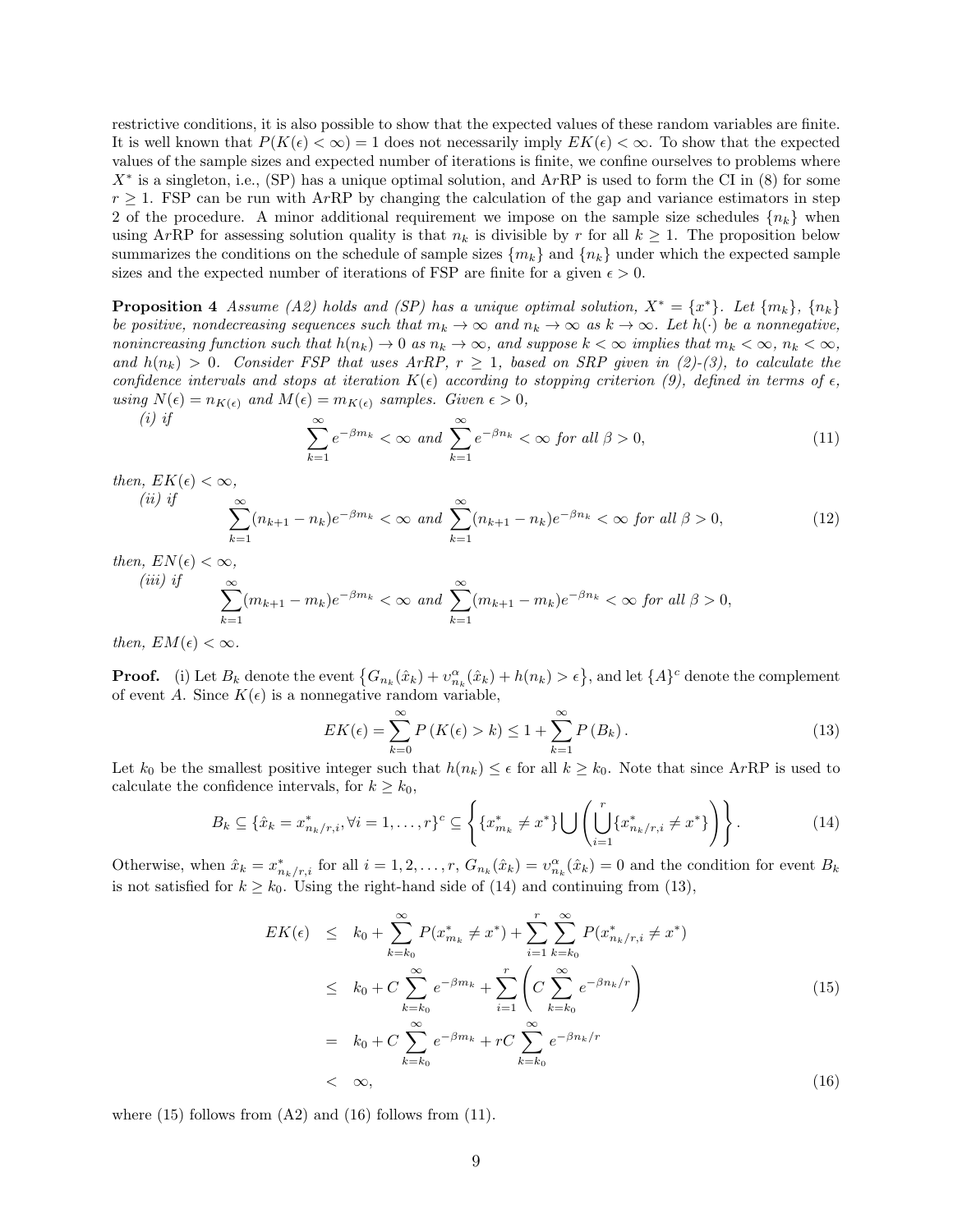(ii) Let  $k_0$  be defined as above. Then,

$$
EN(\epsilon) = \sum_{n=0}^{\infty} P(N(\epsilon) > n)
$$
  
=  $n_{k_0} + \sum_{k=k_0}^{\infty} (n_{k+1} - n_k) P(K(\epsilon) > k)$  (17)

$$
\leq n_{k_0} + C \sum_{k=k_0}^{\infty} (n_{k+1} - n_k) e^{-\beta m_k} + rC \sum_{k=k_0}^{\infty} (n_{k+1} - n_k) e^{-\beta n_k/r}, \tag{18}
$$

where (17) follows from the fact that  $P(N(\epsilon) > n) = 1$  for  $0 \le n \le n_{k_0} - 1$ ;  $P(N(\epsilon) > n) = P(K(\epsilon) > k_0)$ for  $n_{k_0} \le n \le n_{k_0+1} - 1$ , etc. The right hand side of (18) is finite by (12). Proof of (iii) is analogous. ■

A few remarks about Proposition 4 are now in order. First, note that when  $m_k$  and  $n_k$  both grow of order  $O(\ln^2 k)$ ,  $O(k)$ , or higher such as  $O(k^2)$ , etc., the conditions in part (i) of Proposition 4 are satisfied but not when they both grow of order O(ln *k*). To see this, suppose SRP is used in step 2 of FSP and consider the following schedules of sample sizes:  $m_k = n_k = [c_0 + c_1 \ln^2 k]$ , where  $c_0 \geq 2$  and  $c_1 > 0$  are two constants and  $\lceil \cdot \rceil$  returns the smallest integer greater than or equal to its argument. These guarantee  $EK(\epsilon) < \infty$ . In contrast, when the schedules are changed to  $m_k = n_k = [c_0 + c_1 \ln k]$  the conditions in (11) are satisfied if and only if  $c_1\beta > 1$ . Since reliable estimation of  $\beta$  can be a difficult problem, we do not consider such schedules. Therefore, the conditions on the sample size schedules in Proposition 4 are stated for all  $\beta > 0$ .

As a second remark, conditions in parts (ii) and (iii) of Proposition 4 indicate that there needs to be a "balance" between the growths in sample sizes  $m_k$  and  $n_k$ . For instance, when  $m_k$  is increased too fast relative to  $n_k$ , even though FSP stops in a finite number of iterations w.p.1 and  $EK(\epsilon) < \infty$ , we cannot guarantee  $EM(\epsilon) < \infty$ . In this case, even though good solutions can be found quickly with a high probability it might take time for the procedure to detect that it is indeed a good solution. This might happen, for instance, when  $m_k = k^k$  and  $n_k = \left[2 + \ln^2 k\right]$ .

## **4.3** Rate of increase of  $M(\epsilon)$  and  $N(\epsilon)$

In this section, we establish the rate of increase of  $M(\epsilon)$  and  $N(\epsilon)$  as  $\epsilon \downarrow 0$  for certain schedules of sample sizes. Recall that while  ${m_k}$  and  ${n_k}$  are deterministic sequences,  $M(\epsilon)$  and  $N(\epsilon)$  are the random variables that represent the sample sizes used when FSP stops for a given  $\epsilon > 0$ . For our analysis, we set the inflation factor  $h(n) = 1/\sqrt{n}$  and for simplicity, set  $m_k = n_k$ , even though  $m_k$  could be a multiple of  $n_k$ . The class of schedules we consider are defined as a function of the iteration number, *k*, by:

$$
m_k = n_k = [c_0 + c_1 g(k)], \t\t(19)
$$

where  $c_0, c_1 > 0$  are two constants. We assume  $n_1 \geq 2$ . The growth function,  $g(k)$ , is a nonnegative, nondecreasing function of  $k$  with the following two properties:

$$
\lim_{k \to \infty} g(k) = \infty \quad \text{and} \quad \lim_{k \to \infty} (g(k) - g(k-1)) \le U,
$$
\n(20)

where  $U \in [0, \infty)$ . The first limit property in (20) guarantees that  $m_k \to \infty$  and  $n_k \to \infty$  as  $k \to \infty$ , while the second limit property ensures that the increase in sample sizes is finite as  $k \to \infty$ . Examples of functions that meet the requirements in (20) include linear and sub-linear functions such as  $q(k) = k$  and  $g(k) = \ln^2 k$ . A quadratic increase,  $g(k) = k^2$ , in contrast, does not satisfy the second limit condition in (20). In Proposition 6 below, we show that both  $N(\epsilon)$  and  $M(\epsilon)$  grow at the same rate as  $1/\epsilon^2$ , w.p.1 for sample size schedules defined according to (19) and (20). Before presenting Proposition 6, we introduce the following lemma.

**Lemma 5** *Assume* (A1) holds and (SP) has a unique optimal solution,  $X^* = \{x^*\}$ . Given n and  $x \in X$ , let  $G_n(x)$  and  $s_n^2(x)$  be calculated using  $ArRP$ ,  $r \geq 1$  based on SRP given in (2). Furthermore, assume  $M(\epsilon)$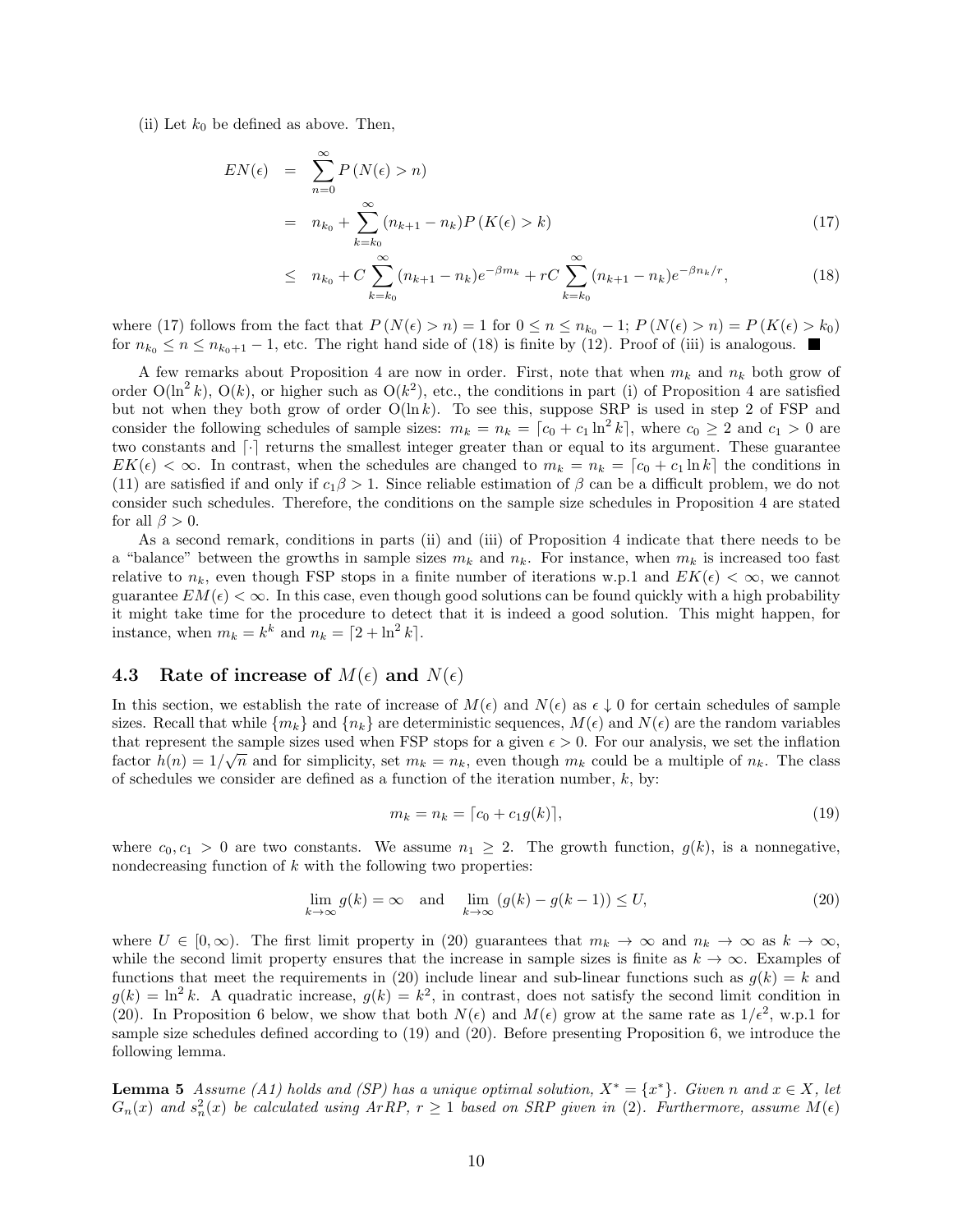*and*  $N(\epsilon)$  are independent sequences of positive, integer-valued random variables such that  $M(\epsilon) \to \infty$  and  $N(\epsilon) \to \infty$ , w.p.1 as  $\epsilon \downarrow 0$ . Let  $\hat{x}_{\epsilon} \equiv x_{M(\epsilon)}^*$  be obtained by solving a sampling problem with sample size  $M(\epsilon)$ . *Then, w.p.1, there exists*  $\epsilon_0 > 0$ , dependent on the sample path, such that  $G_{N(\epsilon)}(\hat{x}_{\epsilon}) = 0$  and  $s_{N(\epsilon)}(\hat{x}_{\epsilon}) = 0$ *for all*  $\epsilon < \epsilon_0$ *.* 

**Proof.** We will show the result for SRP. The same result for ArRP,  $r \geq 2$ , follows from the fact that A*r*RP estimators are formed by averaging *r* SRP estimators. Consider *x ∗ <sup>m</sup>* and *x ∗ <sup>n</sup>* obtained by solving sampling problems  $(SP_m)$  and  $(SP_n)$ , respectively. As  $m \to \infty$  and  $n \to \infty$ , by (A1) and unique optimality,  $x_m^* = x^* = x_n^*$ , w.p.1 for *n* and *m* large enough. The hypotheses of the lemma states  $M(\epsilon) \to \infty$  and  $N(\epsilon) \to \infty$ , w.p.1 as  $\epsilon \downarrow 0$ . Therefore, using a vector version of Proposition 2,  $\hat{x}_{\epsilon} = x^*_{M(\epsilon)} = x^* = x^*_{N(\epsilon)}$ , w.p.1 for  $\epsilon$  small enough. When this happens,  $G_{N(\epsilon)}(\hat{x}_{\epsilon}) = \bar{f}_{N(\epsilon)}(\hat{x}_{\epsilon}) - \bar{f}_{N(\epsilon)}(x_{N(\epsilon)}^{*}) = 0$ . Hence,  $G_{N(\epsilon)}(\hat{x}_{\epsilon}) = 0$ , w.p.1 for  $\epsilon$  small enough. When  $\hat{x}_{\epsilon} = x^*_{N(\epsilon)}, s^2_{N(\epsilon)}(\hat{x}_{\epsilon}) = 0$ .

When the class of schedules that satisfy (19) and (20) is used for FSP, it can be shown that  $M(\epsilon)$  and  $N(\epsilon)$  asymptotically increase at the rate of  $1/\epsilon^2$ , w.p.1 under a unique optimality assumption. This result is formally expressed in the next proposition.

**Proposition 6** Assume (A1) holds and (SP) has a unique optimal solution,  $X^* = \{x^*\}$ . Let  $\{m_k\}$ ,  $\{n_k\}$ *be positive, nondecreasing sequences that satisfy* (19)–(20) and let  $h(n) = 1/\sqrt{n}$ . Consider FSP that uses *ArRP*,  $r \geq 1$ , based on *SRP* given in (2)-(3), to calculate the confidence intervals and stops at iteration  $K(\epsilon)$ *according to stopping criterion (9), defined in terms of*  $\epsilon$ , using  $N(\epsilon) = n_{K(\epsilon)}$  and  $M(\epsilon) = m_{K(\epsilon)}$  samples. *Then,*

$$
\lim_{\epsilon \downarrow 0} \frac{M(\epsilon)}{1/\epsilon^2} = 1, \quad \text{and} \quad \lim_{\epsilon \downarrow 0} \frac{N(\epsilon)}{1/\epsilon^2} = 1, \quad w.p.1.
$$

**Proof.** Let  $G_{n_k} = G_{n_k}(\hat{x}_k)$ ,  $s_{n_k} = s_{n_k}(\hat{x}_k)$ ,  $t_k = t_{n_k-1,\alpha}$ . When FSP stops, (8) is satisfied. Rearranging (8), we have

$$
\frac{\left(\sqrt{N(\epsilon)}G_{N(\epsilon)} + t_{K(\epsilon)}s_{N(\epsilon)} + 1\right)^2}{\epsilon^2} \le N(\epsilon). \tag{21}
$$

Note that (8) is not satisfied at iteration  $K(\epsilon)$  – 1. Rearranging the terms again, adding  $n_1$  to the right-hand side and noting that  $n_{K(\epsilon)-1} \geq n_{K(\epsilon)} - c_1 [g(K(\epsilon)) - g(K(\epsilon) - 1)] - 1$ , we obtain

$$
N(\epsilon) \le n_1 + 1 + c_1 \left[ g(K(\epsilon)) - g(K(\epsilon) - 1) \right] + \frac{\left( \sqrt{n_{K(\epsilon) - 1}} G_{n_{K(\epsilon) - 1}} + t_{K(\epsilon) - 1} s_{n_{K(\epsilon) - 1}} + 1 \right)^2}{\epsilon^2},
$$
(22)

where we set  $m_{K(\epsilon)-1} = m_1$  and  $n_{K(\epsilon)-1} = n_1$  when  $K(\epsilon) = 1$ . The inequality (22) is satisfied since, if the procedure stops at iteration 1, i.e.,  $K(\epsilon) = 1$ , then,  $N(\epsilon) = n_1$ , otherwise, it is less than or equal to the sum of the last three terms on the right-hand side of (22). Dividing each term in (21) and (22) by  $1/\epsilon^2$  and taking limits as  $\epsilon \downarrow 0$ , we obtain,

$$
1 \le \lim_{\epsilon \downarrow 0} \frac{N(\epsilon)}{1/\epsilon^2} \le 1, \quad \text{w.p.1.}
$$
\n
$$
(23)
$$

In (23), the left-hand side "1" is obtained as a consequence of Lemma 5 ( $\lim_{\epsilon \downarrow 0} \sqrt{N(\epsilon)} G_{N(\epsilon)}(\hat{x}_{\epsilon}) = 0$ , w.p.1) and the fact that  $t_{K(\epsilon)} \to z_\alpha$ , w.p.1 as  $\epsilon \downarrow 0$ . The right-hand side "1" is obtained by noting that as  $\epsilon \downarrow 0$ : (i)  $\epsilon^2(n_1 + 1 + c_1 [g(K(\epsilon)) - g(K(\epsilon) - 1)]) \rightarrow 0$ , w.p.1 since  $n_1 + 1$  is a constant and  $\lim_{\epsilon \downarrow 0} c_1 [g(K(\epsilon)) - g(K(\epsilon) - 1)] < \infty$ , w.p.1, and (ii)  $K(\epsilon) - 1 \to \infty$ ,  $m_{K(\epsilon) - 1} \to \infty$ , and  $n_{K(\epsilon) - 1} \to \infty$ ; hence, the numerator of the last term in  $(22)$  tends to 1 by again invoking Lemma 5. By  $(19)$ , the same result holds for  $M(\epsilon)$ .

Proposition 6 indicates that as we try to obtain higher-quality solutions using FSP, we need to use larger sample sizes with asymptotic increases of  $1/\epsilon^2$ . Sample size increases of order  $O(\epsilon^{-2})$  are quite common in Monte Carlo sampling-based algorithms. For stochastic discrete optimization, for instance, the sample size estimates to obtain *ϵ*-optimal solutions with a desired probability via sampling-based approximations require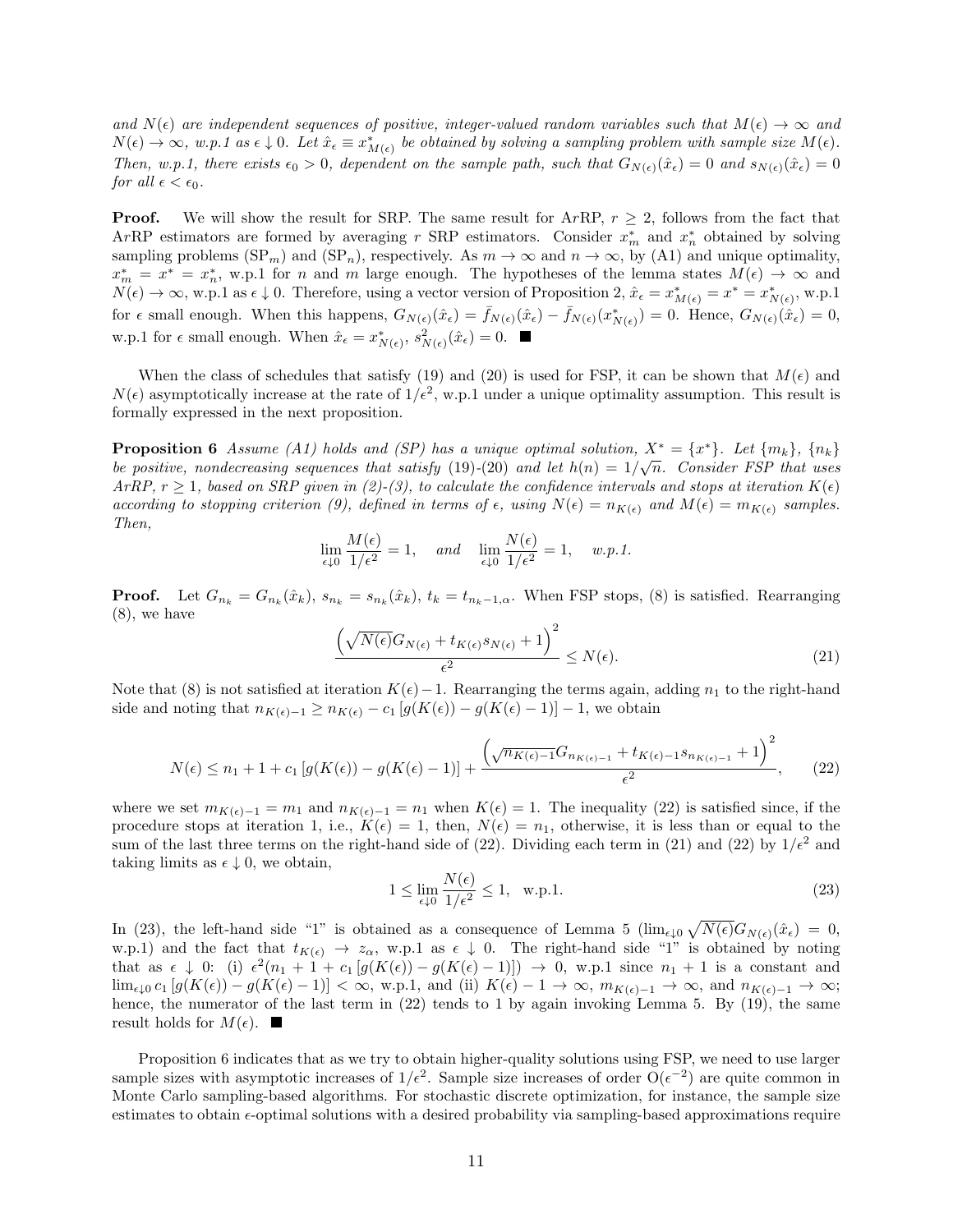

Figure 1: Values of  $c_0^*$  vs  $\beta$  for FSP with (a) A1RP and (b) A2RP

similar increases [26]; see also the sample size estimates for a robust stochastic approximation method [34]. Classical sequential procedures in statistics also exhibit similar behavior, see, e.g., [12].

### **4.4 Parameter Values of Linear Schedules**

One class of sample size schedules that satisfy (19)-(20) is linear schedules with  $g(k) = k - 1$ . Here, we set  $g(k) = k - 1$  so that the initial sample size is  $n_1 = [c_0]$ . Linear schedules are quite popular in sequential statistics as this is a natural way to increase the number of observations. Such schedules have also been used in stochastic programming. The stochastic decomposition method of Higle and Sen [18], for instance, increases the sample sizes one by one due to computational efficiency. For this class of schedules, Proposition 6 shows, as  $\epsilon \downarrow 0$ ,  $N(\epsilon)$  grows of order  $O(\epsilon^{-2})$ , w.p.1, under certain conditions. However, we know from Theorem 3 that for  $\epsilon > 0$ ,  $P(N(\epsilon) < \infty) = 1$ ; and moreover,  $EN(\epsilon) < \infty$  by Proposition 4. We might then try to determine the values of the constants  $c_0$  and  $c_1$  that minimize the expected sample sizes when the procedure stops. Since exact minimization of  $EN(\epsilon) = EM(\epsilon)$  may not always be possible, we can instead minimize the upper bound provided in (18). For a given value of *r*, by setting  $k_0$  in (18) to  $k_0 = 1$  and ignoring the integrality requirement, we obtain:

$$
EN(\epsilon) \le u(c_0, c_1) = c_0 + C \frac{c_1}{1 - e^{-\beta c_1}} e^{-\beta c_0} + C r \frac{c_1}{1 - e^{-\beta c_1/r}} e^{-\beta c_0/r}.
$$
 (24)

The upper bound  $u(c_0, c_1)$  in (24) has the following properties:

- $u(c_0, \cdot)$  is an increasing function of  $c_1$  on  $(0, \infty)$ ,
- $u(\cdot, c_1)$  is a convex function on  $c_0 > 0$ .

When  $ArRP$  is used, by the first property, we can set  $c_1 = r$ . That is, we increase the sample sizes by *r* observations at each iteration. Then, we can determine the value of  $c_0$  that minimizes  $u(\cdot, r)$  by  $c_0^* = \{c_0 > 0 : \frac{\partial}{\partial c_0}u(c_0, r) = 0\}$ . In the case of FSP with A1RP,  $c_0^* = \frac{1}{\beta}\ln(\frac{2\beta C}{1-e^{-\beta}})$ ; and in the case of FSP with A2RP,  $c_0^* = \frac{2}{\beta} \ln \left( \frac{2A}{-B + \sqrt{B}} \right)$ *−B*+ *√ B*2+4*A* ) where  $A = \frac{2\beta C}{1-e^{-2\beta}}$  and  $B = \frac{2\beta C}{1-e^{-\beta}}$ . We can then round up  $c_0^*$  to the nearest integer divisible by  $r = 1, 2$  to find the initial sample sizes.

Figure 1 shows the values of  $c_0^*$  as a function of  $\beta$  for both A1RP and A2RP. Note that  $c_0^*$  is a decreasing function of *β* and tends to be large for small values of *β*. It is approximately twice as large for A2RP than for A1RP. To see a practical value of  $c_0^*$ , we used one of our test problems, denoted 10D (see §6 for details). 10D is a static stochastic knapsack problem with 10 decision variables and 10 independent normally distributed stochastic parameters [26]. Exploiting the properties of the normal distribution, we derived an estimate for  $\beta$  that is  $\hat{\beta} = 9.9625 \times 10^{-8}$ . We note that 10D is a test problem designed to have a slow rate of convergence, i.e.,  $\beta$  for 10D is small. Using  $\hat{\beta}$ , we obtain  $c_0^* = 7.65 \times 10^7$  and  $c_0^* = 1.50 \times 10^8$  for A1RP and A2RP, respectively. Unfortunately, since  $u(c_0, c_1)$  is based on worst-case bounds, these initial sample size values are too large to be of practical value. They exceed by far the sample sizes utilized by FSP in our computational experiments (see *§*6).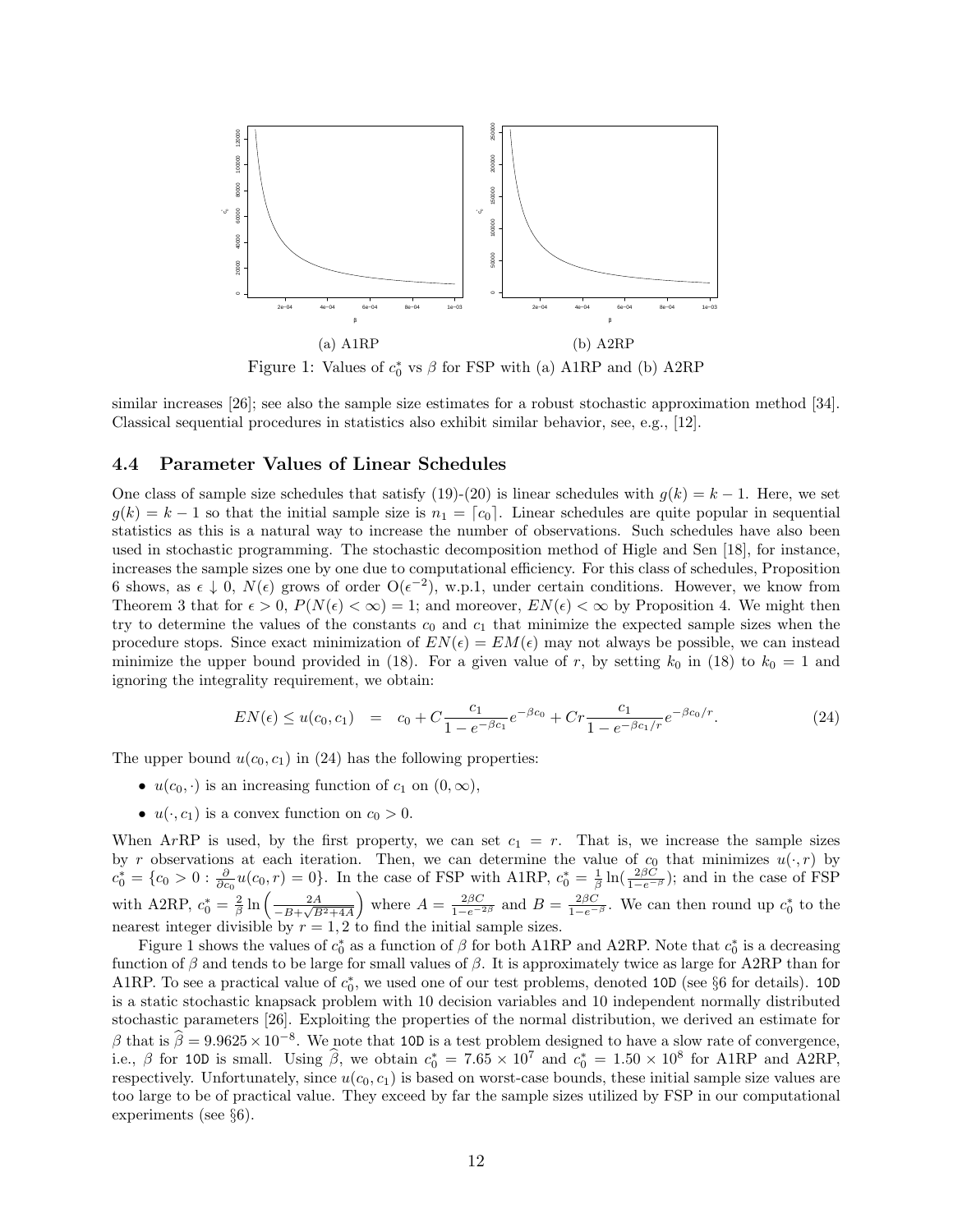## **5 Sequential Procedure with Stochastic Schedules**

In this section, we present a variant of FSP that determines the next values of the sample sizes according to the current estimates of the optimality gap and the sampling error. Since the sample sizes are determined according to statistical estimates, they now form stochastic schedules. We denote these stochastic schedules as  ${M_k}$  and  ${N_k}$  and denote the sequential procedure with stochastic schedules as SSP. In our subsequent analysis, we set  $M_k = N_k$  and  $h(n) = 1/\sqrt{n}$  and assume  $v_n^{\alpha}(x) = \frac{t_{n-1,\alpha}s_n(x)}{\sqrt{n}}$ . We note that  $M_k$  can be set to be a multiple of  $N_k$  and  $v_n^{\alpha}(x)$  is in a form satisfied by ArRP,  $r \geq 1$ .

Just like the FSP, our aim is to stop at the first iteration when the inflated CI falls below *ϵ*. The stopping iteration of SSP is similarly denoted as

$$
K'(\epsilon) = \inf_{k \ge 1} \left\{ k : G_{N_k}(\hat{x}_k) + \frac{t_{N_k - 1, \alpha^S N_k}(\hat{x}_k) + 1}{\sqrt{N_k}} \le \epsilon \right\}.
$$
 (25)

When the stopping criteria in  $(25)$  is not satisfied, we would like to estimate the next sample size. There could be a couple of reasons why the current confidence interval is large. First, the current candidate solution might have a large optimality gap. Second, the gap estimator might be biased. For instance, it is well-known that A*r*RP estimators are biased, that is, on average they tend to overestimate the optimality gap for a fixed sample size. Even though we do not exactly know the current optimality gap and the nature of bias for a particular problem, these two are approximately captured in the estimator  $G_{N_k}(\hat{x}_k)$ . A third reason why the CI might be too large to stop is that the sampling error is large. In this case, we need larger sample sizes to reduce the sampling error to stop at a fixed-width CI. Again, we do not know the variance, hence the exact sampling error, but we can use our current estimate  $s_{N_k}^2(\hat{x}_k)$  instead.

Consider the stopping criteria in  $(25)$ . Multiplying each side by  $N_k$  and rearranging,

$$
-N_k \epsilon + N_k G_{N_k}(\hat{x}_k) + \sqrt{N_k} (t_{N_k - 1, \alpha} s_{N_k}(\hat{x}_k) + 1) \le 0.
$$
 (26)

One possible way to find the next sample size is to replace  $N_k$  that appears in (26) by a generic variable  $n$ and solve for the smallest *n*, keeping the current point estimators  $G_{N_k}(\hat{x}_k)$  and  $s_{N_k}^2(\hat{x}_k)$  intact, such that (26) is satisfied. Notice that here, we are using the current estimates  $G_{N_k}(\hat{x}_k)$  and  $s_{N_k}^2(\hat{x}_k)$  to find the next sample size even though these are affected by the sample size as well. As mentioned above, these are our current best indicators of the optimality gap, bias and variance, therefore, we use them in calculating the next sample size. Estimating the next sample size by fixing the point estimators and solving for a value of *n* that satisfies the stopping criterion is quite common in sequential statistics [12]; this approach can be viewed analogous. The resulting sample size estimate is  $N_{k+1} = \inf_{n \in \mathbb{Z}_+} \left\{ n \geq \frac{(t_{n-1,n} s_{N_k}(\hat{x}_k) + 1)^2}{(\epsilon - G_{N_k}(\hat{x}_k))^2} \right\}$ (*ϵ−GNk* (ˆ*xk*))<sup>2</sup> } . There are several dangers in using this sample size estimate. First, when the current optimality gap estimate is much larger than  $\epsilon$ , which can happen easily at early iterations, the next sample size estimate  $N_{k+1}$  can actually be less than the current sample size  $N_k$ . This is rather contradictory. When the gap estimate is large, this could be an indication of either a low-quality candidate solution or high bias. In either case, a large optimality gap estimate suggests increasing the sample size in an effort to obtain a higher quality solution and/or reduce bias. On the other hand, when the gap estimate is close to  $\epsilon$ , it results in a very large sample size increase, which is also somewhat contradictory by the same reasoning.

Using similar ideas, we propose an alternative way to increase the sample sizes. Let  $b_k = t_{N_k-1,a} s_{N_k}(\hat{x}_k) +$ 1 and  $c_k = N_k G_{N_k}(\hat{x}_k)$ . Starting from (26), fixing  $b_k$  and  $c_k$  and replacing  $N_k$  by  $n$ , we can rewrite the stopping criterion as a quadratic expression in the square root of the sample size *n* as follows

$$
-\epsilon n + b_k \sqrt{n} + c_k \le 0. \tag{27}
$$

When this stopping rule is not satisfied at iteration  $k$ , the sample size  $N_{k+1}$  for the next iteration can be estimated as the smallest integer value for *n* such that (27) holds. To find such a value, consider the quadratic polynomial in  $\sqrt{n}$  given in (27). Note that  $b_k > 0$  and  $c_k \ge 0$ . The corresponding discriminant to the quadratic polynomial can be computed as  $\Delta_k = b_k^2 + 4\epsilon c_k \geq b_k^2 > 0$ . Hence, the quadratic polynomial in (27) has two roots:  $\nu_{-} = \frac{-b_k + \sqrt{\Delta_k}}{2\epsilon} \leq 0$  and  $\nu_{+} = \frac{b_k + \sqrt{\Delta_k}}{2\epsilon} > 0$ . Thus, we can select  $N_{k+1} = [\nu_{+}^2]$ . This choice of  $N_{k+1}$  guarantees that  $N_{k+1} > N_k$ . Note that with  $n = N_k$ , the left-hand-side of (27) is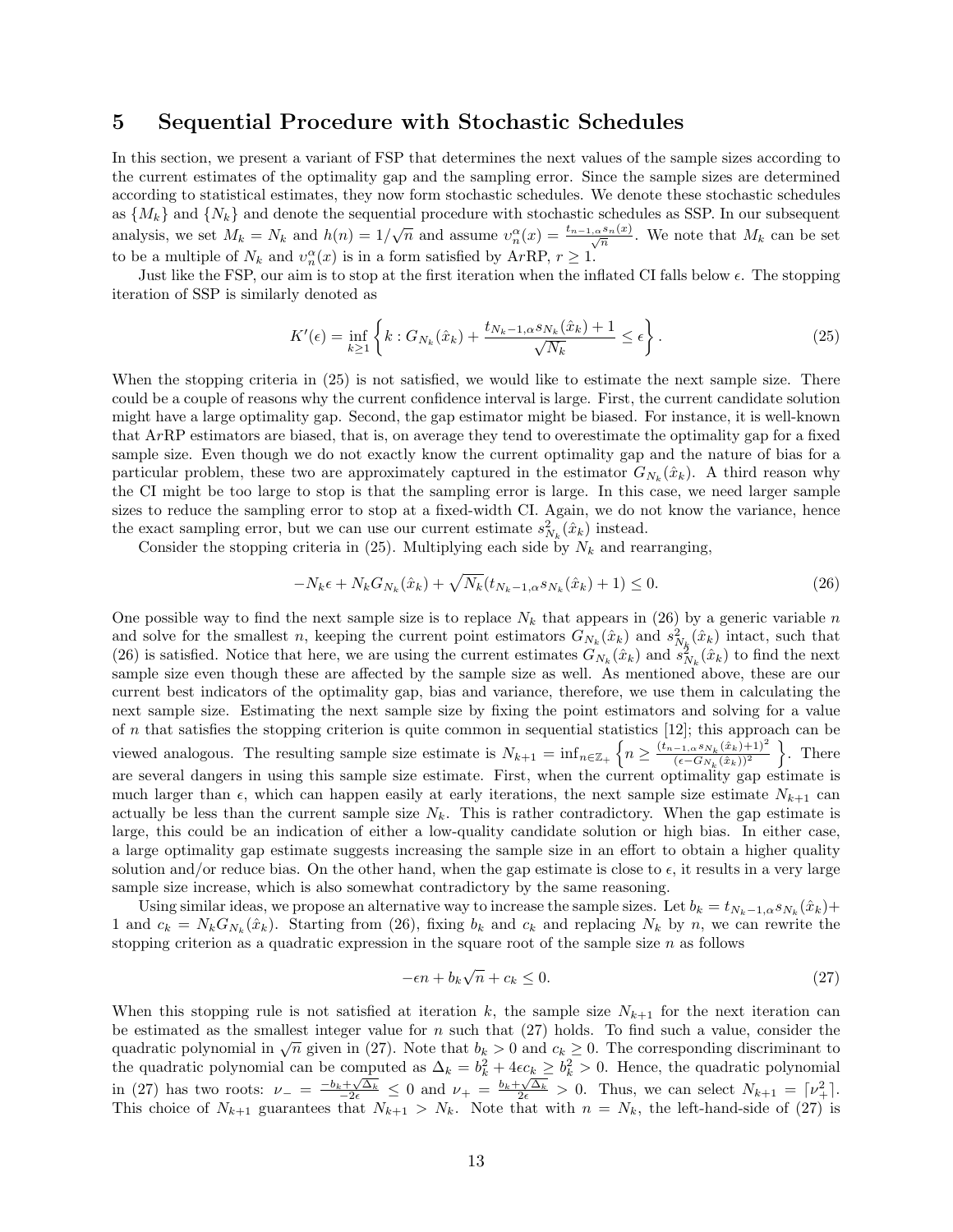positive (assuming at iteration *k* we did not yet stop) and *−ϵ <* 0, so, as a consequence of the properties of a quadratic polynomial with two real roots,  $N_{k+1} > N_k$ . When ArRP,  $r \ge 1$  is used, the value of  $N_{k+1}$  can be set to the smallest integer greater than or equal to  $\lceil \nu_{+}^2 \rceil$  that is divisible by *r*.

This is a somewhat heuristic way to increase the sample sizes but it has the right implication. For instance, all else equal, if the optimality gap estimate is larger, then the sample size increases will be larger. Similarly, if the variance estimate is larger, the sample size increases will be larger as well. We note that this might not be the only way to estimate the next sample sizes. For instance, more elaborate adaptive sequential procedures can be designed aiming to correct bias and/or variance but we do not pursue it in this paper and leave it for future work. Nevertheless, with these sample size increases we are able to show similar results as FSP but under more restrictive conditions. Below, we first provide a brief statement of the sequential procedure with stochastic schedules (SSP). Then, we prove and discuss several theoretical properties.

#### **SSP:**

*Input:* Initial sample sizes  $m_0 = n_0$ , values of  $\epsilon > 0$ ,  $0 < \alpha < 1$ , and resampling frequencies  $k_f^n$  and  $k_f^m$ . *Output:* A candidate solution  $\hat{x}_{K'(\epsilon)}$  with an estimated optimality gap of  $\epsilon$ .

**0.** (Initialization) Set  $k = 1$ ,  $M_1 = N_1 = n_0$ , generate  $M_1$  observations  $\tilde{\xi}_1^1$  $\frac{1}{1}, \tilde{\xi}_1^2$  $\tilde{\xi}_1^M$  and independently generate  $N_1$  observations  $\tilde{\xi}_2^1$  $\frac{1}{2}, \tilde{\xi}_2^2$  $\frac{2}{2}, \ldots, \tilde{\xi}_2^{N_1}$  $\frac{1}{2}$ .

**1.** (Find candidate solution) Using the observations  $\tilde{\xi}_1^1$  $\frac{1}{1}, \ldots, \tilde{\xi}_1^{M_k}$  $\sum_{1}^{n_k}$ , solve  $(\text{SP}_{M_k})$  to obtain  $x_{M_k}^*$ . Set  $\hat{x}_k = x_{M_k}^*$ . **2.** (Assess solution quality) Using the observations  $\tilde{\xi}_2^1$  $\frac{1}{2}, \ldots, \tilde{\xi}_2^{N_k}$  $\frac{N_k}{2}$ , calculate  $G_{N_k}(\hat{x}_k)$ ,  $s_{N_k}^2(\hat{x}_k)$  and  $v_{N_k}^{\alpha}(\hat{x}_k)$ .

**3.** (Check stopping criterion) If  $G_{N_k}(\hat{x}_k) + v_{N_k}^{\alpha}(\hat{x}_k) + 1/\sqrt{N_k} \leq \epsilon$ , then set  $K'(\epsilon) = k$ ,  $N'(\epsilon) = N_k$ ,  $M'(\epsilon) = M_k$ , and  $\hat{x}_{K'(\epsilon)} = \hat{x}_k$  and stop. Output candidate solution  $\hat{x}_{K'(\epsilon)}$  with confidence interval on  $\mu_{\hat{x}_{K'(\epsilon)}}$ as  $[0, \epsilon]$ .

**4.** (Increase sample size)

**4.1.** Solve the following quadratic equation in terms of  $\sqrt{n}$ :

$$
\frac{1}{n}\left(N_kG_{N_k}(\hat{x}_k)\right) + \frac{1}{\sqrt{n}}\left(t_{N_k-1,\alpha} s_{N_k}(\hat{x}_k) + 1\right) = \epsilon.
$$

- **4.2.** The above quadratic equation has two roots,  $\nu_{+} > 0$  and  $\nu_{-} \leq 0$ . Thus, there is a unique solution of  $\overline{n} = \nu_+$ . Consequently,  $N_{k+1}$  is chosen as  $N_{k+1} = \lceil \nu_+^2 \rceil$ .
- **4.3.** Set  $M_{k+1} = N_{k+1}$ . If  $k_f^m$  divides  $k+1$  then sample  $\tilde{\xi}_1^1$  $\frac{1}{1}, \tilde{\xi}_1^2$  $\tilde{\xi}_1^{M_{k+1}}$  $\prod_{1}^{n_{k+1}}$  independently of samples generated in previous iterations. Else, sample  $M_{k+1} - M_k$  additional observations,  $\tilde{\xi}_1^{M_k+1}$  $\frac{M_{k+1}}{1}, \ldots, \tilde{\xi}_{1}^{M_{k+1}}$  $\frac{n \kappa+1}{1}$ . Similarly, if  $k_f^n$  divides  $k+1$  then sample  $\tilde{\xi}_2^1$  $\frac{1}{2}, \tilde{\xi}_2^2$  $\tilde{\xi}_2^{N_{k+1}}$  $i_{2}^{n_{k+1}}$  independently of samples generated in previous iterations. Else, sample  $N_{k+1} - N_k$  additional observations,  $\tilde{\xi}_2^{N_k+1}$  $\frac{N_k+1}{2}, \ldots, \tilde{\xi}_2^{N_{k+1}}$  $2^{k+1}$ . Set  $k = k+1$ and go to 1.

Like FSP, the sample sizes when the procedure stops are denoted by  $N'(\epsilon) = N_{K'(\epsilon)}$  and  $M'(\epsilon) = m_{K'(\epsilon)}$ . In SSP, sample sizes when the procedure stops can be larger than FSP, but when fewer optimization problems are solved, solution times can be accelerated. The overall solution time, of course, depends on the size of the optimization problems solved as well as the number. In early iterations, the statistical estimators may be poor and/or the candidate solution may be of low-quality, leading to large values of the next sample sizes. In this case, larger optimization problems need to be solved and benefits from numerical speedup techniques such as warm-starting may be lost. The deterministic schedules in FSP can be increased slowly, such as of order  $O(\ln^2 k)$ . This can be desirable if, for instance, obtaining samples is costly, the solution procedure allows for quick updates (e.g., via warm-starting), or solving a problem with a large sample size is computationally burdensome. In contrast, in SSP, the sample sizes are increased in random jumps given the current gap and variance estimates. The larger the estimates, the larger the increases in sample sizes.

We now provide equivalent results for SSP as the ones stated in Theorem 3 for FSP. Namely, SSP finds an  $\epsilon$ -optimal solution with probability one as  $\epsilon \downarrow 0$  and for  $\epsilon > 0$  it stops in a finite number of iterations using finite number of samples, w.p.1.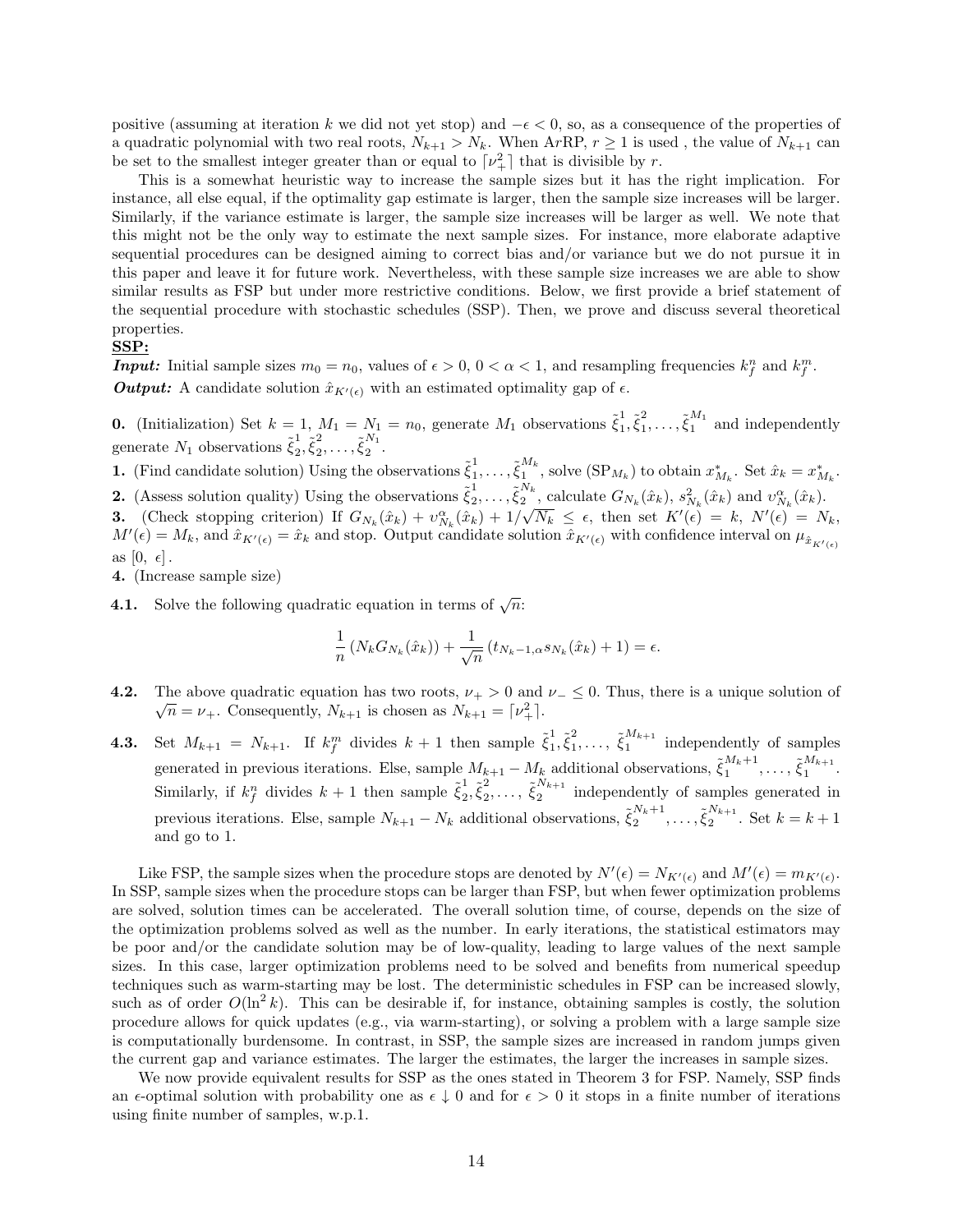**Theorem 7** *Assume (A1) holds.*

(*i*) Consider SSP that stops at iteration  $K'(\epsilon)$  according to stopping criterion (25), defined in terms of  $\epsilon$ *, using*  $N'(\epsilon) = N_{K'(\epsilon)}$  and  $M'(\epsilon) = m_{K'(\epsilon)}$  samples. Then,

$$
\lim_{\epsilon\downarrow 0}\,P\left(\mu_{\hat{x}_{K'(\epsilon)}}\leq \epsilon\right)=1.
$$

*(ii) In addition, assume (SP) has a unique optimum solution,*  $X^* = \{x^*\}$  *and that SSP uses ArRP,*  $r \geq 1$ , based on SRP given in (2)-(3), to calculate the confidence intervals. Given  $\epsilon > 0$ ,

$$
P(K'(\epsilon) < \infty) = P(N'(\epsilon) < \infty) = P(M'(\epsilon) < \infty) = 1.
$$

**Proof.** (i) Let  $Y_m = \mu_{x_m^*} = E[f(x_m^*, \tilde{\xi}) | x_m^*] - z^*$  for some  $m \to \infty$ . By (A1),  $Y_m = 0$ , w.p.1 for m large enough. Similarly define  $Y_{M'(\epsilon)} = \mu_{x_{M'(\epsilon)}^*} = E[f(x_{M'(\epsilon)}^*, \tilde{\xi})|x_{M'(\epsilon)}^*] - z^*$  and note that  $\hat{x}_{K'(\epsilon)} = x_{M'(\epsilon)}^*$ . For SSP,  $M'(\epsilon) \to \infty$ , w.p.1 as  $\epsilon \downarrow 0$ . Therefore, using Proposition 2, we obtain that  $Y_{M'(\epsilon)} = 0$ , w.p.1 for  $\epsilon$  small enough. The desired result follows.

(ii) Let  $G_{N_k} = G_{N_k}(\hat{x}_k)$ ,  $s_{N_k} = s_{N_k}(\hat{x}_k)$ ,  $t_k = t_{N_k-1,\alpha}$  and  $\Delta_k = (t_k s_{N_k} + 1)^2 + 4\epsilon N_k G_{N_k}$ . Note that

$$
P(K'(\epsilon) = \infty) \le P\left(\bigcap_{k=1}^{\infty} \{N_{k+1} > N_k\}\right)
$$
\n
$$
\left(\bigcap_{k=1}^{\infty} \{N_{k+1} > N_k\}\right)
$$
\n
$$
(28)
$$

$$
= P\left(\bigcap_{k=1}^{\infty} \left\{ \left[ \left( \frac{(t_k s_{N_k} + 1) + \sqrt{\Delta_k}}{2\epsilon} \right)^2 \right] > N_k \right\} \right). \tag{29}
$$

The right-hand side of (29) is positive only if  $N_k G_{N_k} \to \infty$  and  $s_{N_k} \to \infty$  with positive probability as  $k \to \infty$ . Let  $A = \{\omega : K'(\epsilon) = \infty\}$ . Suppose  $P(A) > 0$ . Conditioned on  $A, M_k = N_k \to \infty$ , w.p.1 as  $k \to \infty$ . For every  $k = 1, 2, 3, \ldots$  construct a decreasing sequence of  $\bar{\epsilon}$  such that  $k = \lceil \frac{1}{\bar{\epsilon}} \rceil$ . Set  $M_k = M(\bar{\epsilon})$ and  $N_k = N(\bar{\epsilon})$ . Then, conditioned on *A*,  $M(\bar{\epsilon}) = N(\bar{\epsilon}) \to \infty$ , w.p.1 as  $\bar{\epsilon} \downarrow 0$ . Therefore, by Lemma 5, conditioned on *A*,  $N_k G_{N_k} \to 0$  and  $s_{N_k} \to 0$ , w.p.1 as  $k \to \infty$ . This implies that right-hand side of (29) is 0, which is a contradiction. This shows  $P(K'(\epsilon) < \infty) = 1$ . Now,  $P(N'(\epsilon) = \infty)$  is also less than or equal to the right-hand side of (28), hence is 0. By noting that  $M'(\epsilon) = N'(\epsilon)$ , we have  $P(M'(\epsilon) < \infty) = 1$ .

Conditions in part (ii) of Theorem 7 differ from those of Theorem 3. In order to ensure finiteness of the number of iterations and the sample sizes used when SSP stops, we assumed unique optimality and focused on using A*r*RP for assessing solution quality. Under these conditions, we can further show equivalent results for SSP like those of FSP. We do this in the next two propositions. First, we show that for  $\epsilon > 0$ , SSP stops in a finite expected number of iterations, i.e.,  $EK'(\epsilon) < \infty$ . Then, by a slight modification in the initial sample sizes, we obtain asymptotic sample size increases for SSP similar to FSP. That is, asymptotically  $N(\epsilon) = M(\epsilon)$  grows of order  $O(\epsilon^{-2})$ , w.p.1.

**Proposition 8** *Assume* (*A2*) holds and (*SP*) has a unique optimal solution,  $X^* = \{x^*\}$ . Consider SSP that *uses ArRP,*  $r \geq 1$ *, based on SRP given in (2)-(3), to calculate the confidence intervals and stops at iteration*  $K'(\epsilon)$  according to stopping criterion (25), defined in terms of  $\epsilon$ , using  $N'(\epsilon) = N_{K'(\epsilon)}$  and  $M'(\epsilon) = m_{K'(\epsilon)}$ *samples. Given*  $\epsilon > 0$ ,  $EK'(\epsilon) < \infty$ .

**Proof.** Let  $B_{N_k}$  denote the event  $\{G_{N_k}(\hat{x}_k) + v_{N_k}^{\alpha}(\hat{x}_k) + h(N_k) > \epsilon\}$ . Then,

$$
EK'(\epsilon) = 1 + \sum_{k=1}^{\infty} P(K'(\epsilon) > k)
$$
  
\n
$$
\leq 1 + P(B_{N_1}) + \sum_{k=2}^{\infty} P(B_{N_k}).
$$
\n(30)

Note that  $N_k$  is an integer-valued random variable that takes on values  $N_k \ge n_0 + k - 1$  for  $k \ge 2$  and  $\hat{x}_k$  is obtained by solving an independent sampling problem with sample size  $M_k = N_k$ . Using arguments similar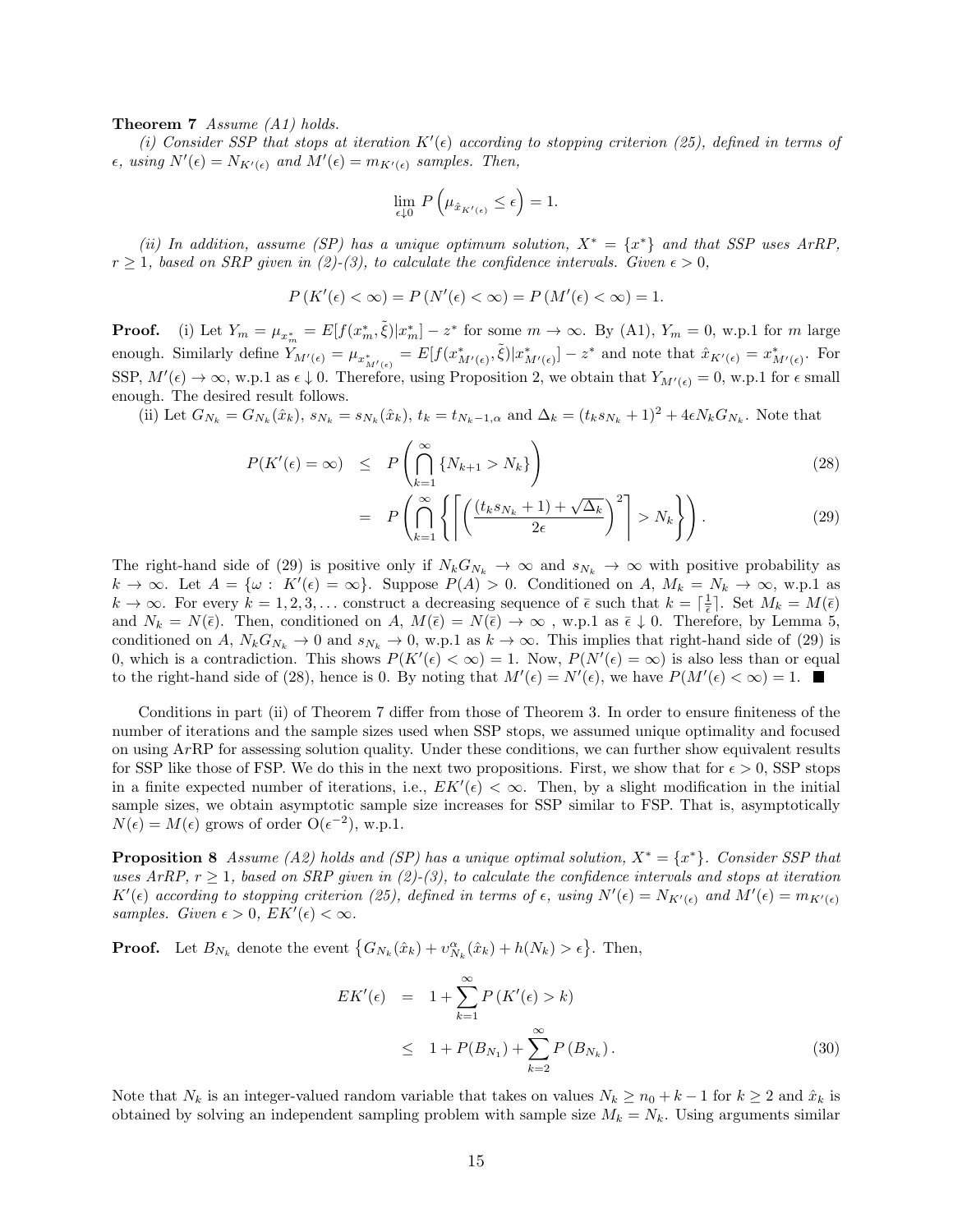to (14) and continuing from (30),

$$
EK'(\epsilon) \leq 2 + \sum_{k=2}^{\infty} \sum_{N_k=n_0+k-1}^{\infty} P(B_{N_k})
$$
  
 
$$
\leq 2 + C(r+1)e^{-\beta/r(n_0-1)} \sum_{k=2}^{\infty} \sum_{j=0}^{\infty} e^{-\beta/r(k+j)},
$$
 (31)

where (31) follows from (A2). The right hand side of (31) is finite for  $\beta > 0$ .

We now modify SSP so that the initial sample sizes are selected according to

$$
m_0 = n_0 = \left\lceil \max\left\{\overline{n_0}, \ln\frac{1}{\epsilon}\right\} \right\rceil,\tag{32}
$$

where  $\overline{n_0} \ge 2$  is a finite constant (for instance, one can set  $\overline{n_0} = 50$ ). The initial sample sizes (32) are equal to  $\overline{n_0}$  for all practical purposes but tend to infinity as  $\epsilon \downarrow 0$ . For example, with  $\overline{n_0} = 50$ , values of  $\epsilon < e^{-50}$ will result in  $n_0 > 50$ . By selecting the sample sizes as in (32), one is willing to use more samples as more precision is demanded. With the initial sample sizes defined as above, it is possible to show that the sample sizes used by SSP,  $N'(\epsilon) = M'(\epsilon)$ , asymptotically increase at the same rate as  $1/\epsilon^2$ , w.p.1.

**Proposition 9** *Suppose* (A1) holds and (SP) has a unique optimal solution,  $X^* = \{x^*\}$ . Let  $m_0 = n_0$  be *chosen according to (32). Consider SSP that uses*  $\text{ArRP}, r \geq 1$ *, based on SRP given in (2)-(3), to calculate the confidence intervals and stops at iteration*  $K'(\epsilon)$  according to stopping criterion (25), defined in terms of  $\epsilon$ *, using*  $N'(\epsilon) = N_{K'(\epsilon)}$  and  $M'(\epsilon) = m_{K'(\epsilon)}$  samples. Then,

$$
\lim_{\epsilon \downarrow 0} \frac{M'(\epsilon)}{1/\epsilon^2} = 1, \quad \text{and} \quad \lim_{\epsilon \downarrow 0} \frac{N'(\epsilon)}{1/\epsilon^2} = 1, \quad w.p.1.
$$

**Proof.** Let  $G_{N_k} = G_{N_k}(\hat{x}_k)$ ,  $s_{N_k} = s_{N_k}(\hat{x}_k)$ ,  $t_k = t_{N_k-1,\alpha}$  and let  $\Delta_k = (t_k s_{N_k} + 1)^2 + 4\epsilon N_k G_{N_k}$ . When SSP stops, (25) is satisfied. Rearranging (25), we have

$$
\frac{\left(\sqrt{N'(\epsilon)}G_{N'(\epsilon)} + t_{K'(\epsilon)}s_{N'(\epsilon)} + 1\right)^2}{\epsilon^2} \le N'(\epsilon). \tag{33}
$$

By the way the sample sizes are increased, we also have

$$
N'(\epsilon) \le n_0 + r + \frac{\left(t_{K'(\epsilon)-1} s_{N_{K'(\epsilon)-1}} + 1 + \sqrt{\Delta_{K'(\epsilon)-1}}\right)^2}{4\epsilon^2},\tag{34}
$$

where we set  $M_{K'(\epsilon)-1} = N_{K'(\epsilon)-1} = n_0$  when  $K'(\epsilon) = 1$ . Dividing each term in (33) and (34) by  $1/\epsilon^2$ , taking limits as  $\epsilon \downarrow 0$  and following the same line of logic as in the proof of Proposition 6, we obtain

$$
1 \le \lim_{\epsilon \downarrow 0} \frac{N'(\epsilon)}{1/\epsilon^2} \le 1, \quad \text{w.p.1.}
$$
\n(35)

As  $N'(\epsilon) = M'(\epsilon)$ , the same result holds for  $M'(\epsilon)$ .

The technical reason for selecting  $n_0$  according to  $(32)$  becomes apparent in the proof of Proposition 9. This hinges on the fact that unlike FSP, as  $\epsilon \downarrow 0$ , even though  $M'(\epsilon) = N'(\epsilon) \to \infty$ , w.p.1, the same is not true of  $K'(\epsilon)$ . With  $m_0 = n_0$  fixed (not depending on  $\epsilon$ ), as  $\epsilon \downarrow 0$ ,  $K'(\epsilon)$  can be 2 with positive probability. In this case,  $G_{N_{K'(\epsilon)-1}}(\hat{x}_{K'(\epsilon)-1}) = G_{n_0}(x_{m_0}^*)$  and  $s_{N_{K'(\epsilon)-1}}^2(\hat{x}_{K'(\epsilon)-1}) = s_{n_0}^2(x_{m_0}^*)$  are random variables that do not depend on  $\epsilon$ . Hence, the right-hand limit in (35) cannot be guaranteed to be 1, w.p.1. However, selecting the sample sizes according to (32) ensures that  $n_0$  tends to infinity as  $\epsilon \downarrow 0$ .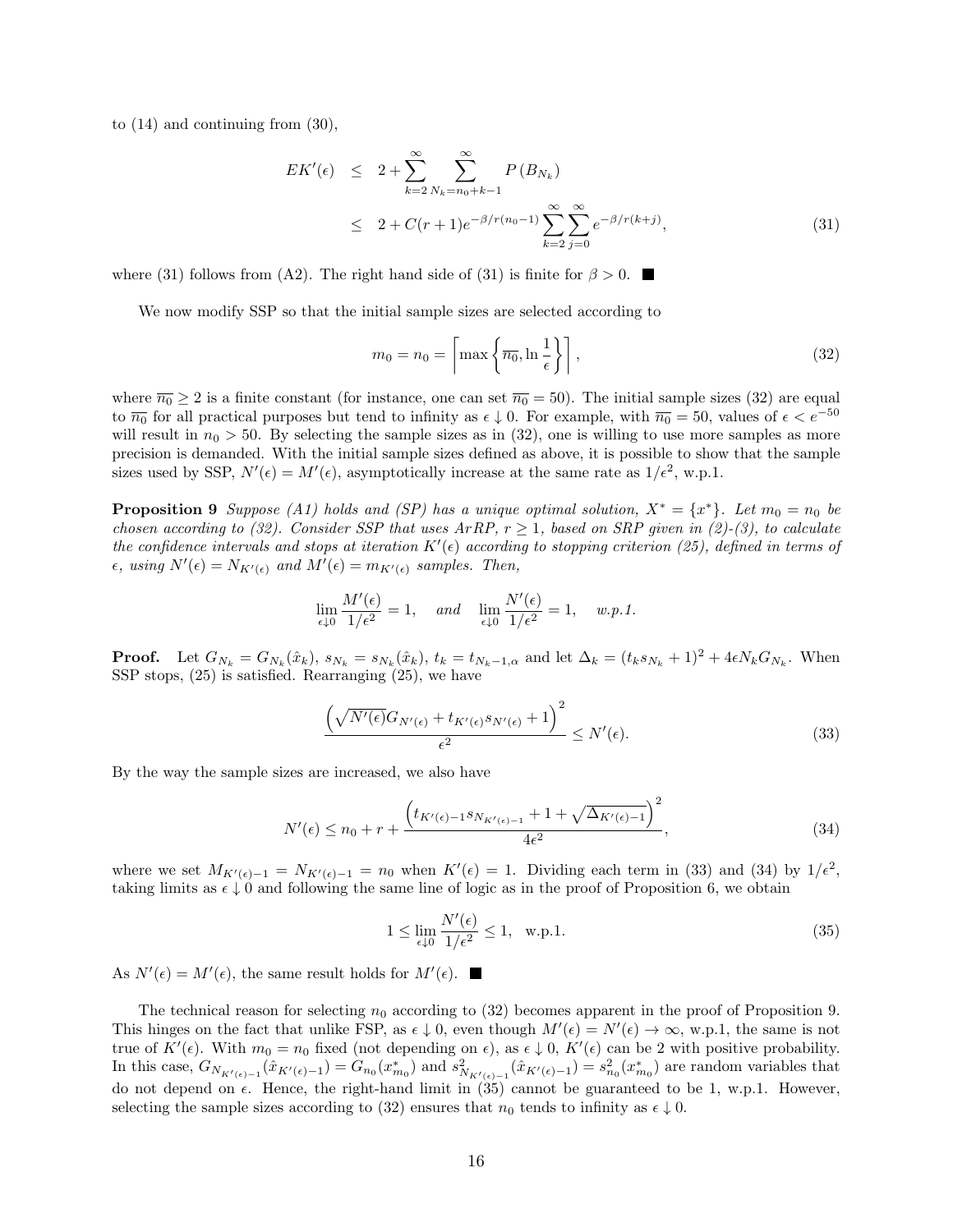

Figure 2: Probability of obtaining  $\epsilon$ -optimal ( $\epsilon = d \cdot z^*$ ) solutions for (a) APL1P and (b) 10D

## **6 Computational Results**

In this section, we empirically examine the small sample behavior of the procedures. We use two test problems, APL1P and 10D, whose solutions are known, to study the full extent of the performance of our procedures and to examine different parameter settings. Then, we use a large scale problem, 20TERM, whose solution is unknown, to illustrate the application of the procedures in practice. APL1P, a two-stage stochastic linear program with recourse, is an electric power generation model with 5 independent stochastic parameters and 1280 scenarios [22]. 10D is a static stochastic knapsack problem with 10 binary decision variables and 10 independent stochastic parameters [26]. Since APL1P has a small number of realizations, and 10D has normally distributed random variables, we can calculate the actual optimality gaps to verify our procedures. Both problems are known to be challenging for solution via a sampling approximation. That is, their sampling approximations are known to have a low rate of convergence  $(\beta$  in  $(A2)$  is small). Both problems satisfy assumptions (A1) and (A2) under i.i.d. sampling and have unique optimal solutions. Our third test problem, 20TERM, is a motor freight scheduling problem modeled as a two-stage stochastic linear program with 40 stochastic parameters and  $1.1 \times 10^{12}$  scenarios [30]. Due to its large scale, its optimal solution is not known. Therefore, we use this problem to illustrate the application of our procedures in practice. Note that this problem also satisfies assumptions (A1) and (A2) under i.i.d. sampling.

We begin in *§*6.1 by investigating the characteristics of the two test problems APL1P and 10D. Then, in §6.2, we analyze the effect of resampling to determine the values of  $k_f^m$  and  $k_f^n$ . In §6.3, we apply FSP and SSP to APL1P and 10D and compare the two methods; and in *§*6.4, we examine the behavior of the procedures as  $\epsilon \downarrow 0$  on these two test problems. Next, in §6.5, we report results on 20TERM, providing guidelines on how to choose  $\epsilon$ . Finally, we summarize our findings and present implementation guidelines in  $\S6.6$ .

### **6.1** APL1P **and** 10D

Before we present results of our computational experiments with FSP and SSP, we first examine the two test problems in more detail to gain insight. Figure 2 shows estimates of probability of obtaining *ϵ*-optimal solutions for APL1P and 10D. That is, it shows estimated values of  $P(\mu_{x_n^*} \leq \epsilon)$ , denoted  $\hat{p}$ , for various values of *n*. To obtain these estimates we solved 1,000 independent sampling problems  $(SP_n)$  for each value of *n* and calculated the frequency of the *ϵ*-optimal solutions obtained out of these 1*,* 000 sampling problems. We set  $\epsilon$  to different percentages of the optimal objective function value,  $\epsilon = d \cdot z^*$ , with  $d = 0\%, \ldots, 5\%$ . The estimated probabilities in Figure 2 have 90% confidence interval half-widths of at most 0*.*01. It appears that for both problems, the probability of obtaining optimal solutions is indeed quite low, even for large sample sizes. However, as  $\epsilon$  increases, the probability of obtaining  $\epsilon$ -optimal solutions dramatically increases. This indicates that the fixed-width stopping rules are promising when used with moderate values of  $\epsilon$ .

## **6.2 Effect of Resampling**

We now examine the effect of augmenting the set of observations with a few additional ones versus generating an entire set of new observations through resampling. Note that augmentation leads to dependent estimates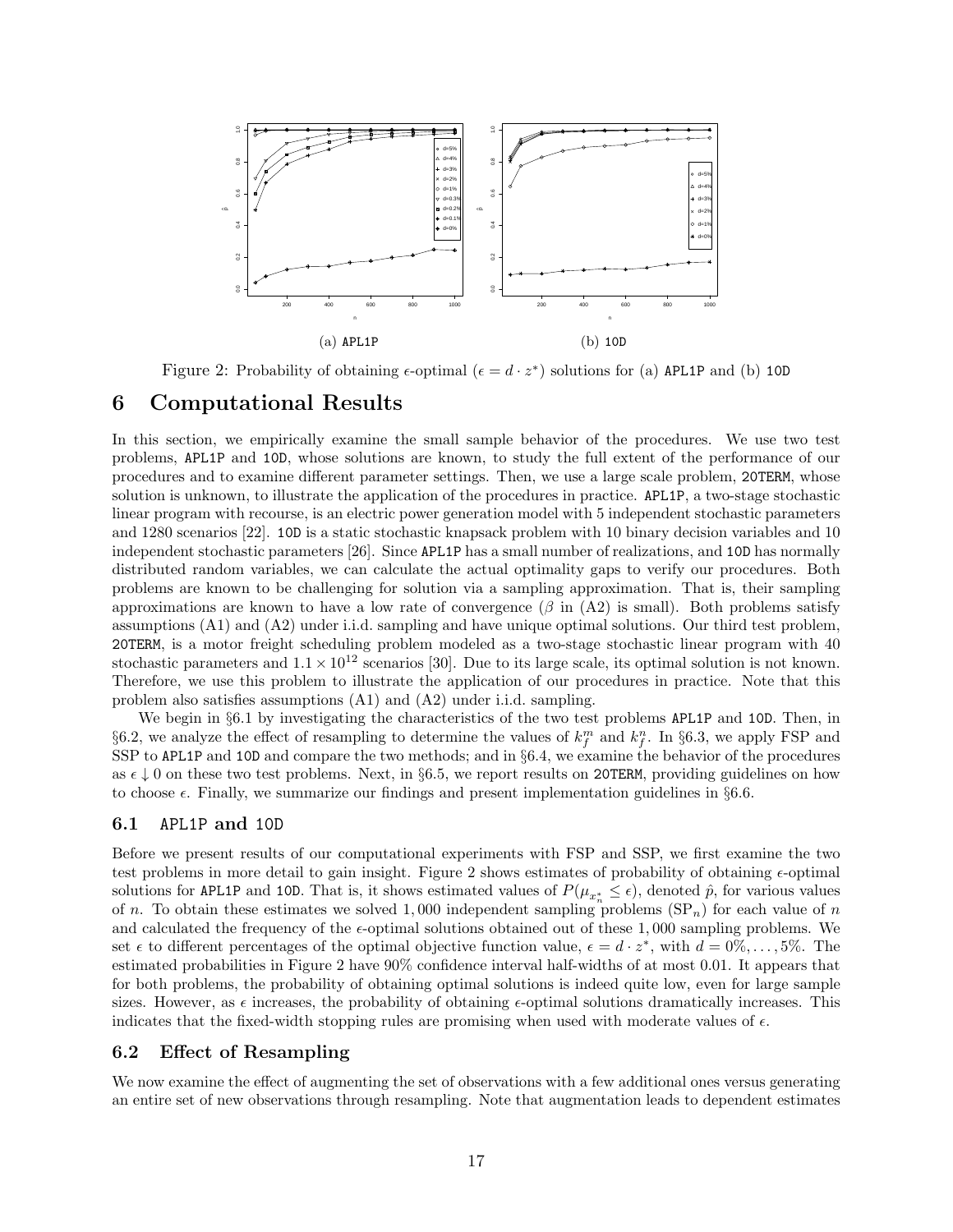

Figure 3: Effect of resampling

and can save computation time when warm-starting is used. Resampling, on the other hand, leads to independent estimates and can prevent getting stuck in a bad sample path. The frequency of resampling is controlled by the parameters  $k_f^m$  and  $k_f^n$  for the observations used for generating candidate solutions and for assessing solution quality, respectively. It has been observed for another stopping rule that as the resampling frequency is increased (i.e.,  $k_f^n$  is decreased), the sequential sampling procedure stops on average in fewer iterations but this can lower the coverage probability below desired levels [3]. Our goal in this section is to find the values of  $k_f^m$  and  $k_f^n$  that result in minimal solution time and stopping iteration, and consequently sample sizes used, without sacrificing coverage probability.

To gain an understanding of the effect of resampling, we applied FSP using SRP*≡*A1RP with sample *√* size schedules  $m_k = n_k = 50 + 2(k-1)$  on APL1P. We set  $\epsilon = 0.2\%z^*, h(n) = 1/\sqrt{n}$ , and  $\alpha = 0.10$ . We then tested three resampling schemes: (i) we set  $k_f^m = \infty$  (always augment observations used for assessing solution quality) and only let  $k_f^n$  vary, (ii) we set  $k_f^n = \infty$  (always augment observations used for generating candidate solutions) and only let  $k_f^m$  vary, and (iii) we set both resampling frequencies to be the same,  $k_f^n = k_f^m$  and let them vary. In each of the three settings, we used resampling frequencies of 1 (resample an independent set of observations at every iteration), 3, 6, 12, 25, 50, 75, 100 (resample an independent set of observations every 100 iterations), and  $\infty$  (always augment). We ran the procedures for each configuration 100 times and report the averages. We also conducted these experiments with 10D setting  $\epsilon = 2\%z^*$  and for both problems using A2RP. The results were similar except that A2RP has higher coverage probabilities. For brevity, we only report our findings for APL1P using SRP.

Figure 3 shows the results of our experiments. We denote scheme (i) as  $k_f^n$ , scheme (ii) as  $k_f^m$  and scheme (iii) as  $k_f^n = k_f^m$ . From left to right, the first figure shows changes in the stopping iteration  $K(\epsilon)$ , the second figure shows the solution time of the procedure (in seconds) and the third shows changes in estimated coverage probability,  $P(\mu_{\hat{x}_{K(\epsilon)}} \leq \epsilon)$ , as  $k_f^n$  and  $k_f^m$  vary. The dotted horizontal line in each graph denotes the values for the configuration  $k_f^n = k_f^m = \infty$ . In all three resampling schemes, the more often we resample, the sooner the procedures stop. Performances of the three schemes with respect to  $K(\epsilon)$  and running time are closest when values of  $k_f^n$ ,  $k_f^m$  are small ( $\leq 6$ ). As  $k_f^n$ ,  $k_f^m$  increase, differences in this respect become more apparent. The  $k_f^n = k_f^m$  scheme tends to stop earlier except for  $k_f^n = k_f^m = \infty$ . (This behavior is observed more consistently for APL1P than for 10D.) When  $k_f^n = k_f^m$  scheme stops early, however, this does not seem to have an adverse effect on coverage probability.

Schemes  $k_f^m$  and  $k_f^n = k_f^m$  result in similar coverage probabilities whereas coverage probability of  $k_f^n$  is consistently lower. We note that the coverage probabilities of the three schemes converge to the same value as  $k_f^n$ ,  $k_f^m$  increase. We believe the differences in Figure 3c can be explained as follows. If the procedure starts with a *bad solution* (a solution that has an optimality gap higher than  $\epsilon$ ), when no resampling is employed, the procedure will tend to run longer until a *good solution* (an *ϵ*-optimal solution) is obtained due to the stopping rules. There is, of course, some noise in this process. When resampling scheme  $k_f^m$  is introduced, this allows the process to jump from a sample that generates bad solutions to a one that generates good solutions. This way, the procedure can stop earlier at a good solution. In contrast, under resampling scheme  $k_f^n$ , only the sample used to assess candidate solutions is regenerated. So, when the procedure starts with a bad solution, disrupting assessing solution quality causes early stopping with a bad solution.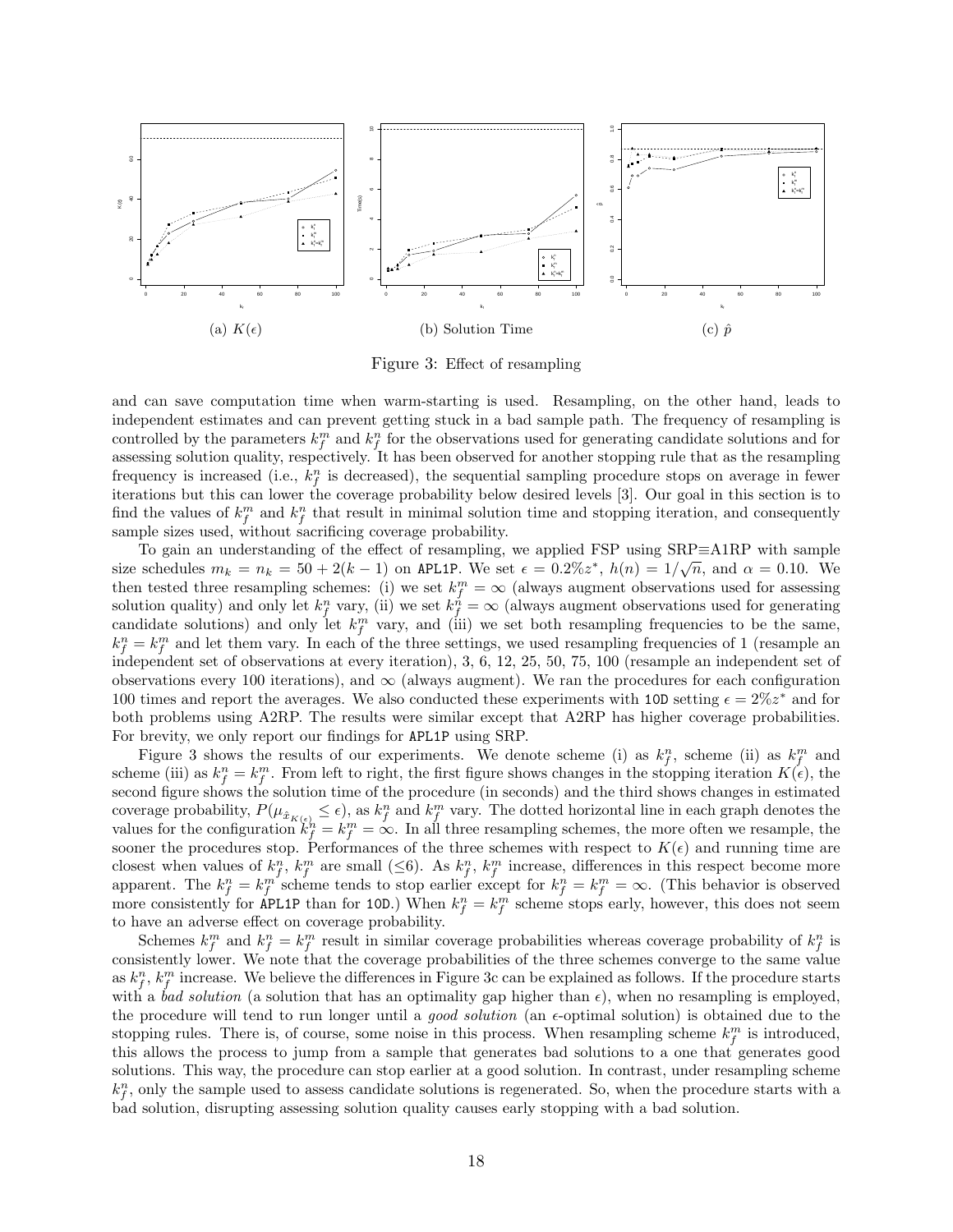|       |                 |    | Total |       |                 | В  | Total |       |                         | В  | Total |
|-------|-----------------|----|-------|-------|-----------------|----|-------|-------|-------------------------|----|-------|
| G     | 55              | 6  | 61    | G     | 41              | 35 | 76    | G     | 45                      | 30 | 75    |
| B     |                 | 38 | 39    |       | 15              | 9  | 24    |       |                         |    | 25    |
| Total | 56              | 44 | 100   | Total | 56              | 44 | 100   | Total | 56                      | 44 | 100   |
|       | (a) $k_f^n = 1$ |    |       |       | (b) $k_f^m = 1$ |    |       |       | (c) $k_f^m = k_f^n = 1$ |    |       |

Table 1: Breakdown of solutions at the first iteration (columns) and when the procedure stops (rows) for APL1P under three resampling schemes

To verify our hypothesis and gain more insight, we examined the three schemes in more detail. In Table 1, we provide a breakdown of the quality of candidate solutions for all 3 resampling schemes at  $k_f^n = 1$ ,  $k_f^m = 1$  and  $k_f^m = k_f^n = 1$  for APL1P. We denote  $\epsilon$ -optimal solutions as *G* and all other solutions as *B*. In Table 1, the columns provide a breakdown of the quality of candidate solutions at the first iteration and the rows provide a breakdown of the quality of the candidate solutions when the procedure stops. Of the 100 runs made, 56 start with a good solution and 44 start with a bad solution. The solution breakdown at the start is the same for all the configurations since the same random number stream is used in all three cases. When the procedure stops, however,  $k_f^m$  and  $k_f^m = k_f^n$  end up with 76 and 75 good solutions respectively, while  $k_f^n$  finished with only 61 good solutions. Let us focus on the case where the procedure starts with a bad solution (columns *B*). In this case, resampling the observations that generate the candidate solutions acts as a corrective action that drives the procedure away from bad solutions and towards good solutions. Such is the case for  $k_f^m$  where 35 of the 44 runs that started with a bad solution ended up with a good solution. For  $k_f^n$ , however, only 6 of the 44 runs starting with bad solutions ended up with good solutions. Results for  $k_f^{\hat{m}} = k_f^n$  are similar to  $k_f^m$  where 30 of 44 runs that started with a bad solution ended up with a good solution. When the procedure starts with a good solution (columns  $G$ ),  $k_f^n$  scheme once again adjusts itself to the candidate solution and 55 out of 56 runs starting with good solutions stopped at a good solution. Resampling scheme  $k_f^m$  has a slightly adverse effect, 15 out 56 runs starting with good solutions ended up at bad solutions. This adverse effect is, however, not significant enough to negatively affect coverage probability and is mitigated by the substantial gain in good solutions made from the runs starting with bad solutions. Scheme  $k_f^m = k_f^n$  in this case is somewhere in between, and closer to  $k_f^m$ , with 45 out of 56 good starting solutions ending with good solutions.

We want to minimize computational effort while obtaining a coverage probability of at least  $1 - \alpha$ . Such conditions are satisfied for resampling scheme  $k_f^m = k_f^n = 3$ . In the rest of the paper, we use this value.

#### **6.3 Results on** APL1P **and** 10D

In this section, we compare the performance of the sequential procedures on APL1P and 10D. The results on 20TERM are presented in §6.5. We applied FSP using SRP with sample size schedules  $n_k = m_k = n_0 + 2(k-1)$ , and using A2RP with sample size schedules  $n_k = m_k = n_0 + 2(k-1)$  and  $n_k = m_k = n_0 + 100(k-1)$  for various values of the initial sample size  $n_0$ . We applied SSP using A2RP. Other parameter settings are as described in *§*6.2. In the subsequent graphs and tables, the fully sequential procedure with SRP and A2RP is denoted by  $F:SRP(2)$ ,  $F:APRP(2)$ , and  $F:APRP(100)$ , where the number in parentheses distinguishes between the cases where the sample size is increased two by two and one hundred by one hundred. The procedure with stochastic schedule of sample sizes using A2RP is denoted by S:A2RP. We ran each procedure 100 times for each initial sample size value  $n_0$ .

Figure 4 shows the empirical coverage probabilities obtained as a result of the computational experiments for APL1P and 10D. The "0.2%" in Figure 4a and "2%" in Figure 4b show the probability of obtaining *ϵ*optimal solutions with sample size  $n_0$  for APL1P and 10D, respectively. These are the values from Figure 2. All procedures seem to have good coverage probabilities, except for F:SRP(2) for small initial sample sizes. SSP consistently finds *ϵ*-optimal solutions with high probability.

Tables 2 and 3 list the sample sizes when the procedures terminate along with the stopping iteration and the solution time (in seconds) for APL1P and 10D, respectively. All values are listed along with 90% confidence interval half-widths around their estimated means. The fully sequential procedure with SRP uses fewer sample sizes than all the other procedures while the sequential procedure with stochastic schedules uses the most. There is a considerable difference between the sample sizes used by FSP and SSP, especially at small initial sample sizes,  $n_0$ . For APL1P, as the initial sample size increases, this difference decreases. This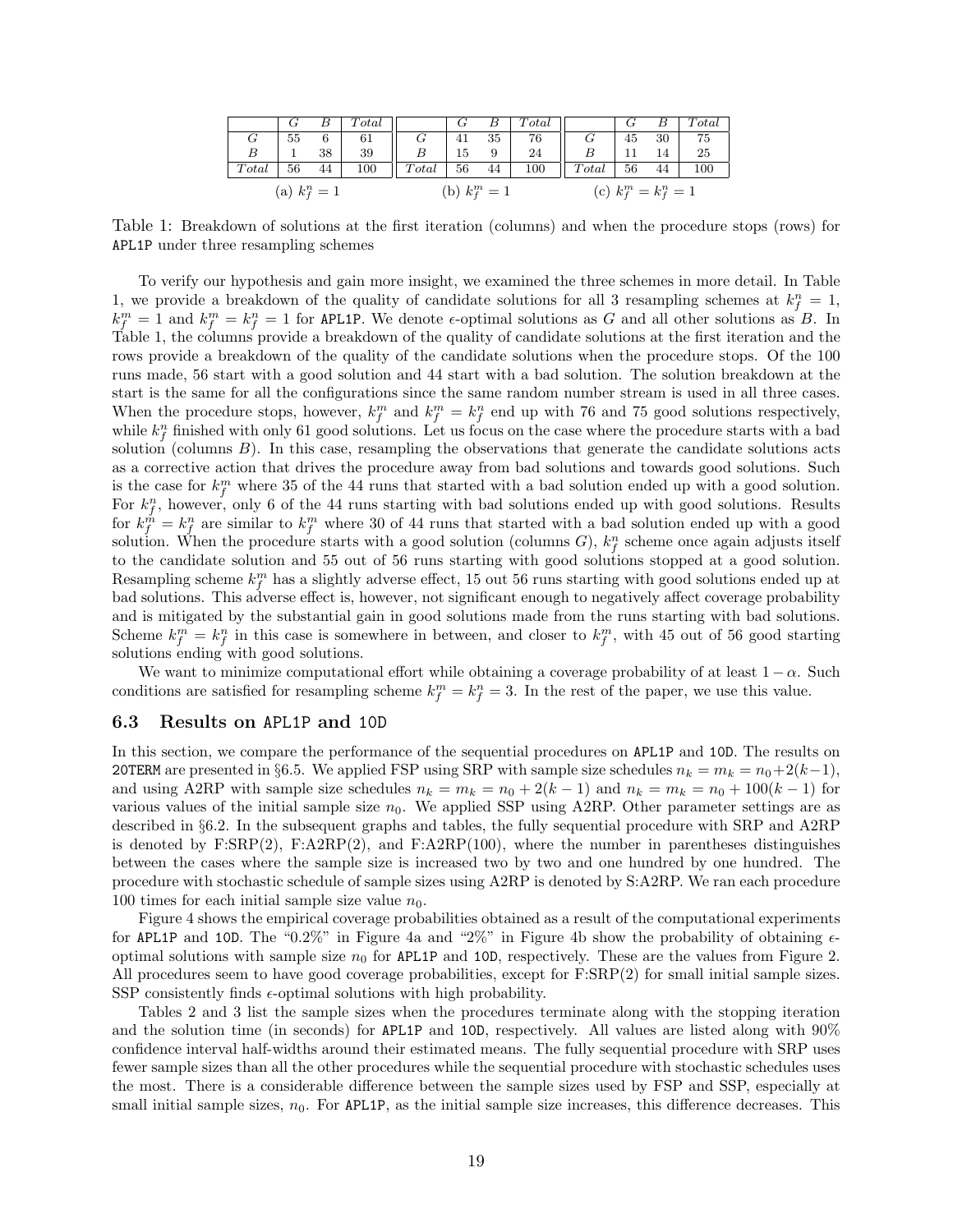

Figure 4: Coverage probabilities of the sequential procedures for (a) APL1P and (b) 10D

| Performance Measure                   | n <sub>0</sub> | F:SRP(2)           |      | F:A2RP(2)          |      | F: A2RP(100)      |       | S: A2RP            |         |
|---------------------------------------|----------------|--------------------|------|--------------------|------|-------------------|-------|--------------------|---------|
|                                       | 50             | 67.48 $\pm$        | 2.58 | $106.26 \pm$       | 6.90 | 409.00<br>$^{+}$  | 34.37 | $3704.68 \pm$      | 1018.42 |
| Sample sizes used:                    | 100            | 111.26<br>$^{+}$   | 2.19 | 138.76<br>$^{+}$   | 5.64 | 383.00<br>$^{+}$  | 34.21 | 1904.78<br>$^{+}$  | 521.12  |
|                                       | 200            | 206.22<br>$^{+}$   | 1.56 | 214.90<br>$^{+}$   | 2.65 | 459.00<br>$^{+}$  | 35.70 | 1434.06<br>$^{+}$  | 264.63  |
| $M(\epsilon) = N(\epsilon)$ for FSP   | 400            | 402.48<br>$^{+}$   | 0.63 | $406.20 \pm$       | 1.41 | 535.00<br>$^{+}$  | 26.59 | 1108.10<br>$^{+}$  | 187.94  |
| $M'(\epsilon) = N'(\epsilon)$ for SSP | 800            | $800.50 \pm$       | 0.25 | $801.86 \pm$       | 0.54 | 855.00<br>$^{+}$  | 14.48 | $1045.44 \pm$      | 82.43   |
|                                       | 1000           | 1000.30<br>$^{+}$  | 0.22 | $1000.38 \pm$      | 0.23 | 1015.00<br>$^{+}$ | 8.55  | $1082.52 \pm$      | 55.61   |
|                                       | 50             | 9.74 $\pm$         | 1.29 | 29.13<br>$^{+}$    | 3.45 | 4.59<br>$^{+}$    | 0.34  | 2.27<br>$+$        | 0.11    |
| Stopping iterations:                  | 100            | 6.63<br>$^{+}$     | 1.09 | 20.38<br>$\pm$     | 2.82 | 3.83<br>$^{+}$    | 0.34  | 2.19<br>$^{+}$     | 0.10    |
|                                       | 200            | 4.11<br>$^{+}$     | 0.78 | 8.45<br>$^{+}$     | 1.32 | 3.59<br>$^{+}$    | 0.36  | $2.04 \pm$         | 0.12    |
| $K(\epsilon)$ for FSP                 | 400            | $2.24 \pm$         | 0.31 | 4.10<br>$^{+}$     | 0.71 | 2.35<br>$^+$      | 0.27  | 1.73<br>$^{+}$     | 0.12    |
| $K'(\epsilon)$ for SSP                | 800            | 1.25<br>$^{+}$     | 0.13 | 1.93<br>$^{+}$     | 0.27 | 1.55<br>$^{+}$    | 0.14  | $1.44 \pm$         | 0.12    |
|                                       | 1000           | 1.15<br>$^{+}$     | 0.11 | 1.19<br>$^{+}$     | 0.12 | 1.15<br>$^{+}$    | 0.09  | $1.10\,$<br>$^{+}$ | 0.06    |
|                                       | 50             | 0.62<br>$^{+}$     | 0.09 | 2.45<br>$^{+}$     | 0.40 | 1.69<br>$^{+}$    | 0.27  | 12.00<br>$^{+}$    | 4.36    |
|                                       | 100            | 0.73<br>$^{+}$     | 0.12 | 2.33<br>$^{+}$     | 0.37 | 1.45<br>$^{+}$    | 0.24  | 4.34<br>$^{+}$     | 1.22    |
| Solution time (seconds)               | 200            | $0.94 \pm$         | 0.15 | 1.74<br>$^{+}$     | 0.26 | 1.83<br>$^{+}$    | 0.26  | 3.20<br>$^{+}$     | 0.67    |
|                                       | 400            | 1.22<br>$^{+}$     | 0.13 | 1.85<br>$^{+}$     | 0.27 | 1.72<br>$^{+}$    | 0.24  | 2.45<br>$^{+}$     | 0.47    |
|                                       | 800            | $1.65\,$<br>$^{+}$ | 0.14 | $2.14\,$<br>$^{+}$ | 0.22 | 2.07<br>$^{+}$    | 0.20  | 2.28<br>$^{+}$     | 0.27    |
|                                       | 1000           | $1.85 \pm$         | 0.15 | 1.92<br>$^{+}$     | 0.14 | 1.92<br>$^{+}$    | 0.15  | 1.96<br>$^{+}$     | 0.16    |

Table 2: Summary of results for APL1P for select initial sample sizes  $n_0$ 

is because at higher sample sizes, SSP stops quicker (see results for  $K(\epsilon)$  and  $K'(\epsilon)$  in Table 2), and also the sample size increases are not that large since the estimators are more reliable. For 10D, the estimators have a large bias; even at larger initial sample sizes, bias remains. This results in larger jumps in SSP and the sample sizes used by this procedure remain larger compared to the fully sequential procedures at all levels of initial sample sizes,  $n_0$ .

To solve APL1P, we used the regularized decomposition code of Ruszczynski and Świetanowski [40, 41] and modified this code to allow for warm-starting when new samples are augmented. We note that warm-starting is more effective when sample size increases are small. This, coupled with the fact that F:SRP(2) stops in fewer iterations, results in fast solution times for F:SRP(2) for APL1P. F:A2RP(2) also utilizes warm-starting effectively, but for small values of  $n_0$  it tends to run for a long time. This is because A2RP estimators are more conservative (and hence more reliable for problems with undercoverage) than SRP estimators [2, 3]. F:A2RP(100), on the other hand, runs for a fewer number of iterations, especially for small values of  $n_0$ . Even though larger sampling problems are solved, since a fewer number of problems are solved, solution times for  $F:A2RP(100)$  are smaller than those of  $F:A2RP(2)$ . In SSP, the increases in sample sizes are much higher and the effect of warm-starting vanishes. Therefore, for APL1P, solution times of S:A2RP are generally higher than those of F:A2RP(100). As the initial sample size increases, solution times of all procedures become similar.

We solved 10D using a dynamic programming approach with no warm-starting. Once again, the differences in solution times of F:SRP(2) and F:A2RP(2) are explained by differences in  $K(\epsilon)$ . F:A2RP(100) improves on F:A2RP(2) by substantially decreasing  $K(\epsilon)$ . Even though larger problems are solved per it-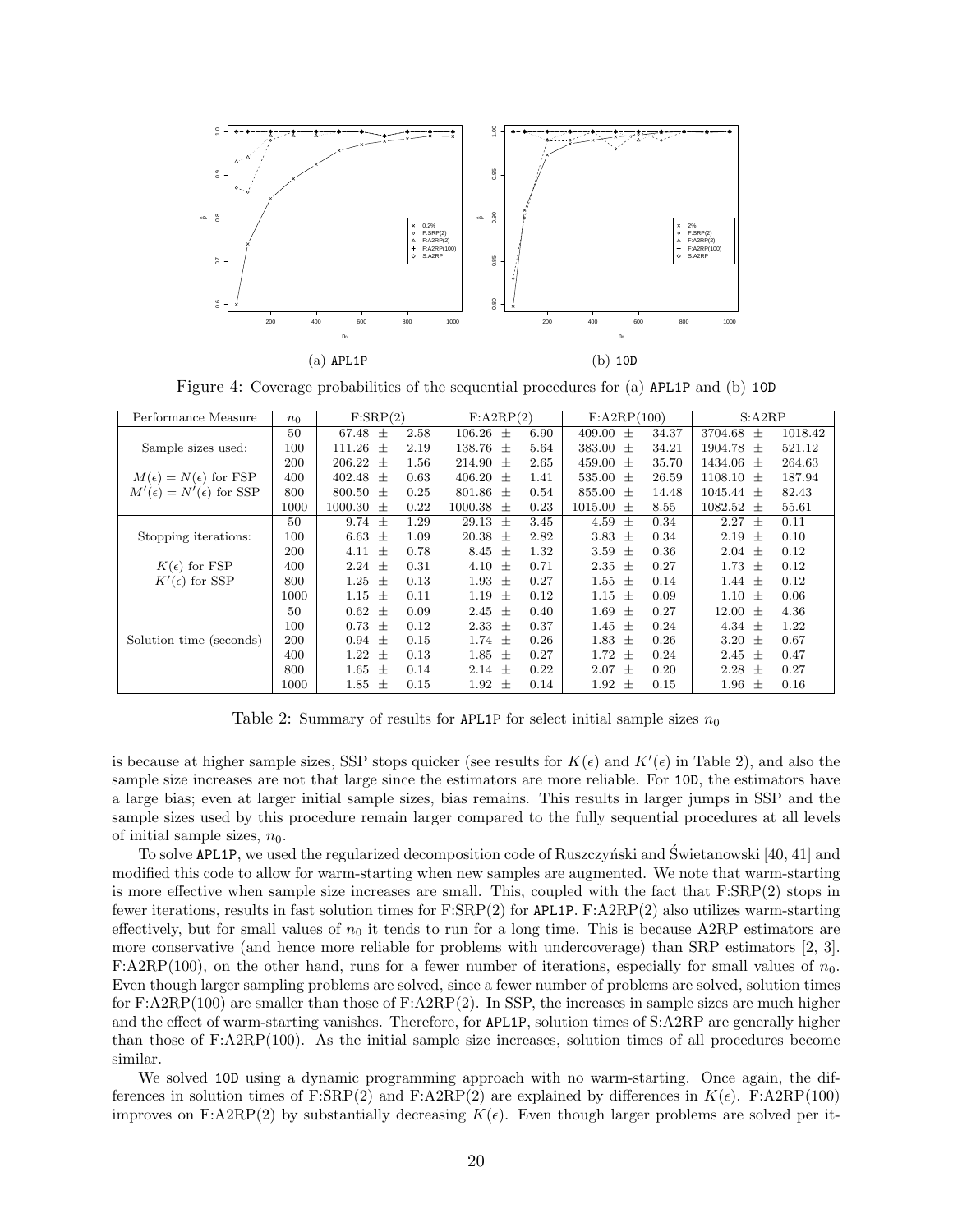| Performance Measure                   | n <sub>0</sub> | F:SRP(2)          |       | F: A2RP(2)        |       | F: A2RP(100)      |        | S: A2RP           |        |
|---------------------------------------|----------------|-------------------|-------|-------------------|-------|-------------------|--------|-------------------|--------|
|                                       | 50             | 150.50<br>$^{+}$  | 14.74 | 861.78<br>$^{+}$  | 57.90 | 2668.00<br>$^{+}$ | 149.02 | 6320.86<br>$^{+}$ | 512.06 |
| Sample sizes used:                    | 100            | 220.42<br>$^{+}$  | 20.02 | 837.42<br>$^{+}$  | 57.06 | 2707.00<br>$^{+}$ | 174.80 | 6277.70<br>$^{+}$ | 434.33 |
|                                       | 200            | 317.16<br>$^{+}$  | 19.59 | 930.10<br>$^{+}$  | 55.09 | 2737.00<br>$^{+}$ | 177.92 | 6675.04<br>$^{+}$ | 423.62 |
| $M(\epsilon) = N(\epsilon)$ for FSP   | 400            | 495.60<br>$^{+}$  | 14.09 | 917.06<br>$^{+}$  | 42.79 | 2660.00<br>$^{+}$ | 159.81 | 6862.56<br>$^{+}$ | 478.47 |
| $M'(\epsilon) = N'(\epsilon)$ for SSP | 800            | 900.90<br>$^{+}$  | 13.62 | 1141.40<br>$^{+}$ | 35.11 | 2732.00<br>$^{+}$ | 144.54 | 6461.80<br>$^{+}$ | 418.29 |
|                                       | 1000           | 1076.60<br>$^{+}$ | 11.72 | 1236.08<br>$^{+}$ | 31.46 | 2741.00<br>$^{+}$ | 167.38 | 6297.38<br>$^{+}$ | 409.92 |
|                                       | 50             | 51.25<br>$^{+}$   | 7.37  | 406.89<br>$^{+}$  | 28.95 | 27.18<br>$^{+}$   | 1.49   | 3.77<br>$^{+}$    | 0.21   |
| Stopping iterations:                  | 100            | 61.21<br>$^{+}$   | 10.01 | 369.71<br>$^{+}$  | 28.53 | 27.07<br>$^{+}$   | 1.75   | 3.72<br>$^{+}$    | 0.19   |
|                                       | 200            | 59.58<br>$^{+}$   | 9.79  | 366.05<br>$^{+}$  | 27.55 | 26.37<br>$^{+}$   | 1.78   | 3.99<br>$^{+}$    | 0.27   |
| $K(\epsilon)$ for FSP                 | 400            | 48.80<br>$^{+}$   | 7.05  | 259.53<br>$^{+}$  | 21.40 | 23.60<br>$^{+}$   | 1.60   | 3.63<br>$^+$      | 0.21   |
| $K'(\epsilon)$ for SSP                | 800            | 51.45<br>$^{+}$   | 6.81  | 171.70<br>$^{+}$  | 17.55 | 20.32<br>$^{+}$   | 1.45   | 3.43<br>$^+$      | 0.23   |
|                                       | 1000           | 39.30<br>$^{+}$   | 5.86  | 119.04<br>$^{+}$  | 15.73 | 18.41<br>$^{+}$   | 1.67   | 3.08<br>$^{+}$    | 0.21   |
|                                       | 50             | 0.95<br>$^{+}$    | 0.08  | 11.58<br>$^{+}$   | 1.62  | 4.69<br>$^{+}$    | 0.57   | 2.39<br>$^{+}$    | 0.25   |
|                                       | 100            | 1.20<br>$^{+}$    | 0.15  | 10.34<br>$^{+}$   | 1.31  | 5.08<br>$^{+}$    | 0.73   | 2.27<br>$^{+}$    | 0.19   |
| Solution time (seconds)               | 200            | $^{+}$<br>1.41    | 0.18  | 12.19<br>$^{+}$   | 1.49  | 5.21<br>$^{+}$    | 0.62   | 2.65<br>$^{+}$    | 0.27   |
|                                       | 400            | 1.57<br>$^{+}$    | 0.18  | 9.71<br>$^{+}$    | 1.11  | 4.74<br>$^{+}$    | 0.62   | 2.57<br>$^{+}$    | 0.23   |
|                                       | 800            | 3.12<br>$^{+}$    | 0.40  | 10.78<br>$^{+}$   | 1.43  | 4.73<br>$^{+}$    | 0.60   | 2.48<br>$^{+}$    | 0.25   |
|                                       | 1000           | 3.59<br>士         | 0.52  | 9.80<br>士         | 1.48  | 4.91<br>士         | 0.68   | $2.25\,$<br>士     | 0.20   |

Table 3: Summary of results for 10D for select initial sample sizes  $n_0$ 

eration, the decrease in the number of iterations reduces the overall solution time. This trend continues with S:A2RP, resulting in the lowest solution times despite the largest sample sizes. Note that 10D does not have the computational speedup from warm-starting. As a final remark, we compared the theoretical sample size estimates to the sample sizes used by the sequential procedures. Using properties of 10D, we derived a sample size estimate  $N \geq 481,600$  to guarantee solutions  $x_N^*$  that are within 2% optimality with a 90% probability [26]. It is well-known that such theoretical bounds are overly conservative; our results agree.

#### **6.4** Effect of  $\epsilon$

In this section, we examine the performance of the procedures as *ϵ* shrinks. To do this, we ran 100 replications of the procedures with varying values of  $\epsilon = d \cdot z^*$  by decreasing *d* by an amount of 0.01 from 0.05 (5% of optimality) down to 0.01 (1% of optimality), and then further to  $d = 0.005$ ,  $d = 0.002$  and  $d = 0.001$  (0.1%) of optimality). We set  $n_0 = 100$  and compared the performance of the procedures with respect to  $N(\epsilon)$  and  $N'(\epsilon)$ ,  $K(\epsilon)$  and  $K'(\epsilon)$ , and solution time. For brevity, we only report our results for APL1P as we obtained similar results for 10D. We also note that the values corresponding to  $d = 0.002$  are listed in Table 2.

Table 4 shows the results of our experiments as a percentage change in the stopping iteration, sample sizes used, and the solution time compared to the base case of  $d = 0.05$  for FSP and SSP with A2RP. There are substantial increases in the stopping iteration, sample sizes used, and solution time once we fall below  $d = 0.01$  (within 1% of optimality). The increases in  $N'(\epsilon)$  and solution time are most substantial for SSP. As  $\epsilon$  shrinks, F:A2RP(100) performs better relative to F:A2RP(2) in terms of solution time as fewer optimization problems are solved (see changes in  $K(\epsilon)$ ). Propositions 6 and 9 indicate asymptotic increases in  $N(\epsilon)$  and  $N'(\epsilon)$  proportional to  $1/\epsilon^2$ , w.p.1. The smallest value of  $\epsilon$  used in the experiments is  $\epsilon = 24.6423$  when  $d = 0.001$ . This value is still far from 0 for the asymptotic results to hold. Observe that the reason why we are able to obtain the results in Propositions 6 and 9 is that the optimality gap and variance estimate of the current candidate solution will be 0 for all sample sizes greater than a random *N* and *M*, based on the sample path, w.p.1 (Lemma 5). This will happen when all sampling problems return the same optimal solution. Figure 2 indicates that this probability is quite low even at higher sample sizes for APL1P. Therefore, a much smaller  $\epsilon$  is needed to invoke these propositions for this problem.

We also examined how coverage probability changes as  $\epsilon$  shrinks, depicted in Figure 5. F:A2RP(100) and S:A2RP have consistently high coverage. For FSP with SRP, coverage probability is high for large values of  $\epsilon$  and as  $\epsilon$  shrinks, it first decreases and then starts to increase again. We explain this as follows: When  $\epsilon$  is large, as the results of  $\S6.1$  show, the probability of obtaining an  $\epsilon$ -optimal solution is high. This results in good coverage with quick solution times. Then, as  $\epsilon$  is decreased, this effect diminishes and the undercoverage problem of SRP shows. However, as  $\epsilon$  is further decreased, the effect of Theorem 3 starts to be seen and the coverage improves. This trend can also be seen slightly in F:A2RP(2), although the coverage remains above 90%.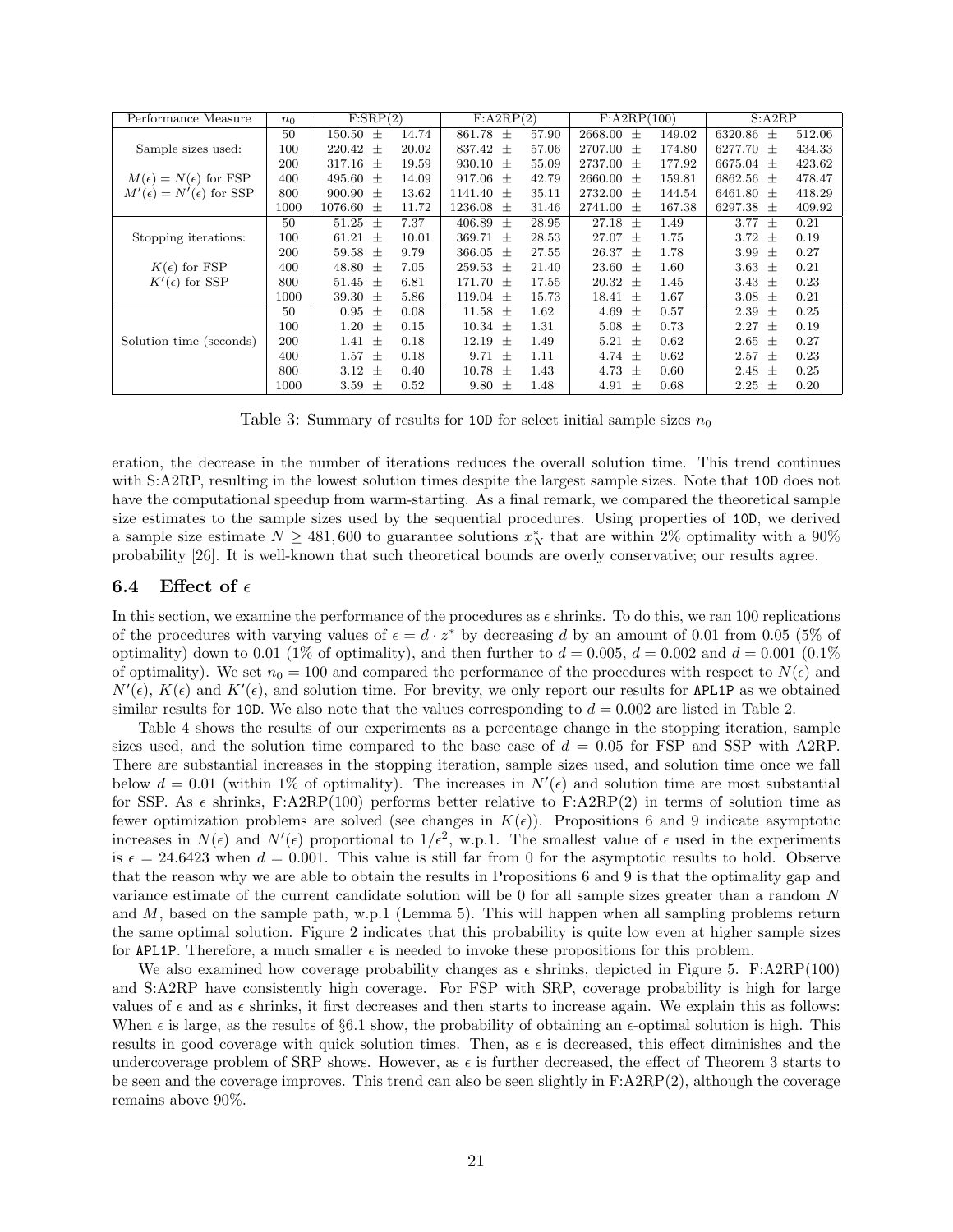| % Change in                    | $d =$<br>Procedure   | 0.001   | 0.002  | 0.005 | 0.01  | 0.02 | 0.03 | 0.04 | 0.05 |
|--------------------------------|----------------------|---------|--------|-------|-------|------|------|------|------|
|                                | F: A2RP(2)           | 102.7   | 38.8   | 8.7   | 2.5   | 0.2  | 0.0  | 0.0  | 0.0  |
| $N(\epsilon)$ , $N'(\epsilon)$ | $F:\text{A2RP}(100)$ | 572.0   | 283.0  | 112.0 | 43.0  | 7.0  | 1.0  | 0.0  | 0.0  |
|                                | S: A2RP              | 9938.9  | 1804.8 | 277.7 | 54.4  | 3.1  | 0.2  | 0.0  | 0.0  |
| $K(\epsilon)$ , $K'(\epsilon)$ | F: A2RP(2)           | 5135.0  | 1938.0 | 434.0 | 124.0 | 12.0 | 2.0  | 0.0  | 0.0  |
|                                | $F:\text{A2RP}(100)$ | 572.0   | 283.0  | 112.0 | 43.0  | 7.0  | 1.0  | 0.0  | 0.0  |
|                                | S: A2RP              | 132.0   | 119.0  | 98.0  | 49.0  | 7.0  | 1.0  | 0.0  | 0.0  |
| Sol. Time (s)                  | F: A2RP(2)           | 4557.2  | 1347.2 | 258.8 | 71.7  | 4.5  | 2.9  | 0.0  | 0.0  |
|                                | F: A2RP(100)         | 2390.9  | 826.2  | 223.4 | 67.1  | 12.4 | 0.7  | 0.2  | 0.0  |
|                                | S: A2RP              | 19069.8 | 2210.5 | 362.1 | 68.1  | 1.7  | 1.3  | 3.0  | 0.0  |

Table 4: Percentage change in sample size, stopping iteration, and solution time for various values of *d*  $(\epsilon = d \cdot z^*)$  relative to  $d = 0.05$  for APL1P



Figure 5: Coverage probability as *ϵ* shrinks

## **6.5** Selection of  $\epsilon$  and Results on 20TERM

In this section, we illustrate how to apply the procedures in practice on a large-scale test problem, 20TERM, whose solution is unknown. Recall that 20TERM has 40 independent stochastic parameters and  $1.1 \times 10^{12}$ scenarios [30]. Based on our earlier findings, we set  $k_f^m = k_f^n = 3$  and again used  $\alpha = 0.10$  and  $h(n) = 1/\sqrt{n}$ . Next, we need to determine a value of  $\epsilon$  to run the procedures. We proceed as follows.

Suppose the user is willing to use sample sizes of at most  $N_{\text{max}}$  to solve the sampling approximation problems within the sequential procedures. We can use the stopping criterion (8) or (25) to estimate an appropriate value for  $\epsilon$  that corresponds to  $N_{\text{max}}$ . Rewriting the stopping rule yields the following lower bound on  $\epsilon$ :

$$
\epsilon \ge G_{N(\epsilon)} + \frac{t_{K(\epsilon)}s_{N(\epsilon)} + 1}{\sqrt{N(\epsilon)}} = \epsilon_{LB}.
$$
\n(36)

An estimate  $\widehat{\epsilon_{LB}}$  for  $\epsilon_{LB}$  can be obtained by replacing  $N(\epsilon)$  with  $N_{\text{max}}$ , and estimating  $G_{N(\epsilon)}$  and  $s_{N(\epsilon)}^2$ through sampling as follows. For a moderate sample size  $N_{\text{trial}} < N_{\text{max}}$ , we can run independent replications to collect values of  $G_{N_{\text{trial}}}$  and  $s_{N_{\text{trial}}}^2$ . We can then use the averages of these values collected, denoted  $\bar{G}_{N_{\text{trial}}}$ and  $\bar{s}_{N_{\text{trial}}}^2$ , as estimates for  $G_{N(\epsilon)}$  and  $s_{N(\epsilon)}^2$ , respectively in (36). We select  $\epsilon = \widehat{\epsilon_{LB}}$ , where

$$
\widehat{\epsilon_{LB}} = \bar{G}_{N_{\mathrm{trial}}} + \frac{z_{\alpha} \bar{s}_{N_{\mathrm{trial}}} + 1}{\sqrt{N_{\mathrm{max}}}}
$$

For 20TERM, we used  $N_{\text{max}} = 750$  and calculated  $\bar{G}_{N_{\text{trial}}}$  and  $\bar{s}_{N_{\text{trial}}}$  by taking the averages of 25 replications with  $n_0 = N_{\text{trial}} = 500$ . Under these experimental settings, we obtained  $\epsilon = \widehat{\epsilon_{LB}} = 50.61$ . Using this value for  $\epsilon$ , we ran the procedures on 20TERM and report the results in Table 5.

In Table 5, we report 90% confidence intervals on the sample sizes used, the stopping iterations, and the solution time computed out of 100 independent runs. The procedures stop on average in a small number of iterations using moderate sample sizes, resulting in relatively tight confidence intervals. In particular, SSP stops in slightly fewer number of iterations and faster overall solution time. The average solution times illustrate the increased difficulty in solving sampling instances of 20TERM compared to the two smaller test problems APL1P and 10D considered earlier.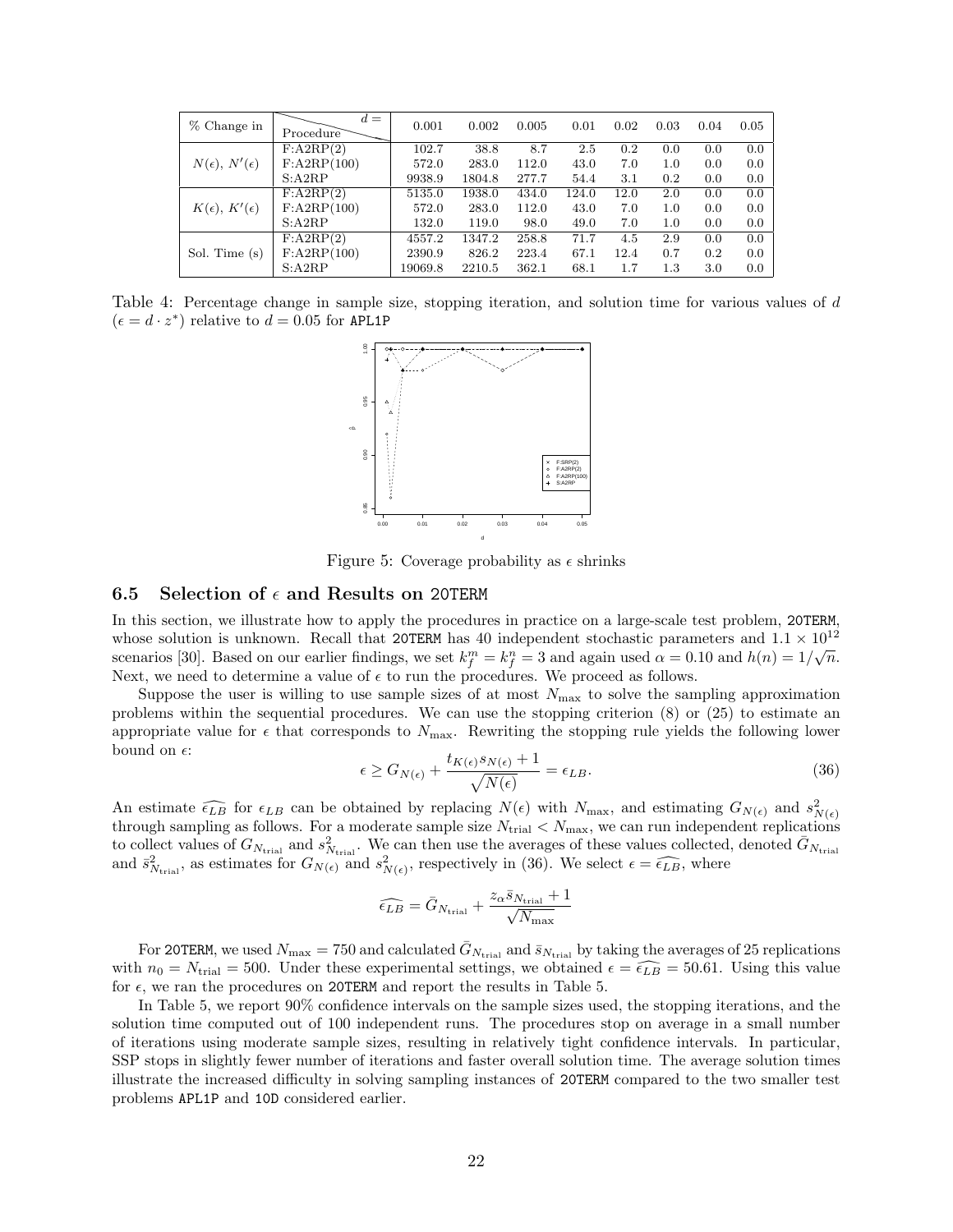| Performance Measure            | $n_0$ | $F:\text{A2RP}(2)$ |        | F: A2RP(100) |        | S: A2RP    |        |  |
|--------------------------------|-------|--------------------|--------|--------------|--------|------------|--------|--|
| Sample sizes used:             | 500   | $502.48 \pm$       | 0.64   | $593.00 \pm$ | 21.21  | $683.90 +$ | 46.76  |  |
| Stopping iterations:           | 500   | 2.24               | 0.32   | 1.93         | 0.21   | 1.54       | 0.11   |  |
| Coverage probability estimate: | 500   | $1.00 +$           | 0.00   |              | 0.00   | $1.00\,$   | 0.00   |  |
| Solution time (seconds):       | 500   | $1906.83 +$        | 208.30 | $2104.78 +$  | 312.32 | 1794.30    | 214.36 |  |

Table 5: Summary of results for 20TERM

To test the quality of the solutions obtained, we conducted a separate study to estimate their optimality gaps. We used the *multiple replications procedure* (MRP) of Mak, Morton and Wood [30], which has been shown to be more conservative compared to A2RP in empirical studies [2]. That is, MRP typically results in larger CI widths than A2RP with more than the desired coverage probability. We generated 30 gap estimators, each using a sample size of 500, calculated their variance and formed a 90% confidence interval on the optimality gap of the solutions obtained. Note that these 30 samples of size 500 are independent of the ones used for estimating  $\epsilon$  above. We checked the frequency of the MRP interval widths that were below *ϵ*. The row "Coverage probability estimate" in Table 5 shows the results. Even though MRP CIs can be more conservative, we found that all MRP CI widths were within *ϵ*. This suggests that we are 90% confident that our solutions are indeed *ϵ*-optimal solutions. To further see how these solutions compare to an actual optimum solution, we calculated a lower bound on *z <sup>∗</sup>* by solving a single scenario problem where all the stochastic parameters are set to their expected values, called the EV-problem. Since the second-stage decisions are continuous, the optimum value of the EV-problem results in a valid lower bound on *z ∗* . We found  $z_{EV}^* = 239,272.8 \leq z^*$ . Comparing  $z_{EV}^*$  to the  $\epsilon$  used, we see that the  $\epsilon$ -optimal solutions are indeed within at most  $0.0211\%$  of optimality. The results indicate that we have obtained high-quality  $\epsilon$ -optimal solutions with a high probability (approximately 90%).

To further verify this method of selecting *ϵ*, we also tested it on APL1P and obtained favorable results. For instance, with  $n_0 = N_{\text{trial}} = 100$  and  $N_{\text{max}} = 1000$ , we obtain an  $\epsilon$  that is 0.52% of  $z^*$ . If the user wishes to solve smaller problems, e.g.,  $N_{\text{max}} = 500$ ,  $\epsilon$  is slightly increased to 0.59%. For brevity, we do not report on the details of these experiments. However, Tables 2 and 4 can be used to see that the procedures performed well with this  $\epsilon$  selection for APL1P.

Finally, we tested the effect of the choice of the inflation function  $h(n)$ . The results (sample sizes used, stopping iteration, coverage probability) remain virtually the same for the following choices of  $h(n)$ : 1/*n*,  $1/\sqrt{n}$ ,  $1/\log n$ , and  $1/\log \log n$ . Notice that for these test problems,  $\epsilon$  typically takes on values that are much greater than the largest value of  $h(n)$ , and the procedures stop when both gap and variance estimators are relatively quite small; therefore, the choice of  $h(n)$  does not have a significant effect.

## **6.6 Observations from Computational Experiments**

In this section, we summarize our observations and provide preliminary guidelines for implementation based on our computational experiments.

- While increasing the sample sizes, we can choose to augment previously generated observations or generate an entirely new set of independent observations (resampling). Generating completely new independent observations results in quicker solution times but can lower coverage probability, as has been observed earlier for a different stopping rule in [3].
- The computational experiments indicate that when only the samples used to evaluate the candidate solutions are resampled (and the samples for generating candidate solutions are always augmented), the process somewhat adapts itself to the stream of candidate solutions generated. That is, if a bad solution stream is obtained, then there is a high likelihood that the procedure stops at a bad solution, the same is true for a good solution stream. This can result in a less than desired coverage probability at small initial sample sizes. On the other hand, if both sample streams—the one to generate candidate solutions and the one to evaluate them—are resampled, this effect diminishes. In this case, the procedures stop quicker and interestingly, the coverage probability remains high. Therefore, we recommend to resample an entirely new set of observations for both sample streams. We resample at a frequency of every 3 iterations, as this resulted in the quickest solution times with desired coverage levels.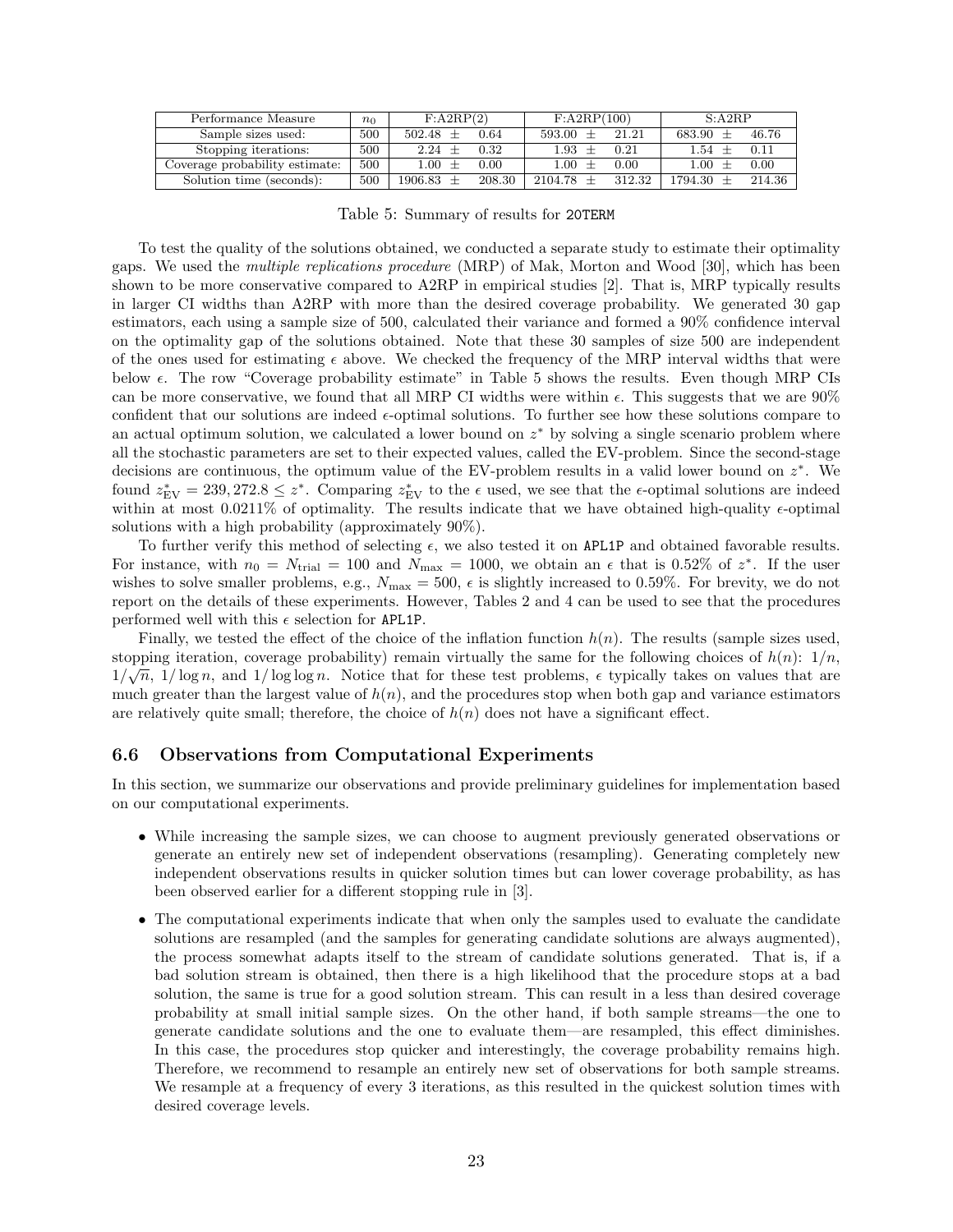- SRP stops faster than A2RP but can have low coverage for small initial sample sizes. This observation matches with our earlier observations in the nonsequential and sequential settings [2, 3]. It is well known that a valid interval estimator in the nonsequential setting can result in a lower coverage probability when used in a sequential setting [13]. Therefore, we recommend the use of more conservative but more reliable A2RP.
- Computationally, larger increases in sample sizes (e.g., 100 by 100 as opposed to 2 by 2) can be preferable. Larger increases in sample sizes result in fewer iterations; fewer optimization problems are solved in this case. Even though larger problems are solved, when considerably fewer of them are solved, overall solution times decrease.
- When the initial sample size is small to have reliable estimators and/or when there is a large bias or variance, SSP can yield large sample size estimates. This can be computationally taxing. Therefore, when the initial sample size is small, we recommend the use of FSP with larger increases in sample sizes. When the initial sample size is large enough (typically  $>$  500), SSP can result in moderate jumps with faster overall solution time.
- *•* Theorems 3 and 7 suggest selecting *ϵ* as small as possible. However, as the experiments in *§*6.4 as well as the results of Propositions 6 and 9 show, the sample sizes when the procedures stop with a small  $\epsilon$  can be quite large; hence, this can be computationally demanding. Our experiments indicate that with the use of *reliable* confidence interval estimators, high-quality solutions can be obtained with a high probability when moderate values of  $\epsilon$  are used. In §6, we provide an approach to estimate  $\epsilon$  by inverting the stopping rule and calculating an estimate for  $\epsilon$  as a function of the targeted sample size. Empirical results indicate that this approach performs well in practice.

## **7 Conclusions**

In this paper, we developed sequential stopping rules for Monte Carlo sampling-based procedures for a class of stochastic programs. The procedures solve sampling approximations with increasing sample sizes and construct confidence intervals on the optimality gap of the obtained solutions, and stop when the confidence interval's width plus an inflation factor falls below a pre-specified value,  $\epsilon > 0$ . We provided conditions under which the procedures find *ϵ*-optimal solutions and terminate in a finite number of iterations using finite number of sample sizes with probability one. We provided guidelines to increase the sample sizes when the sample sizes are given as input schedules, and presented a method that calculates the next sample size according to the current statistical estimates.

More reliable estimators will increase the success of the sequential procedures. Our ongoing work includes reducing the bias and variance of these estimators. We are also empirically comparing the relative-width stopping rules in [3] to the fixed-width rules of this paper. Other future work includes extending the procedures to allow for approximate solutions of the sampling approximations and designing adaptive sequential procedures.

## **Acknowledgements**

The authors thank two anonymous referees and the associate editor for valuable suggestions that improved the paper, Anton Kleywegt and Tito Homem-de-Mello for providing the 10D instance, and Andrzej Ruszczyński and Artur Swietanowski for access to their regularized decomposition code. This research is partially supported by the National Science Foundation under Grant EFRI-0835930.

## **References**

- [1] A. Alonso-Ayuso, L.F. Escudero, A. Garín, and M.T. Ortuño. An approach for strategic supply chain planning under uncertainty based on stochastic 0-1 programming. *Journal of Global Optimization*, 26:97–124, 2003.
- [2] G. Bayraksan and D.P. Morton. Assessing solution quality in stochastic programs. *Mathematical Programming*, 108:495–514, 2006.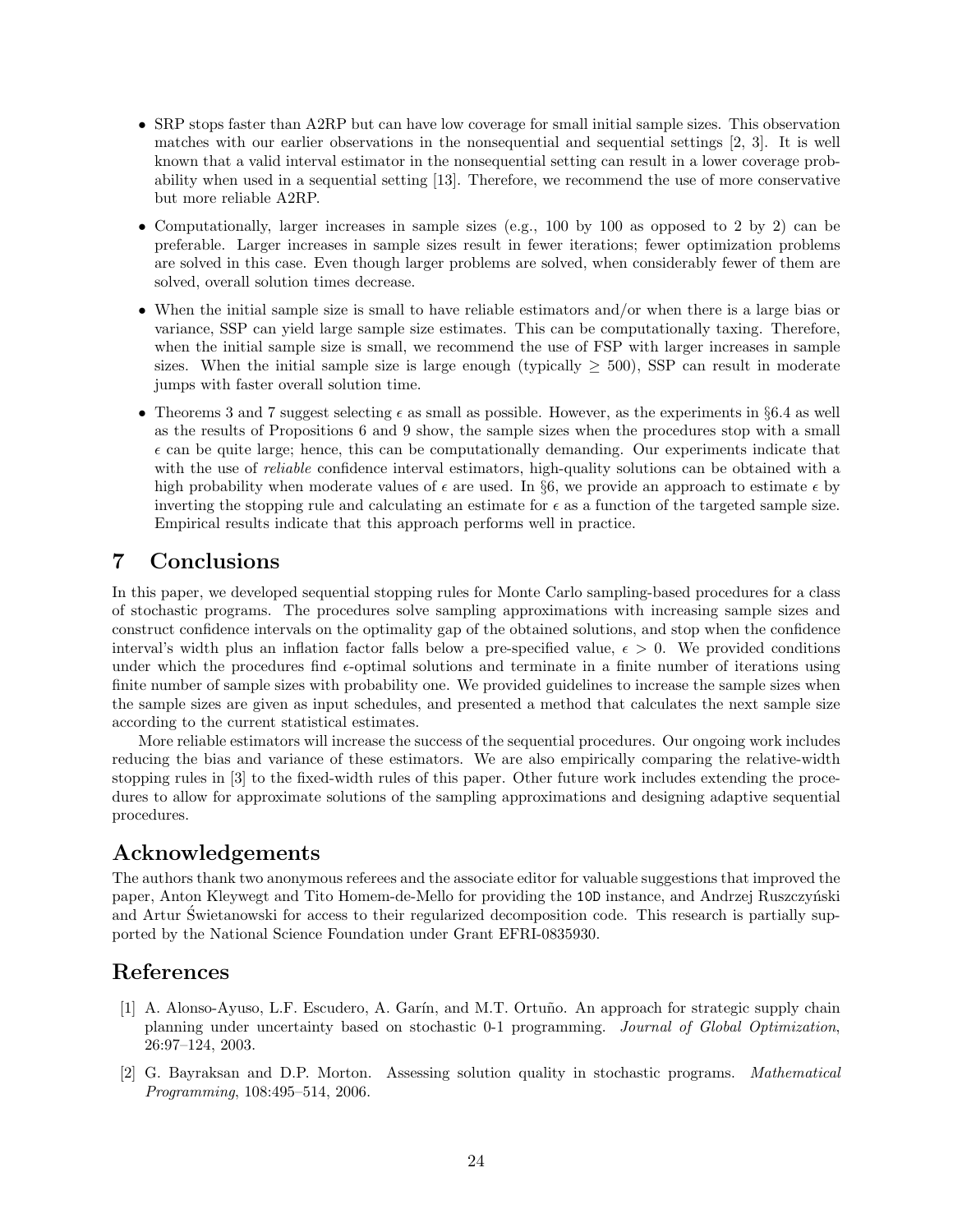- [3] G. Bayraksan and D.P. Morton. A sequential sampling procedure for stochastic programming. *Operations Research*, 59(4):898–913, 2011.
- [4] B. Betro and F. Schoen. Optimal and suboptimal stopping rules for the multistart algorithm in global optimisation. *Mathematical Programming*, 57:445–458, 1992.
- [5] C. Boender and A. Rinnooy Kan. On when to stop sampling for the maximum. *Journal of Global Optimization*, 1:331–340, 1991.
- [6] Y. S. Chow and H. Robbins. On the asymptotic theory of fixed-width sequential confidence intervals for the mean. *Annals of Mathematical Statistics*, 36(2):457–462, 1965.
- [7] L. Dai, C.H. Chen, and J.R. Birge. Convergence properties of two-stage stochastic programming. *Journal of Optimization Theory and Applications*, 106:489–509, 2000.
- [8] G.B. Dantzig and G. Infanger. A probabilistic lower bound for two-stage stochastic programs. Technical Report SOL 95-6, Department of Operations Research, Stanford University, November 1995.
- [9] C. C. Y. Dorea. Stopping rules for a random optimization method. *SIAM Journal on Control and Optimization*, 28(4):841–850, 1990.
- [10] A. Futschik and G.Ch. Pflug. Optimal allocation of simulation experiments in discrete stochastic optimization and approximative algorithms. *European Journal of Operational Research*, 101:245–260, 1997.
- [11] B.K. Ghosh and P.K. Sen, editors. *Handbook of Sequential Analysis*. Marcel Dekker, Inc., New York, 1991.
- [12] M. Ghosh, N. Mukhopadhyay, and P. K. Sen. *Sequential Estimation*. Wiley, New York, 1997.
- [13] P. W. Glynn and W. Whitt. The asymptotic validity of sequential stopping rules for stochastic simulations. *The Annals of Applied Probability*, 2(1):180–198, 1992.
- [14] A. Gut. *Stopped Random Walks: Limit Theorems and Applications*. Springer-Verlag, New York, 1988.
- [15] W. E. Hart. Sequential stopping rules for random optimization methods with applications to multistart local search. *SIAM Journal on Optimization*, 9(1):270–290, 1998.
- [16] J.L. Higle and S. Sen. Statistical verification of optimality conditions for stochastic programs with recourse. *Annals of Operations Research*, 30:215–240, 1991.
- [17] J.L. Higle and S. Sen. Duality and statistical tests of optimality for two stage stochastic programs. *Mathematical Programming*, 75:257–275, 1996.
- [18] J.L. Higle and S. Sen. *Stochastic Decomposition: A Statistical Method for Large Scale Stochastic Linear Programming*. Kluwer Academic Publishers, Dordrecht, 1996.
- [19] T. Homem-de-Mello. Variable-sample methods for stochastic optimization. *ACM Transactions on Modeling and Computer Simulation*, 13(2):108–133, 2003.
- [20] T. Homem-de-Mello. On rates of convergence for stochastic optimization problems under non-i.i.d. sampling. *SIAM Journal on Optimization*, 19:524–551, 2008.
- [21] L.J. Hong and B.L. Nelson. The tradeoff between sampling and switching: New sequential procedures for indifference-zone selection. *IIE Transactions*, 37:623–634, 2005.
- [22] G. Infanger. Monte Carlo (importance) sampling within a Benders decomposition algorithm for stochastic linear programs. *Annals of Operations Research*, 39:69–95, 1992.
- [23] Y.M. Kaniovski, A.J. King, and R.J.-B. Wets. Probabilistic bounds (via large deviations) for the solutions of stochastic programming problems. *Annals of Operations Research*, 56:189–208, 1995.
- [24] B.D. Keller and G. Bayraksan. Scheduling jobs sharing multiple resources under uncertainty: A stochastic programming approach. *IIE Transactions*, 42:16–30, 2010.